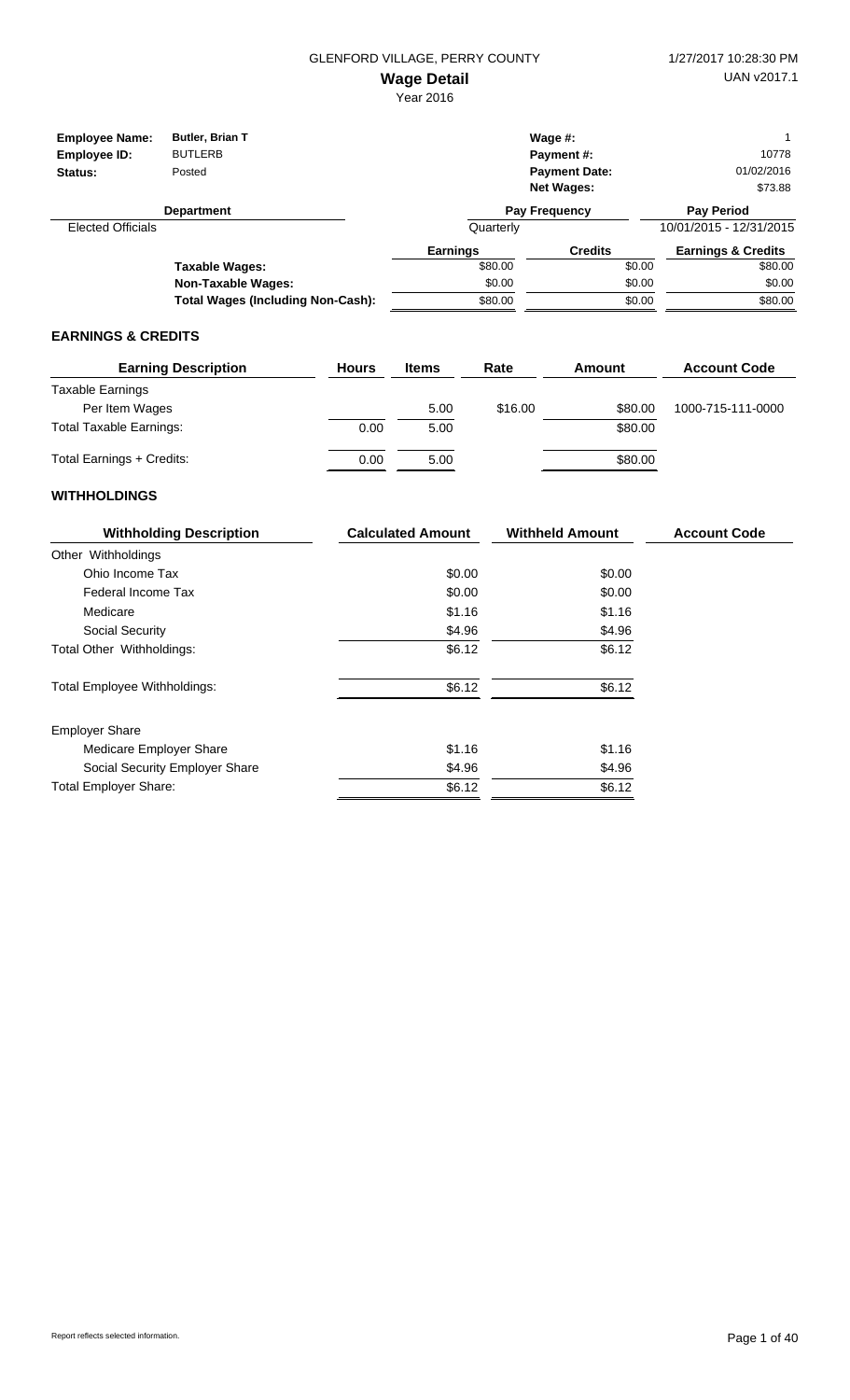| <b>Employee Name:</b><br>Employee ID:<br>Status: | <b>Butler, Brian T</b><br><b>BUTLERB</b><br>Posted |                 | Wage $#$ :<br><b>Payment #:</b><br><b>Payment Date:</b><br><b>Net Wages:</b> |        | 12<br>10861<br>04/05/2016<br>\$73.88 |
|--------------------------------------------------|----------------------------------------------------|-----------------|------------------------------------------------------------------------------|--------|--------------------------------------|
|                                                  | <b>Department</b>                                  |                 | <b>Pay Frequency</b>                                                         |        | <b>Pay Period</b>                    |
| <b>Elected Officials</b>                         |                                                    | Quarterly       |                                                                              |        | 01/01/2016 - 03/31/2016              |
|                                                  |                                                    | <b>Earnings</b> | <b>Credits</b>                                                               |        | <b>Earnings &amp; Credits</b>        |
|                                                  | Taxable Wages:                                     | \$80.00         |                                                                              | \$0.00 | \$80.00                              |
|                                                  | Non-Taxable Wages:                                 | \$0.00          |                                                                              | \$0.00 | \$0.00                               |
|                                                  | <b>Total Wages (Including Non-Cash):</b>           | \$80.00         |                                                                              | \$0.00 | \$80.00                              |

#### **EARNINGS & CREDITS**

| <b>Earning Description</b>     | <b>Hours</b> | <b>Items</b> | Rate    | Amount  | <b>Account Code</b> |
|--------------------------------|--------------|--------------|---------|---------|---------------------|
| Taxable Earnings               |              |              |         |         |                     |
| Per Item Wages                 |              | 5.00         | \$16.00 | \$80.00 | 1000-715-111-0000   |
| <b>Total Taxable Earnings:</b> | 0.00         | 5.00         |         | \$80.00 |                     |
| Total Earnings + Credits:      | 0.00         | 5.00         |         | \$80.00 |                     |

| <b>Withholding Description</b>      | <b>Calculated Amount</b> | <b>Withheld Amount</b> | <b>Account Code</b> |
|-------------------------------------|--------------------------|------------------------|---------------------|
| Other Withholdings                  |                          |                        |                     |
| Ohio Income Tax                     | \$0.00                   | \$0.00                 |                     |
| Federal Income Tax                  | \$0.00                   | \$0.00                 |                     |
| Medicare                            | \$1.16                   | \$1.16                 |                     |
| Social Security                     | \$4.96                   | \$4.96                 |                     |
| Total Other Withholdings:           | \$6.12                   | \$6.12                 |                     |
| <b>Total Employee Withholdings:</b> | \$6.12                   | \$6.12                 |                     |
| <b>Employer Share</b>               |                          |                        |                     |
| Medicare Employer Share             | \$1.16                   | \$1.16                 |                     |
| Social Security Employer Share      | \$4.96                   | \$4.96                 |                     |
| <b>Total Employer Share:</b>        | \$6.12                   | \$6.12                 |                     |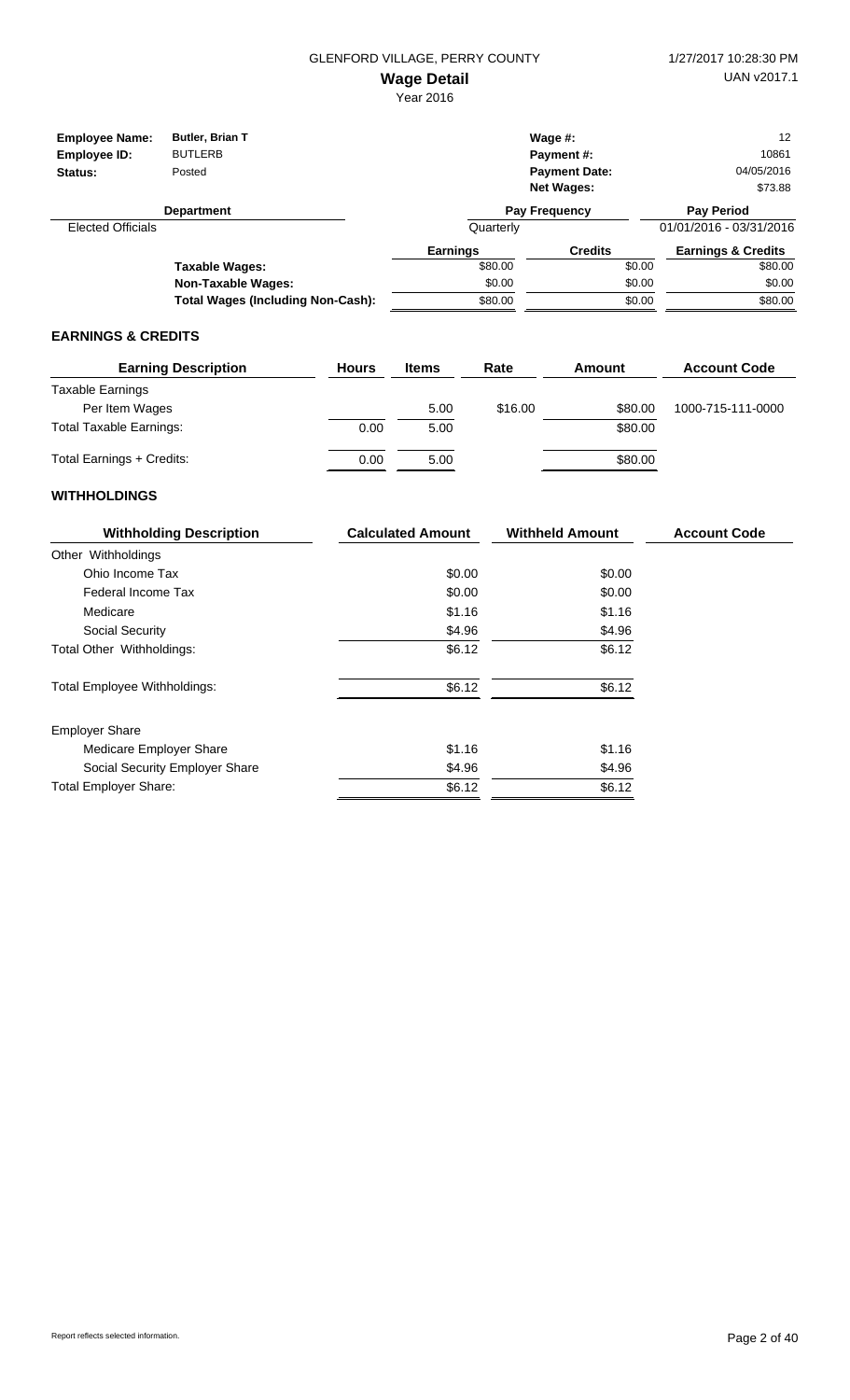| <b>Employee Name:</b><br>Employee ID: | Butler, Brian T<br><b>BUTLERB</b>        |                 | Wage $#$ :<br><b>Payment #:</b> |        | 22<br>10933                   |
|---------------------------------------|------------------------------------------|-----------------|---------------------------------|--------|-------------------------------|
| Status:                               | Posted                                   |                 | <b>Payment Date:</b>            |        | 07/01/2016                    |
|                                       |                                          |                 | <b>Net Wages:</b>               |        | \$88.66                       |
|                                       | <b>Department</b>                        |                 | <b>Pay Frequency</b>            |        | <b>Pay Period</b>             |
| <b>Elected Officials</b>              |                                          | Quarterly       |                                 |        | 04/01/2016 - 06/30/2016       |
|                                       |                                          | <b>Earnings</b> | <b>Credits</b>                  |        | <b>Earnings &amp; Credits</b> |
|                                       | <b>Taxable Wages:</b>                    | \$96.00         |                                 | \$0.00 | \$96.00                       |
|                                       | <b>Non-Taxable Wages:</b>                | \$0.00          |                                 | \$0.00 | \$0.00                        |
|                                       | <b>Total Wages (Including Non-Cash):</b> | \$96.00         |                                 | \$0.00 | \$96.00                       |

#### **EARNINGS & CREDITS**

| <b>Earning Description</b>     | <b>Hours</b> | <b>Items</b> | Rate    | Amount  | <b>Account Code</b> |
|--------------------------------|--------------|--------------|---------|---------|---------------------|
| Taxable Earnings               |              |              |         |         |                     |
| Per Item Wages                 |              | 6.00         | \$16.00 | \$96.00 | 1000-715-111-0000   |
| <b>Total Taxable Earnings:</b> | 0.00         | 6.00         |         | \$96.00 |                     |
| Total Earnings + Credits:      | 0.00         | 6.00         |         | \$96.00 |                     |

| <b>Withholding Description</b>      | <b>Calculated Amount</b> | <b>Withheld Amount</b> | <b>Account Code</b> |
|-------------------------------------|--------------------------|------------------------|---------------------|
| Other Withholdings                  |                          |                        |                     |
| Ohio Income Tax                     | \$0.00                   | \$0.00                 |                     |
| Federal Income Tax                  | \$0.00                   | \$0.00                 |                     |
| Medicare                            | \$1.39                   | \$1.39                 |                     |
| Social Security                     | \$5.95                   | \$5.95                 |                     |
| Total Other Withholdings:           | \$7.34                   | \$7.34                 |                     |
| <b>Total Employee Withholdings:</b> | \$7.34                   | \$7.34                 |                     |
| <b>Employer Share</b>               |                          |                        |                     |
| Medicare Employer Share             | \$1.39                   | \$1.39                 |                     |
| Social Security Employer Share      | \$5.95                   | \$5.95                 |                     |
| <b>Total Employer Share:</b>        | \$7.34                   | \$7.34                 |                     |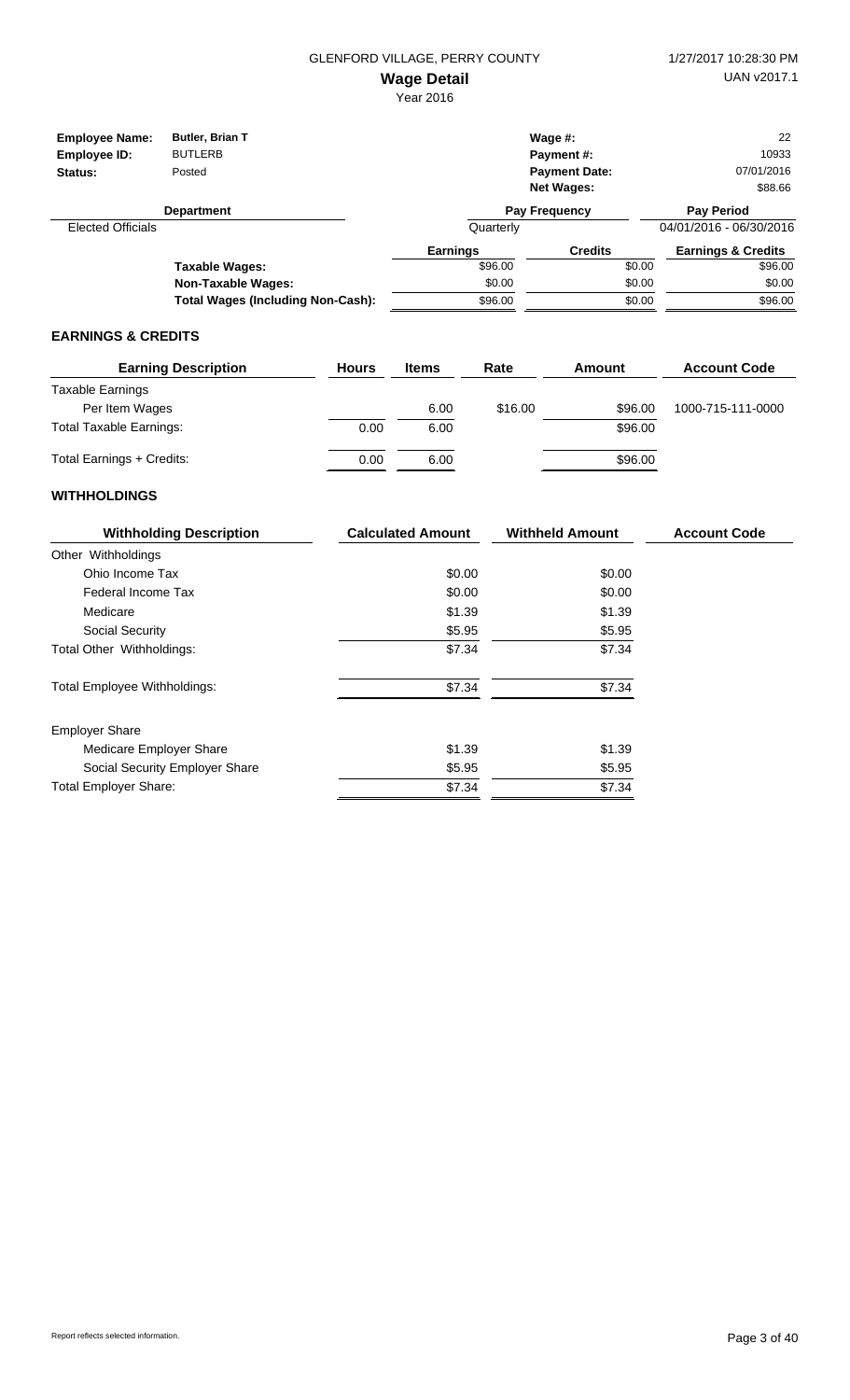| <b>Employee Name:</b><br>Employee ID: | Butler, Brian T<br><b>BUTLERB</b>        |                 | Wage $#$ :<br><b>Payment #:</b> |        | 33<br>11012                   |
|---------------------------------------|------------------------------------------|-----------------|---------------------------------|--------|-------------------------------|
| Status:                               | Posted                                   |                 | <b>Payment Date:</b>            |        | 10/04/2016                    |
|                                       |                                          |                 | <b>Net Wages:</b>               |        | \$88.66                       |
|                                       | <b>Department</b>                        |                 | <b>Pay Frequency</b>            |        | <b>Pay Period</b>             |
| <b>Elected Officials</b>              |                                          | Quarterly       |                                 |        | 07/01/2016 - 09/30/2016       |
|                                       |                                          | <b>Earnings</b> | <b>Credits</b>                  |        | <b>Earnings &amp; Credits</b> |
|                                       | <b>Taxable Wages:</b>                    | \$96.00         |                                 | \$0.00 | \$96.00                       |
|                                       | <b>Non-Taxable Wages:</b>                | \$0.00          |                                 | \$0.00 | \$0.00                        |
|                                       | <b>Total Wages (Including Non-Cash):</b> | \$96.00         |                                 | \$0.00 | \$96.00                       |

#### **EARNINGS & CREDITS**

| <b>Earning Description</b>     | <b>Hours</b> | <b>Items</b> | Rate    | Amount  | <b>Account Code</b> |
|--------------------------------|--------------|--------------|---------|---------|---------------------|
| Taxable Earnings               |              |              |         |         |                     |
| Per Item Wages                 |              | 6.00         | \$16.00 | \$96.00 | 1000-715-111-0000   |
| <b>Total Taxable Earnings:</b> | 0.00         | 6.00         |         | \$96.00 |                     |
| Total Earnings + Credits:      | 0.00         | 6.00         |         | \$96.00 |                     |

| <b>Withholding Description</b>      | <b>Calculated Amount</b> | <b>Withheld Amount</b> | <b>Account Code</b> |
|-------------------------------------|--------------------------|------------------------|---------------------|
| Other Withholdings                  |                          |                        |                     |
| Ohio Income Tax                     | \$0.00                   | \$0.00                 |                     |
| Federal Income Tax                  | \$0.00                   | \$0.00                 |                     |
| Medicare                            | \$1.39                   | \$1.39                 |                     |
| Social Security                     | \$5.95                   | \$5.95                 |                     |
| Total Other Withholdings:           | \$7.34                   | \$7.34                 |                     |
| <b>Total Employee Withholdings:</b> | \$7.34                   | \$7.34                 |                     |
| <b>Employer Share</b>               |                          |                        |                     |
| Medicare Employer Share             | \$1.39                   | \$1.39                 |                     |
| Social Security Employer Share      | \$5.95                   | \$5.95                 |                     |
| <b>Total Employer Share:</b>        | \$7.34                   | \$7.34                 |                     |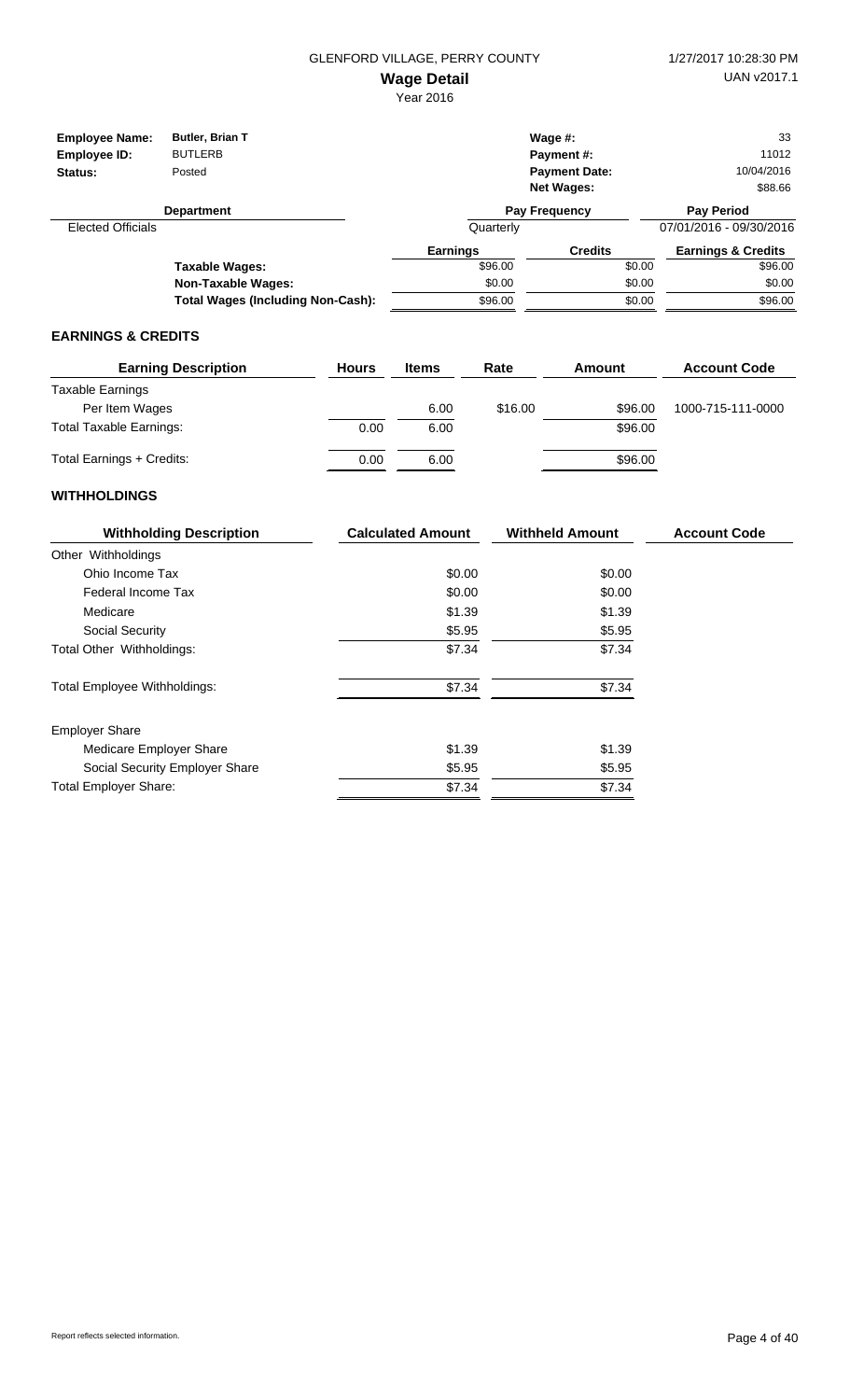| <b>Employee Name:</b><br>Employee ID:<br>Status: | Carpenter, Heidi N<br><b>CARPH</b><br>Posted |           | Wage $#$ :<br><b>Payment #:</b><br><b>Payment Date:</b><br><b>Net Wages:</b> | 10779<br>01/02/2016<br>\$59.10 |  |
|--------------------------------------------------|----------------------------------------------|-----------|------------------------------------------------------------------------------|--------------------------------|--|
|                                                  | <b>Department</b>                            |           | <b>Pay Frequency</b>                                                         | <b>Pay Period</b>              |  |
| <b>Elected Officials</b>                         |                                              | Quarterly |                                                                              | 10/01/2015 - 12/31/2015        |  |
|                                                  |                                              | Earnings  | <b>Credits</b>                                                               | <b>Earnings &amp; Credits</b>  |  |
|                                                  | Taxable Wages:                               | \$64.00   |                                                                              | \$64.00<br>\$0.00              |  |
|                                                  | <b>Non-Taxable Wages:</b>                    | \$0.00    |                                                                              | \$0.00<br>\$0.00               |  |
|                                                  | <b>Total Wages (Including Non-Cash):</b>     | \$64.00   |                                                                              | \$64.00<br>\$0.00              |  |

#### **EARNINGS & CREDITS**

| <b>Earning Description</b>     | <b>Hours</b> | <b>Items</b> | Rate    | Amount  | <b>Account Code</b> |
|--------------------------------|--------------|--------------|---------|---------|---------------------|
| Taxable Earnings               |              |              |         |         |                     |
| Per Item Wages                 |              | 4.00         | \$16.00 | \$64.00 | 1000-715-111-0000   |
| <b>Total Taxable Earnings:</b> | 0.00         | 4.00         |         | \$64.00 |                     |
| Total Earnings + Credits:      | 0.00         | 4.00         |         | \$64.00 |                     |

| <b>Withholding Description</b>      | <b>Calculated Amount</b> | <b>Withheld Amount</b> | <b>Account Code</b> |
|-------------------------------------|--------------------------|------------------------|---------------------|
| Other Withholdings                  |                          |                        |                     |
| Ohio Income Tax                     | \$0.00                   | \$0.00                 |                     |
| Federal Income Tax                  | \$0.00                   | \$0.00                 |                     |
| Medicare                            | \$0.93                   | \$0.93                 |                     |
| Social Security                     | \$3.97                   | \$3.97                 |                     |
| Total Other Withholdings:           | \$4.90                   | \$4.90                 |                     |
| <b>Total Employee Withholdings:</b> | \$4.90                   | \$4.90                 |                     |
| <b>Employer Share</b>               |                          |                        |                     |
| Medicare Employer Share             | \$0.93                   | \$0.93                 |                     |
| Social Security Employer Share      | \$3.97                   | \$3.97                 |                     |
| <b>Total Employer Share:</b>        | \$4.90                   | \$4.90                 |                     |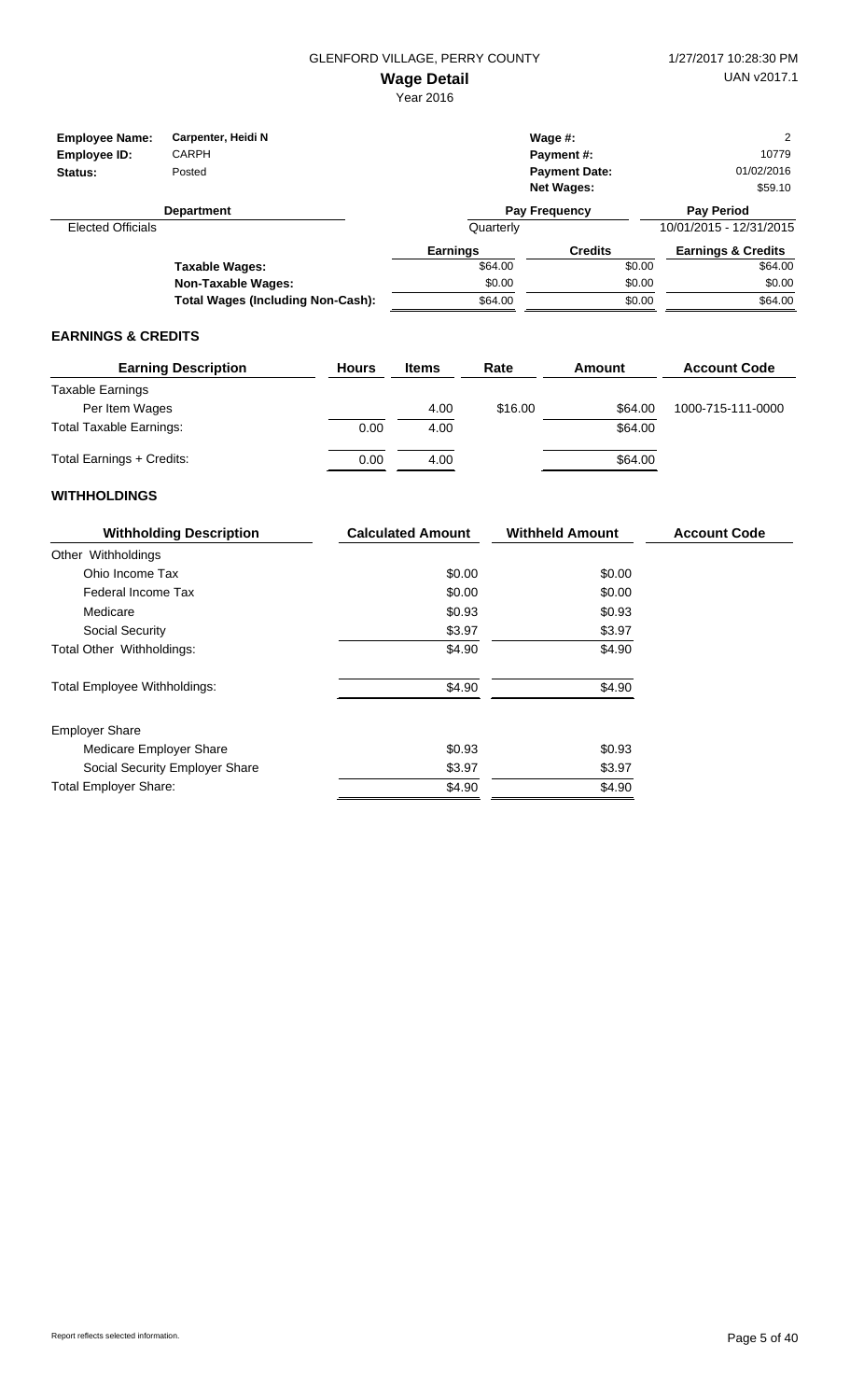Year 2016

| <b>Employee Name:</b><br>Employee ID:<br>Status: | Carpenter, Heidi N<br><b>CARPH</b><br>Posted |                 | Wage $#$ :<br>Payment#:<br><b>Payment Date:</b><br><b>Net Wages:</b> | 13<br>10862<br>04/05/2016<br>\$88.66 |
|--------------------------------------------------|----------------------------------------------|-----------------|----------------------------------------------------------------------|--------------------------------------|
|                                                  | <b>Department</b>                            |                 | Pay Frequency                                                        | <b>Pay Period</b>                    |
| <b>Elected Officials</b>                         |                                              | Quarterly       |                                                                      | 01/01/2016 - 03/31/2016              |
|                                                  |                                              | <b>Earnings</b> | <b>Credits</b>                                                       | <b>Earnings &amp; Credits</b>        |
|                                                  | Taxable Waqes:                               | \$96.00         | \$0.00                                                               | \$96.00                              |
|                                                  | <b>Non-Taxable Wages:</b>                    | \$0.00          | \$0.00                                                               | \$0.00                               |
|                                                  | Total Wages (Including Non-Cash):            | \$96.00         | \$0.00                                                               | \$96.00                              |

## **EARNINGS & CREDITS**

| <b>Earning Description</b>     | <b>Hours</b> | <b>Items</b> | Rate    | Amount  | <b>Account Code</b> |
|--------------------------------|--------------|--------------|---------|---------|---------------------|
| Taxable Earnings               |              |              |         |         |                     |
| Per Item Wages                 |              | 6.00         | \$16.00 | \$96.00 | 1000-715-111-0000   |
| <b>Total Taxable Earnings:</b> | 0.00         | 6.00         |         | \$96.00 |                     |
| Total Earnings + Credits:      | 0.00         | 6.00         |         | \$96.00 |                     |

| <b>Withholding Description</b>      | <b>Calculated Amount</b> |        | <b>Account Code</b> |
|-------------------------------------|--------------------------|--------|---------------------|
| Other Withholdings                  |                          |        |                     |
| Ohio Income Tax                     | \$0.00                   | \$0.00 |                     |
| Federal Income Tax                  | \$0.00                   | \$0.00 |                     |
| Medicare                            | \$1.39                   | \$1.39 |                     |
| Social Security                     | \$5.95                   | \$5.95 |                     |
| Total Other Withholdings:           | \$7.34                   | \$7.34 |                     |
| <b>Total Employee Withholdings:</b> | \$7.34                   | \$7.34 |                     |
| <b>Employer Share</b>               |                          |        |                     |
| Medicare Employer Share             | \$1.39                   | \$1.39 |                     |
| Social Security Employer Share      | \$5.95                   | \$5.95 |                     |
| <b>Total Employer Share:</b>        | \$7.34                   | \$7.34 |                     |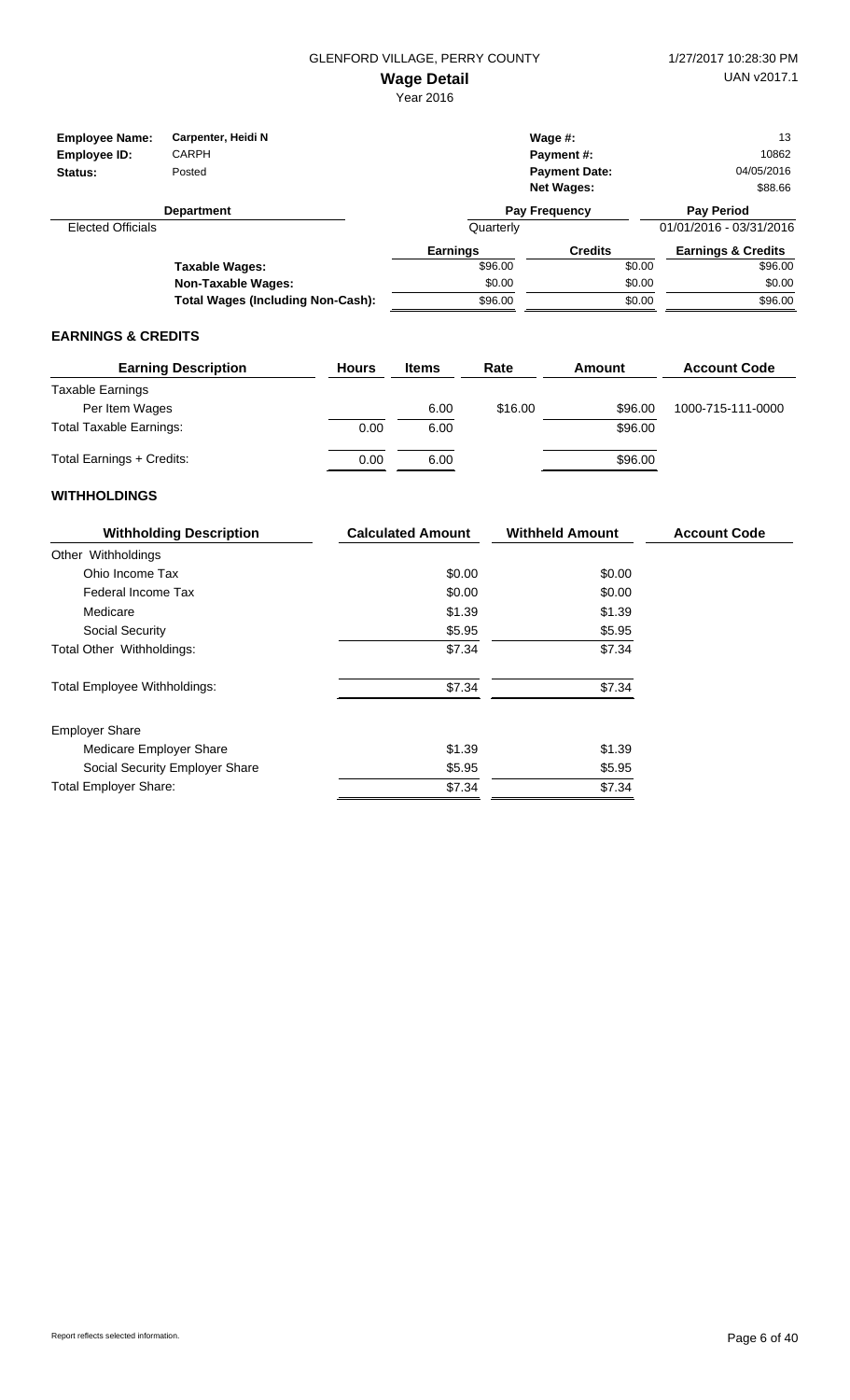| <b>Employee Name:</b>    | Carpenter, Heidi N<br>CARPH              |                 | Wage $#$ :<br><b>Payment #:</b> | 10934                         | 23 |
|--------------------------|------------------------------------------|-----------------|---------------------------------|-------------------------------|----|
| Employee ID:             |                                          |                 |                                 |                               |    |
| Status:                  | Posted                                   |                 | <b>Payment Date:</b>            | 07/01/2016                    |    |
|                          |                                          |                 | <b>Net Wages:</b>               | \$73.88                       |    |
|                          | <b>Department</b>                        |                 | Pay Frequency                   | <b>Pay Period</b>             |    |
| <b>Elected Officials</b> |                                          | Quarterly       |                                 | 04/01/2016 - 06/30/2016       |    |
|                          |                                          | <b>Earnings</b> | <b>Credits</b>                  | <b>Earnings &amp; Credits</b> |    |
|                          | Taxable Wages:                           | \$80.00         |                                 | \$80.00<br>\$0.00             |    |
|                          | <b>Non-Taxable Wages:</b>                | \$0.00          |                                 | \$0.00<br>\$0.00              |    |
|                          | <b>Total Wages (Including Non-Cash):</b> | \$80.00         |                                 | \$80.00<br>\$0.00             |    |

#### **EARNINGS & CREDITS**

| <b>Earning Description</b>     | <b>Hours</b> | <b>Items</b> | Rate    | Amount  | <b>Account Code</b> |
|--------------------------------|--------------|--------------|---------|---------|---------------------|
| Taxable Earnings               |              |              |         |         |                     |
| Per Item Wages                 |              | 5.00         | \$16.00 | \$80.00 | 1000-715-111-0000   |
| <b>Total Taxable Earnings:</b> | 0.00         | 5.00         |         | \$80.00 |                     |
| Total Earnings + Credits:      | 0.00         | 5.00         |         | \$80.00 |                     |

| <b>Withholding Description</b>      | <b>Calculated Amount</b> | <b>Withheld Amount</b> | <b>Account Code</b> |
|-------------------------------------|--------------------------|------------------------|---------------------|
| Other Withholdings                  |                          |                        |                     |
| Ohio Income Tax                     | \$0.00                   | \$0.00                 |                     |
| Federal Income Tax                  | \$0.00                   | \$0.00                 |                     |
| Medicare                            | \$1.16                   | \$1.16                 |                     |
| Social Security                     | \$4.96                   | \$4.96                 |                     |
| Total Other Withholdings:           | \$6.12                   | \$6.12                 |                     |
| <b>Total Employee Withholdings:</b> | \$6.12                   | \$6.12                 |                     |
| <b>Employer Share</b>               |                          |                        |                     |
| Medicare Employer Share             | \$1.16                   | \$1.16                 |                     |
| Social Security Employer Share      | \$4.96                   | \$4.96                 |                     |
| <b>Total Employer Share:</b>        | \$6.12                   | \$6.12                 |                     |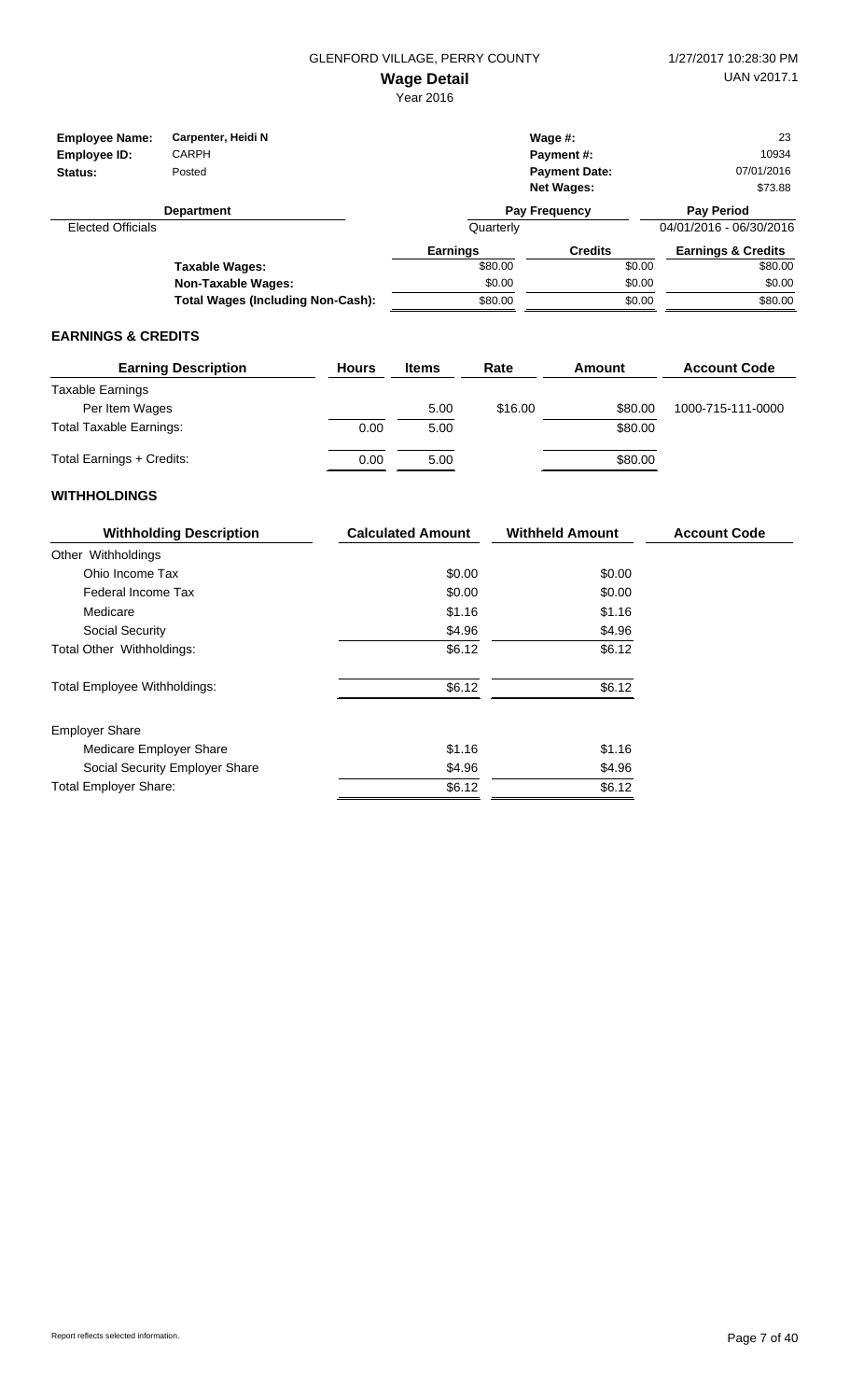| <b>Employee Name:</b>    | Carpenter, Heidi N                       |                 | Wage $#$ :           |        | 34                            |
|--------------------------|------------------------------------------|-----------------|----------------------|--------|-------------------------------|
| Employee ID:             | CARPH                                    |                 | <b>Payment #:</b>    |        | 11013                         |
| Status:                  | Posted                                   |                 | <b>Payment Date:</b> |        | 10/04/2016                    |
|                          |                                          |                 | <b>Net Wages:</b>    |        | \$73.88                       |
|                          | <b>Department</b>                        |                 | Pay Frequency        |        | <b>Pay Period</b>             |
| <b>Elected Officials</b> |                                          | Quarterly       |                      |        | 07/01/2016 - 09/30/2016       |
|                          |                                          | <b>Earnings</b> | <b>Credits</b>       |        | <b>Earnings &amp; Credits</b> |
|                          | Taxable Wages:                           | \$80.00         |                      | \$0.00 | \$80.00                       |
|                          | <b>Non-Taxable Wages:</b>                | \$0.00          |                      | \$0.00 | \$0.00                        |
|                          | <b>Total Wages (Including Non-Cash):</b> | \$80.00         |                      | \$0.00 | \$80.00                       |

#### **EARNINGS & CREDITS**

| <b>Earning Description</b>     | <b>Hours</b> | <b>Items</b> | Rate    | Amount  | <b>Account Code</b> |
|--------------------------------|--------------|--------------|---------|---------|---------------------|
| Taxable Earnings               |              |              |         |         |                     |
| Per Item Wages                 |              | 5.00         | \$16.00 | \$80.00 | 1000-715-111-0000   |
| <b>Total Taxable Earnings:</b> | 0.00         | 5.00         |         | \$80.00 |                     |
| Total Earnings + Credits:      | 0.00         | 5.00         |         | \$80.00 |                     |

| <b>Withholding Description</b>      | <b>Calculated Amount</b> | <b>Withheld Amount</b> | <b>Account Code</b> |
|-------------------------------------|--------------------------|------------------------|---------------------|
| Other Withholdings                  |                          |                        |                     |
| Ohio Income Tax                     | \$0.00                   | \$0.00                 |                     |
| Federal Income Tax                  | \$0.00                   | \$0.00                 |                     |
| Medicare                            | \$1.16                   | \$1.16                 |                     |
| Social Security                     | \$4.96                   | \$4.96                 |                     |
| Total Other Withholdings:           | \$6.12                   | \$6.12                 |                     |
| <b>Total Employee Withholdings:</b> | \$6.12                   | \$6.12                 |                     |
| <b>Employer Share</b>               |                          |                        |                     |
| Medicare Employer Share             | \$1.16                   | \$1.16                 |                     |
| Social Security Employer Share      | \$4.96                   | \$4.96                 |                     |
| <b>Total Employer Share:</b>        | \$6.12                   | \$6.12                 |                     |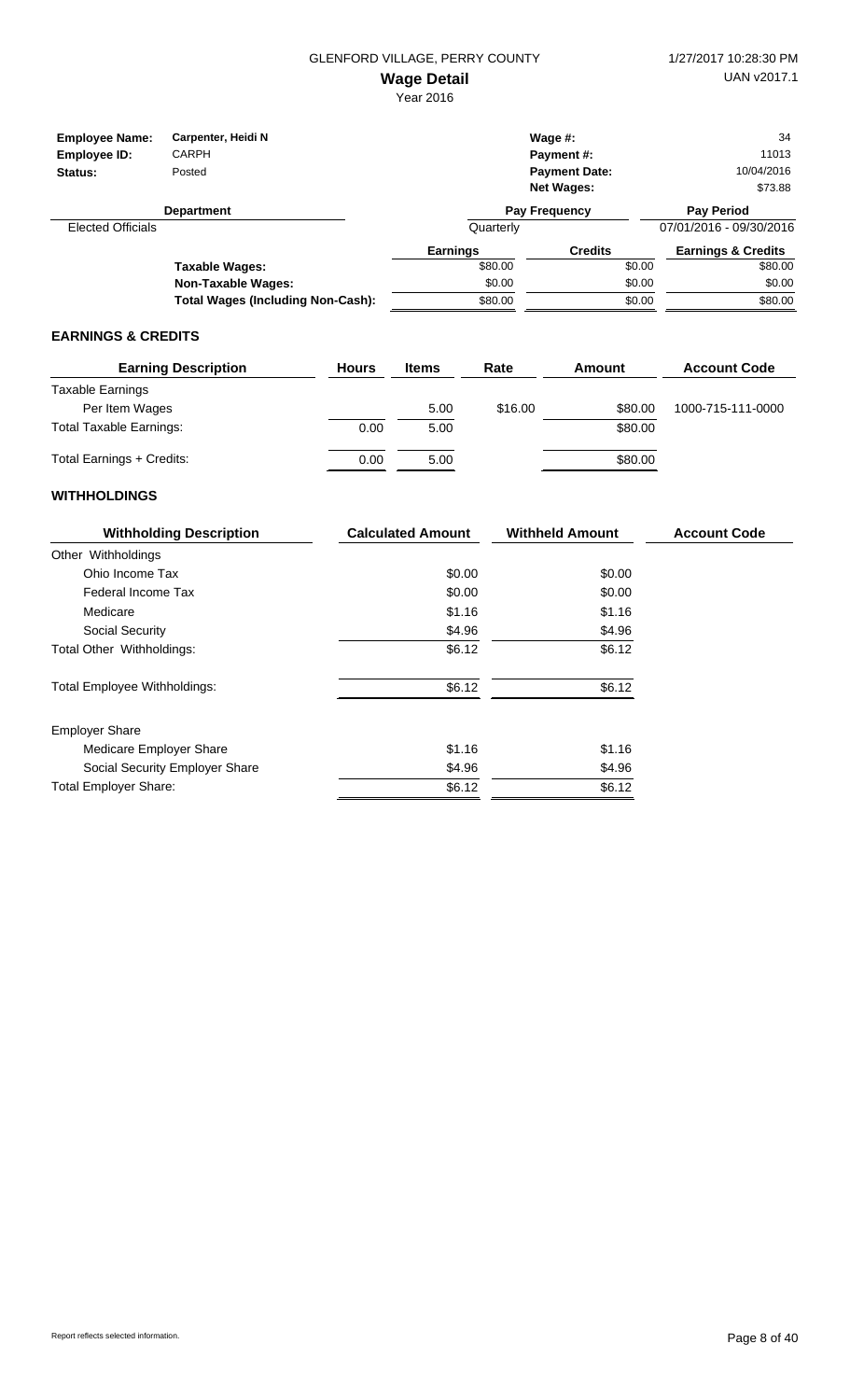| <b>Employee Name:</b><br>Employee ID:<br>Status: | Currence, Paul G, Jr<br><b>CURREPC</b><br>Posted |                 | Wage $#$ :<br><b>Payment #:</b><br><b>Payment Date:</b><br><b>Net Wages:</b> | 3<br>10780<br>01/02/2016<br>\$78.40 |
|--------------------------------------------------|--------------------------------------------------|-----------------|------------------------------------------------------------------------------|-------------------------------------|
|                                                  | <b>Department</b>                                |                 | Pay Frequency                                                                | <b>Pay Period</b>                   |
| <b>Elected Officials</b>                         |                                                  | Quarterly       |                                                                              | 10/01/2015 - 12/31/2015             |
|                                                  |                                                  | <b>Earnings</b> | <b>Credits</b>                                                               | <b>Earnings &amp; Credits</b>       |
|                                                  | Taxable Wages:                                   | \$80.00         | \$0.00                                                                       | \$80.00                             |
|                                                  | <b>Non-Taxable Wages:</b>                        | \$0.00          | \$0.00                                                                       | \$0.00                              |
|                                                  | <b>Total Wages (Including Non-Cash):</b>         | \$80.00         | \$0.00                                                                       | \$80.00                             |

#### **EARNINGS & CREDITS**

| <b>Earning Description</b>     | <b>Hours</b> | <b>Items</b> | Rate    | Amount  | <b>Account Code</b> |
|--------------------------------|--------------|--------------|---------|---------|---------------------|
| Taxable Earnings               |              |              |         |         |                     |
| Per Item Wages                 |              | 5.00         | \$16.00 | \$80.00 | 1000-715-111-0000   |
| <b>Total Taxable Earnings:</b> | 0.00         | 5.00         |         | \$80.00 |                     |
| Total Earnings + Credits:      | 0.00         | 5.00         |         | \$80.00 |                     |

| <b>Withholding Description</b>     | <b>Calculated Amount</b> | <b>Withheld Amount</b> | <b>Account Code</b> |
|------------------------------------|--------------------------|------------------------|---------------------|
| Pre - Tax Withholdings             |                          |                        |                     |
| <b>OPERS-Govt Salary Reduction</b> | \$8.00                   | \$0.00                 |                     |
| Total Pre - Tax Withholdings:      | \$8.00                   | \$0.00                 |                     |
| Other Withholdings                 |                          |                        |                     |
| Ohio Income Tax                    | \$0.44                   | \$0.44                 |                     |
| Federal Income Tax                 | \$0.00                   | \$0.00                 |                     |
| Medicare                           | \$1.16                   | \$1.16                 |                     |
| Total Other Withholdings:          | \$1.60                   | \$1.60                 |                     |
| Total Employee Withholdings:       | \$9.60                   | \$1.60                 |                     |
| <b>Employer Share</b>              |                          |                        |                     |
| Medicare Employer Share            | \$1.16                   | \$1.16                 |                     |
| <b>OPERS-Govt Employer Share</b>   | \$11.20                  | \$0.00                 |                     |
| <b>Total Employer Share:</b>       | \$12.36                  | \$1.16                 |                     |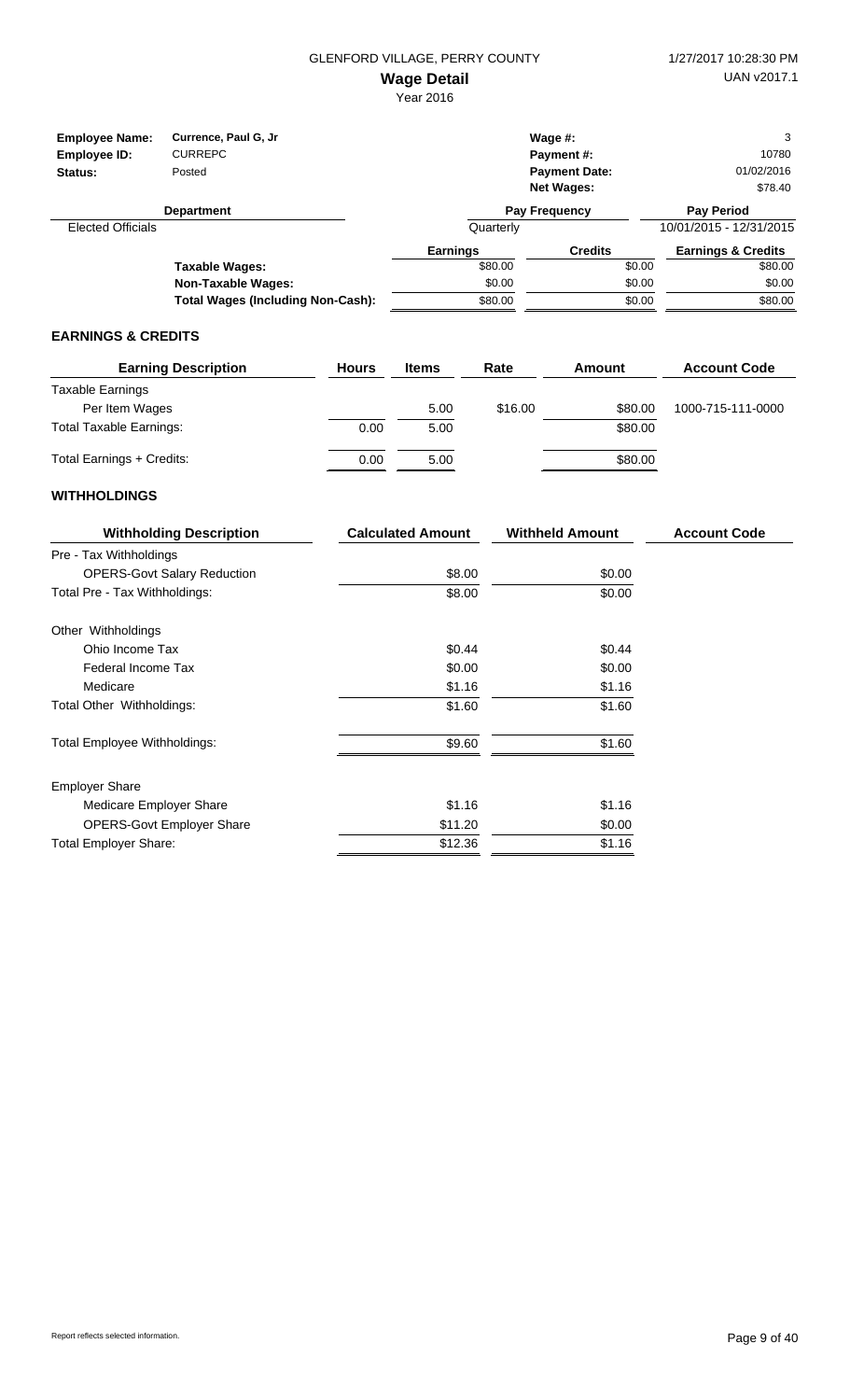| <b>Employee Name:</b><br>Employee ID:<br>Status: | Currence, Paul G, Jr<br><b>CURREPC</b><br>Posted |                 | Wage $#$ :<br>Payment #:<br><b>Payment Date:</b><br><b>Net Wages:</b> | 16<br>10863<br>04/05/2016<br>\$58.74 |
|--------------------------------------------------|--------------------------------------------------|-----------------|-----------------------------------------------------------------------|--------------------------------------|
|                                                  | <b>Department</b>                                |                 | <b>Pay Frequency</b>                                                  | <b>Pay Period</b>                    |
| <b>Elected Officials</b>                         |                                                  | Quarterly       |                                                                       | 01/01/2016 - 03/31/2016              |
|                                                  |                                                  | <b>Earnings</b> | <b>Credits</b>                                                        | <b>Earnings &amp; Credits</b>        |
|                                                  | Taxable Wages:                                   | \$64.00         | \$0.00                                                                | \$64.00                              |
|                                                  | <b>Non-Taxable Wages:</b>                        | \$0.00          | \$0.00                                                                | \$0.00                               |
|                                                  | <b>Total Wages (Including Non-Cash):</b>         | \$64.00         | \$0.00                                                                | \$64.00                              |

#### **EARNINGS & CREDITS**

| <b>Earning Description</b>     | <b>Hours</b> | <b>Items</b> | Rate    | Amount  | <b>Account Code</b> |
|--------------------------------|--------------|--------------|---------|---------|---------------------|
| Taxable Earnings               |              |              |         |         |                     |
| Per Item Wages                 |              | 4.00         | \$16.00 | \$64.00 | 1000-715-111-0000   |
| <b>Total Taxable Earnings:</b> | 0.00         | 4.00         |         | \$64.00 |                     |
| Total Earnings + Credits:      | 0.00         | 4.00         |         | \$64.00 |                     |

| <b>Withholding Description</b>      | <b>Calculated Amount</b> | <b>Withheld Amount</b> | <b>Account Code</b> |
|-------------------------------------|--------------------------|------------------------|---------------------|
| Other Withholdings                  |                          |                        |                     |
| Ohio Income Tax                     | \$0.36                   | \$0.36                 |                     |
| Federal Income Tax                  | \$0.00                   | \$0.00                 |                     |
| Medicare                            | \$0.93                   | \$0.93                 |                     |
| Social Security                     | \$3.97                   | \$3.97                 |                     |
| Total Other Withholdings:           | \$5.26                   | \$5.26                 |                     |
| <b>Total Employee Withholdings:</b> | \$5.26                   | \$5.26                 |                     |
| <b>Employer Share</b>               |                          |                        |                     |
| Medicare Employer Share             | \$0.93                   | \$0.93                 |                     |
| Social Security Employer Share      | \$3.97                   | \$3.97                 |                     |
| <b>Total Employer Share:</b>        | \$4.90                   | \$4.90                 |                     |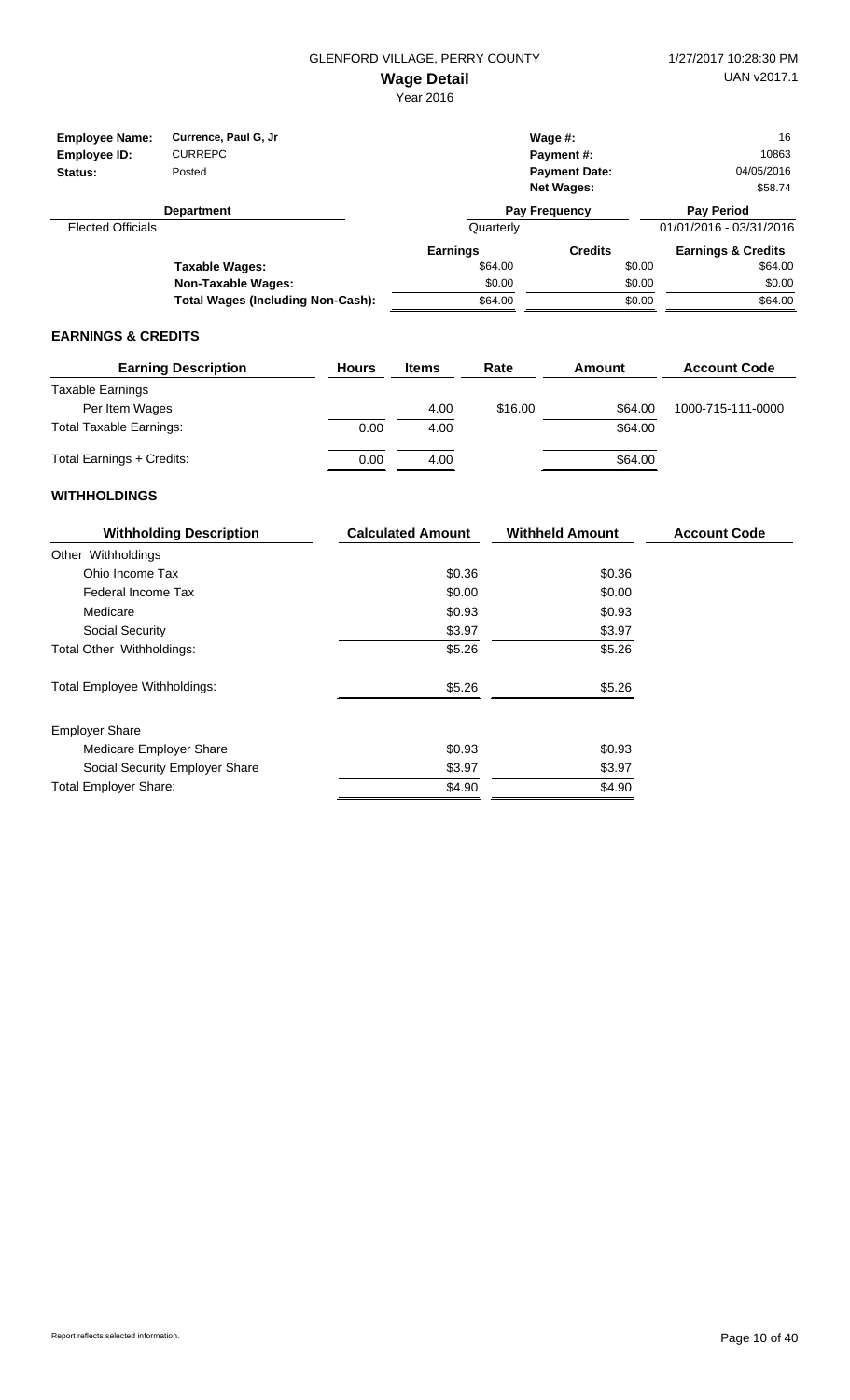Year 2016

| <b>Employee Name:</b>    | Currence, Paul G, Jr.                    |                 | Wage $#$ :           |        | 24                            |
|--------------------------|------------------------------------------|-----------------|----------------------|--------|-------------------------------|
| Employee ID:             | <b>CURREPC</b>                           |                 | Payment#:            |        | 10935                         |
| Status:                  | Posted                                   |                 | <b>Payment Date:</b> |        | 07/01/2016                    |
|                          |                                          |                 | <b>Net Wages:</b>    |        | \$44.05                       |
|                          | <b>Department</b>                        |                 | <b>Pay Frequency</b> |        | <b>Pay Period</b>             |
| <b>Elected Officials</b> |                                          | Quarterly       |                      |        | 04/01/2016 - 06/30/2016       |
|                          |                                          | <b>Earnings</b> | <b>Credits</b>       |        | <b>Earnings &amp; Credits</b> |
|                          | Taxable Wages:                           | \$48.00         |                      | \$0.00 | \$48.00                       |
|                          | <b>Non-Taxable Wages:</b>                | \$0.00          |                      | \$0.00 | \$0.00                        |
|                          | <b>Total Wages (Including Non-Cash):</b> | \$48.00         |                      | \$0.00 | \$48.00                       |

#### **EARNINGS & CREDITS**

| <b>Earning Description</b>     | <b>Hours</b> | <b>Items</b> | Rate    | Amount  | <b>Account Code</b> |
|--------------------------------|--------------|--------------|---------|---------|---------------------|
| Taxable Earnings               |              |              |         |         |                     |
| Per Item Wages                 |              | 3.00         | \$16.00 | \$48.00 | 1000-715-111-0000   |
| <b>Total Taxable Earnings:</b> | 0.00         | 3.00         |         | \$48.00 |                     |
| Total Earnings + Credits:      | 0.00         | 3.00         |         | \$48.00 |                     |

| <b>Withholding Description</b>      | <b>Calculated Amount</b> | <b>Withheld Amount</b> | <b>Account Code</b> |
|-------------------------------------|--------------------------|------------------------|---------------------|
| Other Withholdings                  |                          |                        |                     |
| Ohio Income Tax                     | \$0.27                   | \$0.27                 |                     |
| Federal Income Tax                  | \$0.00                   | \$0.00                 |                     |
| Medicare                            | \$0.70                   | \$0.70                 |                     |
| Social Security                     | \$2.98                   | \$2.98                 |                     |
| Total Other Withholdings:           | \$3.95                   | \$3.95                 |                     |
| <b>Total Employee Withholdings:</b> | \$3.95                   | \$3.95                 |                     |
| <b>Employer Share</b>               |                          |                        |                     |
| Medicare Employer Share             | \$0.70                   | \$0.70                 |                     |
| Social Security Employer Share      | \$2.98                   | \$2.98                 |                     |
| <b>Total Employer Share:</b>        | \$3.68                   | \$3.68                 |                     |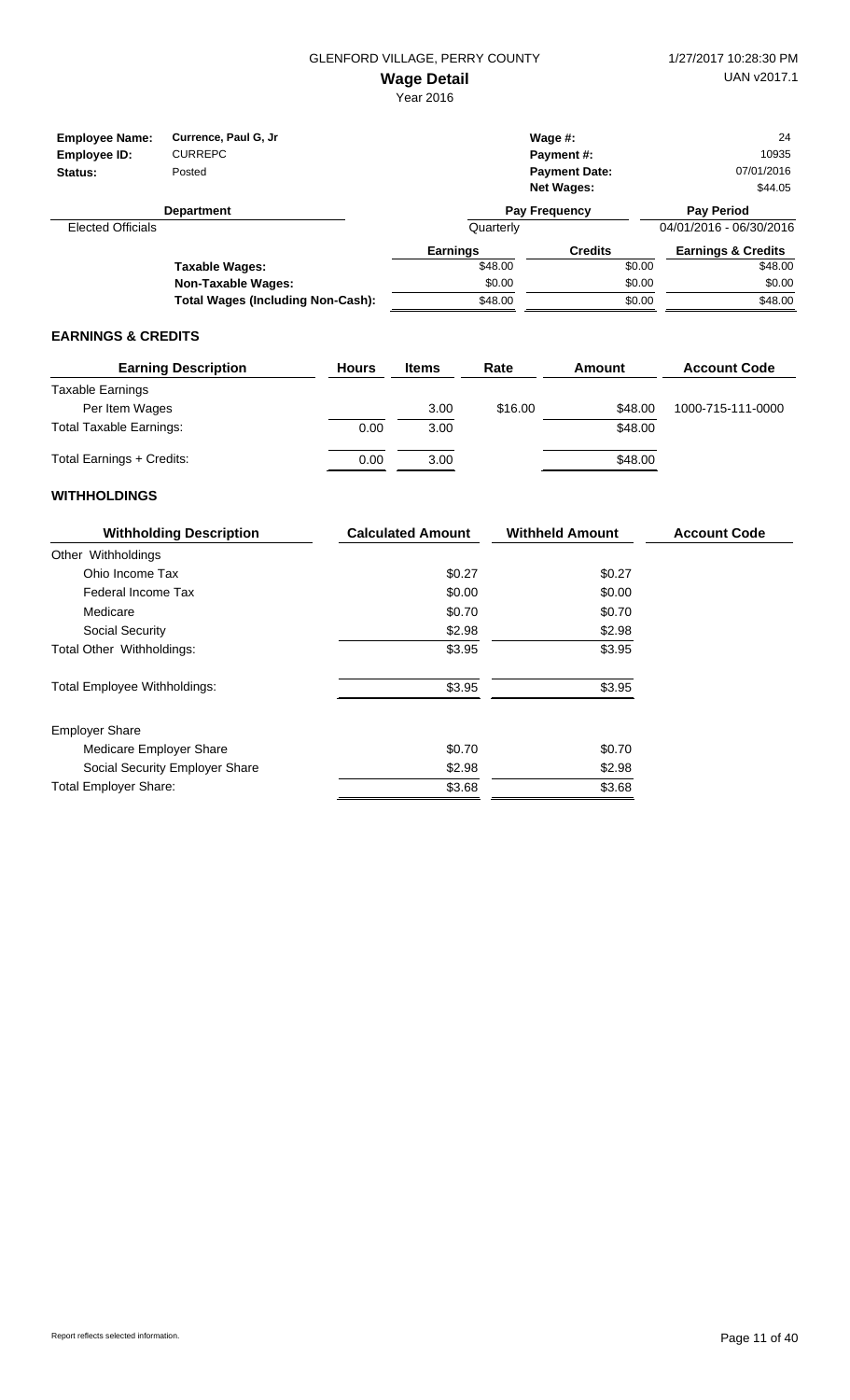| <b>Employee Name:</b><br>Employee ID:<br>Status: | Currence, Paul G, Jr<br><b>CURREPC</b><br>Posted |                 | Wage $#$ :<br><b>Payment #:</b><br><b>Payment Date:</b><br><b>Net Wages:</b> | 35<br>11014<br>10/04/2016<br>\$88.13 |  |
|--------------------------------------------------|--------------------------------------------------|-----------------|------------------------------------------------------------------------------|--------------------------------------|--|
|                                                  | <b>Department</b>                                |                 | Pay Frequency                                                                | <b>Pay Period</b>                    |  |
| <b>Elected Officials</b>                         |                                                  | Quarterly       |                                                                              | 07/01/2016 - 09/30/2016              |  |
|                                                  |                                                  | <b>Earnings</b> | <b>Credits</b>                                                               | <b>Earnings &amp; Credits</b>        |  |
|                                                  | Taxable Wages:                                   | \$96.00         | \$0.00                                                                       | \$96.00                              |  |
|                                                  | <b>Non-Taxable Wages:</b>                        | \$0.00          | \$0.00                                                                       | \$0.00                               |  |
|                                                  | <b>Total Wages (Including Non-Cash):</b>         | \$96.00         | \$0.00                                                                       | \$96.00                              |  |

#### **EARNINGS & CREDITS**

| <b>Earning Description</b>     | <b>Hours</b> | <b>Items</b> | Rate    | Amount  | <b>Account Code</b> |
|--------------------------------|--------------|--------------|---------|---------|---------------------|
| Taxable Earnings               |              |              |         |         |                     |
| Per Item Wages                 |              | 6.00         | \$16.00 | \$96.00 | 1000-715-111-0000   |
| <b>Total Taxable Earnings:</b> | 0.00         | 6.00         |         | \$96.00 |                     |
| Total Earnings + Credits:      | 0.00         | 6.00         |         | \$96.00 |                     |

| <b>Withholding Description</b>      | <b>Calculated Amount</b> | <b>Withheld Amount</b> | <b>Account Code</b> |
|-------------------------------------|--------------------------|------------------------|---------------------|
| Other Withholdings                  |                          |                        |                     |
| Ohio Income Tax                     | \$0.53                   | \$0.53                 |                     |
| Federal Income Tax                  | \$0.00                   | \$0.00                 |                     |
| Medicare                            | \$1.39                   | \$1.39                 |                     |
| Social Security                     | \$5.95                   | \$5.95                 |                     |
| Total Other Withholdings:           | \$7.87                   | \$7.87                 |                     |
| <b>Total Employee Withholdings:</b> | \$7.87                   | \$7.87                 |                     |
| <b>Employer Share</b>               |                          |                        |                     |
| Medicare Employer Share             | \$1.39                   | \$1.39                 |                     |
| Social Security Employer Share      | \$5.95                   | \$5.95                 |                     |
| <b>Total Employer Share:</b>        | \$7.34                   | \$7.34                 |                     |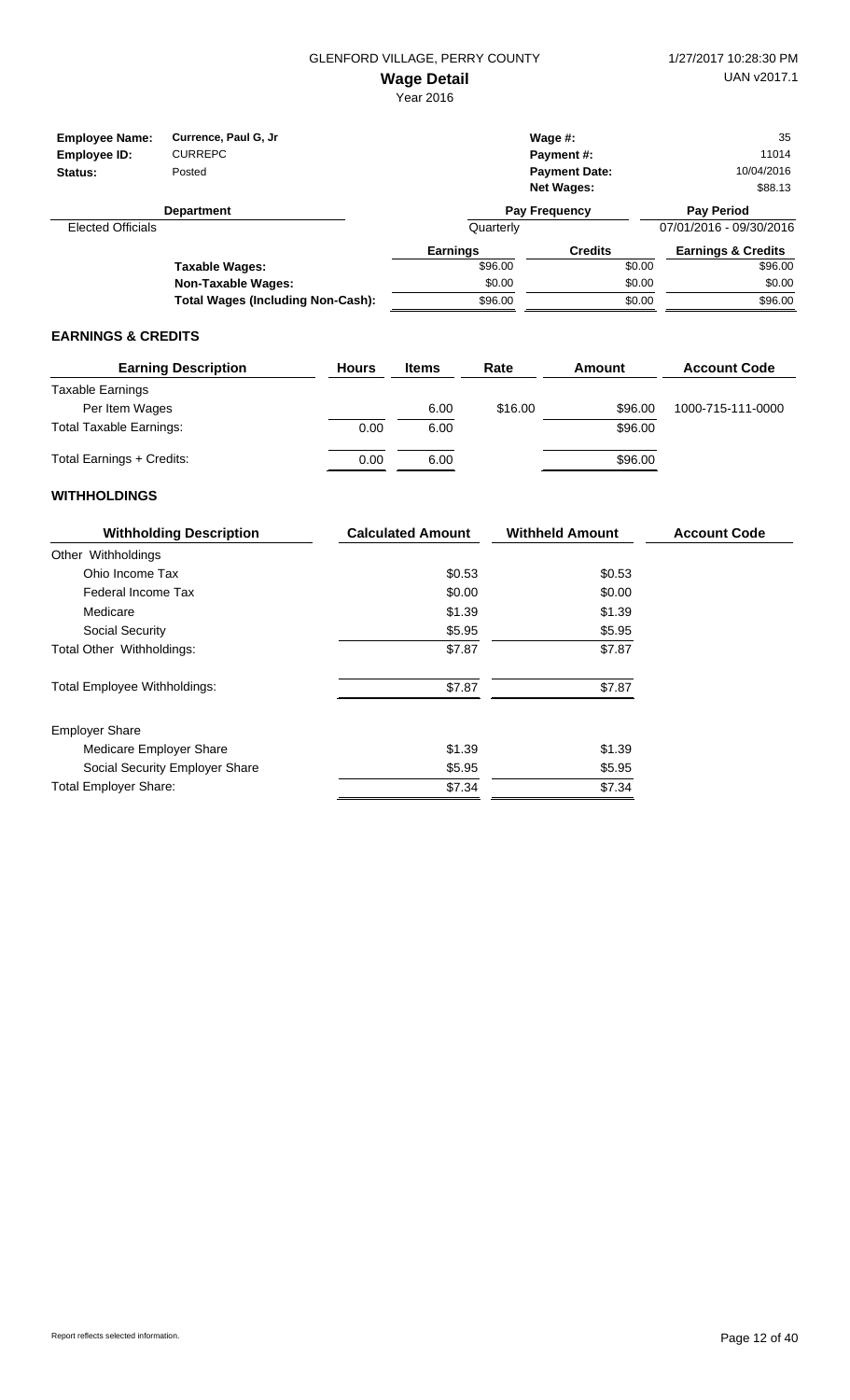Year 2016

| <b>Employee Name:</b><br>Employee ID:<br>Status: | Garza, Caleb Houston<br><b>GARZAC</b><br>Posted |                 | Wage $#$ :<br><b>Payment #:</b><br><b>Payment Date:</b><br><b>Net Wages:</b> |        | 4<br>10781<br>01/02/2016<br>\$73.44 |
|--------------------------------------------------|-------------------------------------------------|-----------------|------------------------------------------------------------------------------|--------|-------------------------------------|
|                                                  | <b>Department</b>                               |                 | Pay Frequency                                                                |        | <b>Pay Period</b>                   |
| <b>Elected Officials</b>                         |                                                 | Quarterly       |                                                                              |        | 10/01/2015 - 12/31/2015             |
|                                                  |                                                 | <b>Earnings</b> | <b>Credits</b>                                                               |        | <b>Earnings &amp; Credits</b>       |
|                                                  | Taxable Wages:                                  | \$80.00         |                                                                              | \$0.00 | \$80.00                             |
|                                                  | <b>Non-Taxable Wages:</b>                       | \$0.00          |                                                                              | \$0.00 | \$0.00                              |
|                                                  | <b>Total Wages (Including Non-Cash):</b>        | \$80.00         |                                                                              | \$0.00 | \$80.00                             |

#### **EARNINGS & CREDITS**

| <b>Earning Description</b>     | <b>Hours</b> | <b>Items</b> | Rate    | Amount  | <b>Account Code</b> |
|--------------------------------|--------------|--------------|---------|---------|---------------------|
| Taxable Earnings               |              |              |         |         |                     |
| Per Item Wages                 |              | 5.00         | \$16.00 | \$80.00 | 1000-715-111-0000   |
| <b>Total Taxable Earnings:</b> | 0.00         | 5.00         |         | \$80.00 |                     |
| Total Earnings + Credits:      | 0.00         | 5.00         |         | \$80.00 |                     |

| <b>Withholding Description</b>      | <b>Calculated Amount</b> | <b>Withheld Amount</b> | <b>Account Code</b> |
|-------------------------------------|--------------------------|------------------------|---------------------|
| Other Withholdings                  |                          |                        |                     |
| Ohio Income Tax                     | \$0.44                   | \$0.44                 |                     |
| Federal Income Tax                  | \$0.00                   | \$0.00                 |                     |
| Medicare                            | \$1.16                   | \$1.16                 |                     |
| Social Security                     | \$4.96                   | \$4.96                 |                     |
| Total Other Withholdings:           | \$6.56                   | \$6.56                 |                     |
| <b>Total Employee Withholdings:</b> | \$6.56                   | \$6.56                 |                     |
| <b>Employer Share</b>               |                          |                        |                     |
| Medicare Employer Share             | \$1.16                   | \$1.16                 |                     |
| Social Security Employer Share      | \$4.96                   | \$4.96                 |                     |
| <b>Total Employer Share:</b>        | \$6.12                   | \$6.12                 |                     |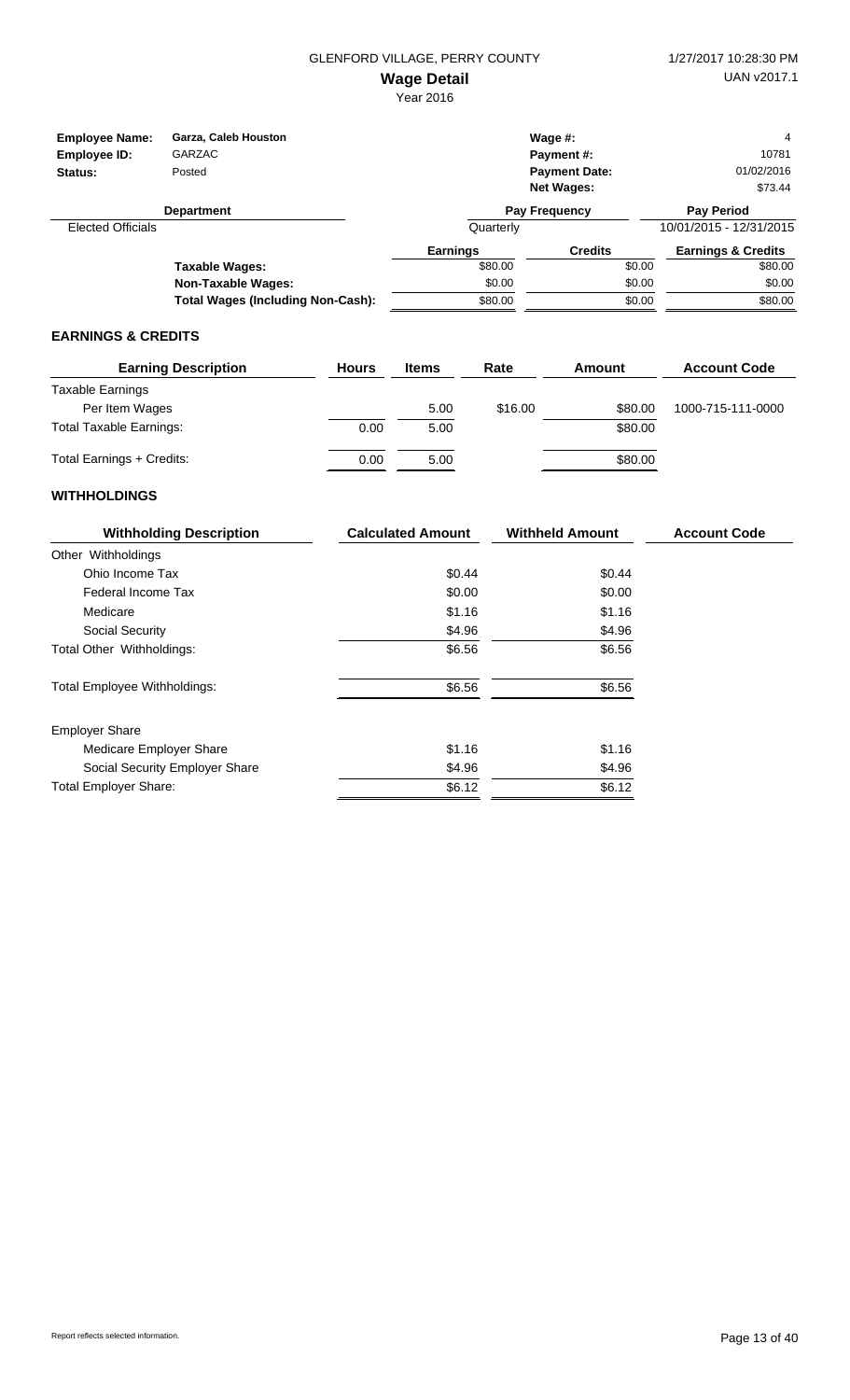Year 2016

| <b>Employee Name:</b><br>Employee ID:<br>Status: | Garza, Caleb Houston<br>GARZAC<br>Posted |                 | Wage $#$ :<br><b>Payment #:</b><br><b>Payment Date:</b><br><b>Net Wages:</b> | 14<br>10864<br>04/05/2016<br>\$73.44 |
|--------------------------------------------------|------------------------------------------|-----------------|------------------------------------------------------------------------------|--------------------------------------|
|                                                  | <b>Department</b>                        |                 | <b>Pay Frequency</b>                                                         | <b>Pay Period</b>                    |
| <b>Elected Officials</b>                         |                                          | Quarterly       |                                                                              | 01/01/2016 - 03/31/2016              |
|                                                  |                                          | <b>Earnings</b> | <b>Credits</b>                                                               | <b>Earnings &amp; Credits</b>        |
|                                                  | Taxable Wages:                           | \$80.00         |                                                                              | \$80.00<br>\$0.00                    |
|                                                  | Non-Taxable Wages:                       | \$0.00          |                                                                              | \$0.00<br>\$0.00                     |
|                                                  | Total Wages (Including Non-Cash):        | \$80.00         |                                                                              | \$80.00<br>\$0.00                    |

## **EARNINGS & CREDITS**

| <b>Earning Description</b>     | <b>Hours</b> | <b>Items</b> | Rate    | Amount  | <b>Account Code</b> |
|--------------------------------|--------------|--------------|---------|---------|---------------------|
| Taxable Earnings               |              |              |         |         |                     |
| Per Item Wages                 |              | 5.00         | \$16.00 | \$80.00 | 1000-715-111-0000   |
| <b>Total Taxable Earnings:</b> | 0.00         | 5.00         |         | \$80.00 |                     |
| Total Earnings + Credits:      | 0.00         | 5.00         |         | \$80.00 |                     |

| <b>Withholding Description</b>      | <b>Calculated Amount</b> | <b>Withheld Amount</b> | <b>Account Code</b> |
|-------------------------------------|--------------------------|------------------------|---------------------|
| Other Withholdings                  |                          |                        |                     |
| Ohio Income Tax                     | \$0.44                   | \$0.44                 |                     |
| Federal Income Tax                  | \$0.00                   | \$0.00                 |                     |
| Medicare                            | \$1.16                   | \$1.16                 |                     |
| Social Security                     | \$4.96                   | \$4.96                 |                     |
| Total Other Withholdings:           | \$6.56                   | \$6.56                 |                     |
| <b>Total Employee Withholdings:</b> | \$6.56                   | \$6.56                 |                     |
| <b>Employer Share</b>               |                          |                        |                     |
| Medicare Employer Share             | \$1.16                   | \$1.16                 |                     |
| Social Security Employer Share      | \$4.96                   | \$4.96                 |                     |
| <b>Total Employer Share:</b>        | \$6.12                   | \$6.12                 |                     |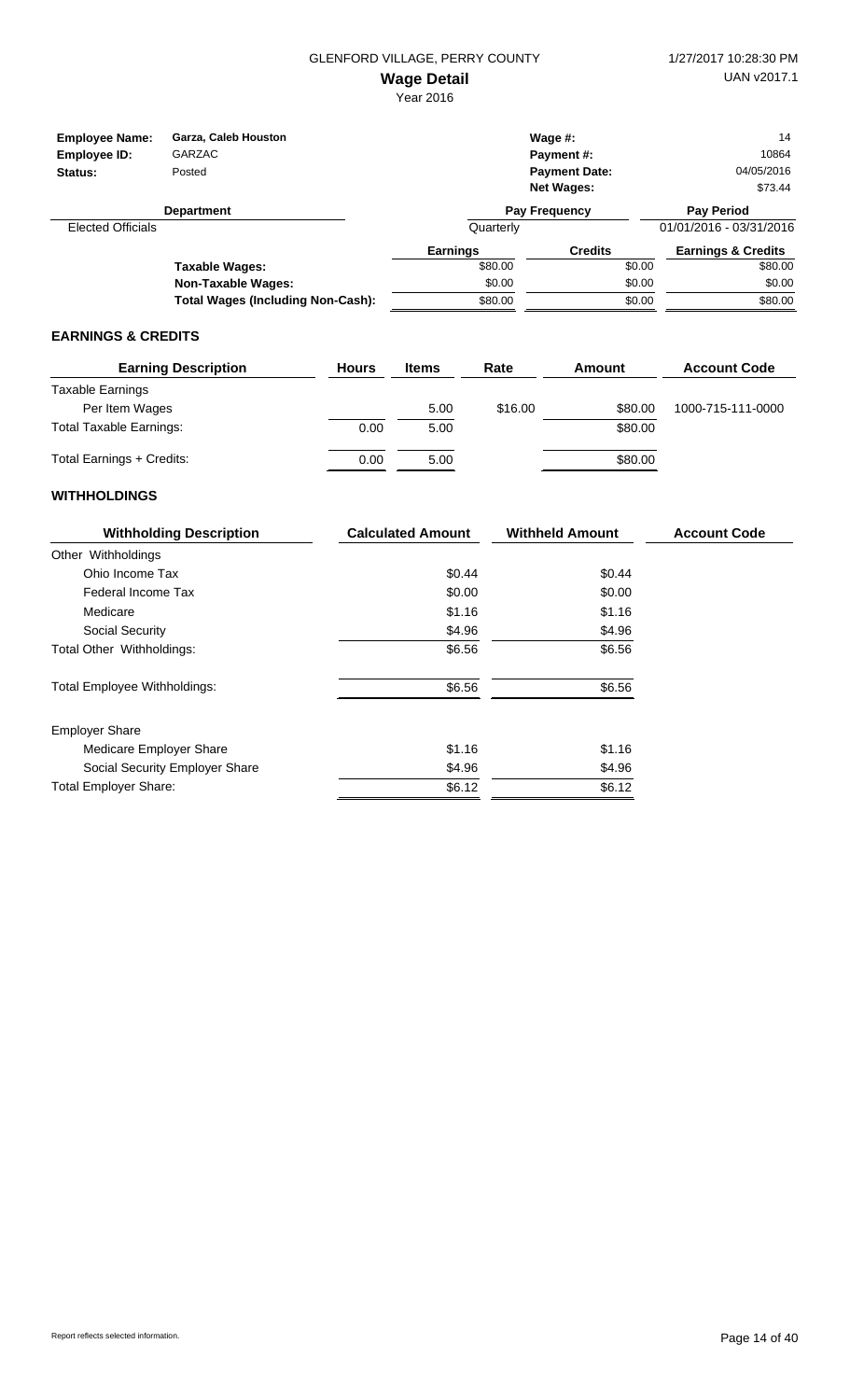| <b>Employee Name:</b>    | Garza, Caleb Houston                     |                 | Wage $#$ :           |        | 25                            |
|--------------------------|------------------------------------------|-----------------|----------------------|--------|-------------------------------|
| Employee ID:             | <b>GARZAC</b>                            |                 | <b>Payment #:</b>    |        | 10936                         |
| Status:                  | Posted                                   |                 | <b>Payment Date:</b> |        | 07/01/2016                    |
|                          |                                          |                 | <b>Net Wages:</b>    |        | \$88.13                       |
|                          | <b>Department</b>                        |                 | Pay Frequency        |        | <b>Pay Period</b>             |
| <b>Elected Officials</b> |                                          | Quarterly       |                      |        | 04/01/2016 - 06/30/2016       |
|                          |                                          | <b>Earnings</b> | <b>Credits</b>       |        | <b>Earnings &amp; Credits</b> |
|                          | Taxable Wages:                           | \$96.00         |                      | \$0.00 | \$96.00                       |
|                          | <b>Non-Taxable Wages:</b>                | \$0.00          |                      | \$0.00 | \$0.00                        |
|                          | <b>Total Wages (Including Non-Cash):</b> | \$96.00         |                      | \$0.00 | \$96.00                       |

#### **EARNINGS & CREDITS**

| <b>Earning Description</b>     | <b>Hours</b> | <b>Items</b> | Rate    | Amount  | <b>Account Code</b> |
|--------------------------------|--------------|--------------|---------|---------|---------------------|
| Taxable Earnings               |              |              |         |         |                     |
| Per Item Wages                 |              | 6.00         | \$16.00 | \$96.00 | 1000-715-111-0000   |
| <b>Total Taxable Earnings:</b> | 0.00         | 6.00         |         | \$96.00 |                     |
| Total Earnings + Credits:      | 0.00         | 6.00         |         | \$96.00 |                     |

| <b>Withholding Description</b>      | <b>Calculated Amount</b> | <b>Withheld Amount</b> | <b>Account Code</b> |
|-------------------------------------|--------------------------|------------------------|---------------------|
| Other Withholdings                  |                          |                        |                     |
| Ohio Income Tax                     | \$0.53                   | \$0.53                 |                     |
| Federal Income Tax                  | \$0.00                   | \$0.00                 |                     |
| Medicare                            | \$1.39                   | \$1.39                 |                     |
| Social Security                     | \$5.95                   | \$5.95                 |                     |
| Total Other Withholdings:           | \$7.87                   | \$7.87                 |                     |
| <b>Total Employee Withholdings:</b> | \$7.87                   | \$7.87                 |                     |
| <b>Employer Share</b>               |                          |                        |                     |
| Medicare Employer Share             | \$1.39                   | \$1.39                 |                     |
| Social Security Employer Share      | \$5.95                   | \$5.95                 |                     |
| <b>Total Employer Share:</b>        | \$7.34                   | \$7.34                 |                     |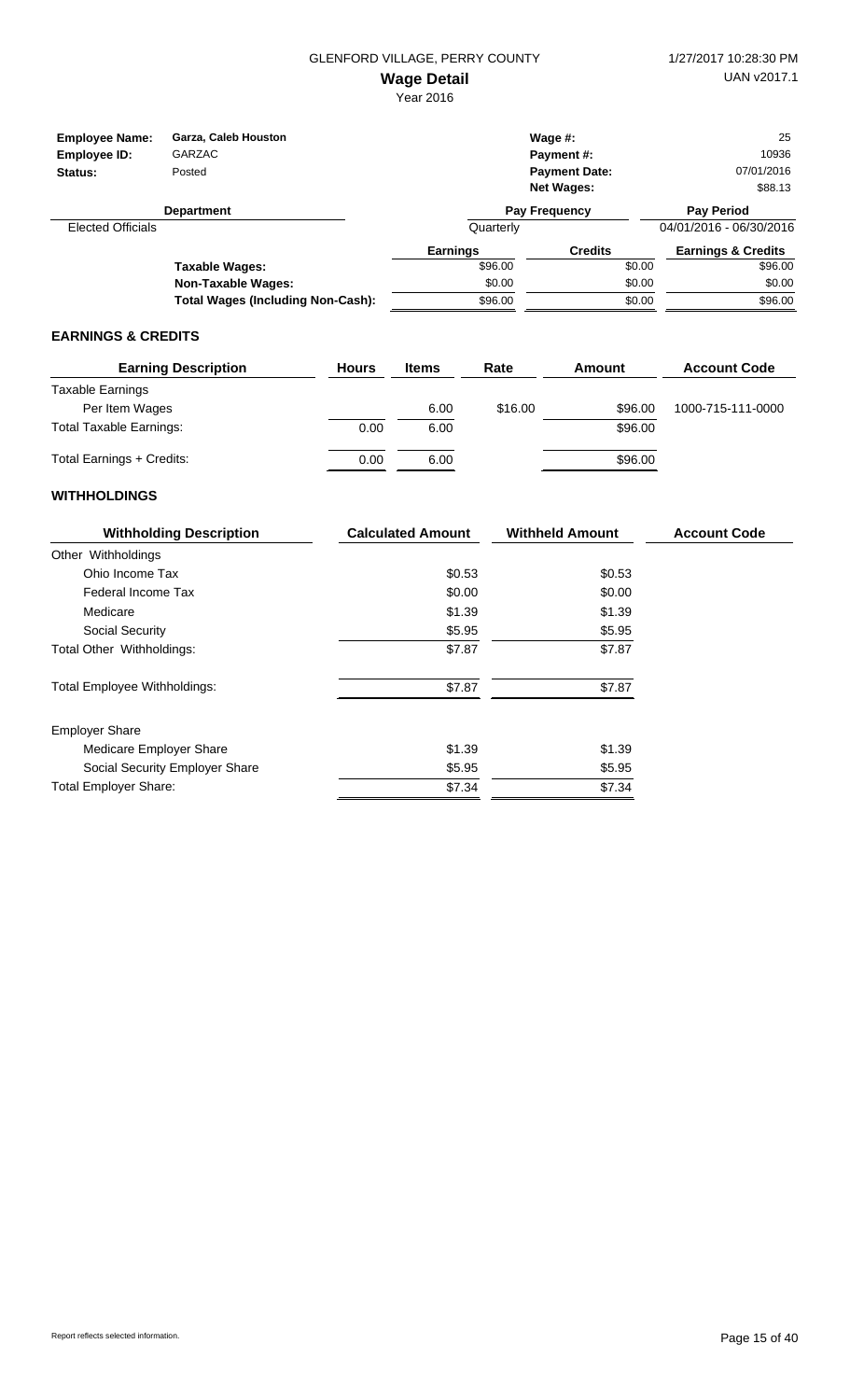| <b>Employee Name:</b>    | Garza, Caleb Houston<br><b>GARZAC</b>    |                 | Wage $#$ :           |        | 36<br>11015                   |
|--------------------------|------------------------------------------|-----------------|----------------------|--------|-------------------------------|
| Employee ID:             |                                          |                 | <b>Payment #:</b>    |        |                               |
| Status:                  | Posted                                   |                 | <b>Payment Date:</b> |        | 10/04/2016                    |
|                          |                                          |                 | <b>Net Wages:</b>    |        | \$88.13                       |
|                          | <b>Department</b>                        |                 | Pay Frequency        |        | <b>Pay Period</b>             |
| <b>Elected Officials</b> |                                          | Quarterly       |                      |        | 07/01/2016 - 09/30/2016       |
|                          |                                          | <b>Earnings</b> | <b>Credits</b>       |        | <b>Earnings &amp; Credits</b> |
|                          | Taxable Wages:                           | \$96.00         |                      | \$0.00 | \$96.00                       |
|                          | <b>Non-Taxable Wages:</b>                | \$0.00          |                      | \$0.00 | \$0.00                        |
|                          | <b>Total Wages (Including Non-Cash):</b> | \$96.00         |                      | \$0.00 | \$96.00                       |

#### **EARNINGS & CREDITS**

| <b>Earning Description</b>     | <b>Hours</b> | <b>Items</b> | Rate    | Amount  | <b>Account Code</b> |
|--------------------------------|--------------|--------------|---------|---------|---------------------|
| Taxable Earnings               |              |              |         |         |                     |
| Per Item Wages                 |              | 6.00         | \$16.00 | \$96.00 | 1000-715-111-0000   |
| <b>Total Taxable Earnings:</b> | 0.00         | 6.00         |         | \$96.00 |                     |
| Total Earnings + Credits:      | 0.00         | 6.00         |         | \$96.00 |                     |

| <b>Withholding Description</b>      | <b>Calculated Amount</b> | <b>Withheld Amount</b> | <b>Account Code</b> |
|-------------------------------------|--------------------------|------------------------|---------------------|
| Other Withholdings                  |                          |                        |                     |
| Ohio Income Tax                     | \$0.53                   | \$0.53                 |                     |
| Federal Income Tax                  | \$0.00                   | \$0.00                 |                     |
| Medicare                            | \$1.39                   | \$1.39                 |                     |
| Social Security                     | \$5.95                   | \$5.95                 |                     |
| Total Other Withholdings:           | \$7.87                   | \$7.87                 |                     |
| <b>Total Employee Withholdings:</b> | \$7.87                   | \$7.87                 |                     |
| <b>Employer Share</b>               |                          |                        |                     |
| Medicare Employer Share             | \$1.39                   | \$1.39                 |                     |
| Social Security Employer Share      | \$5.95                   | \$5.95                 |                     |
| <b>Total Employer Share:</b>        | \$7.34                   | \$7.34                 |                     |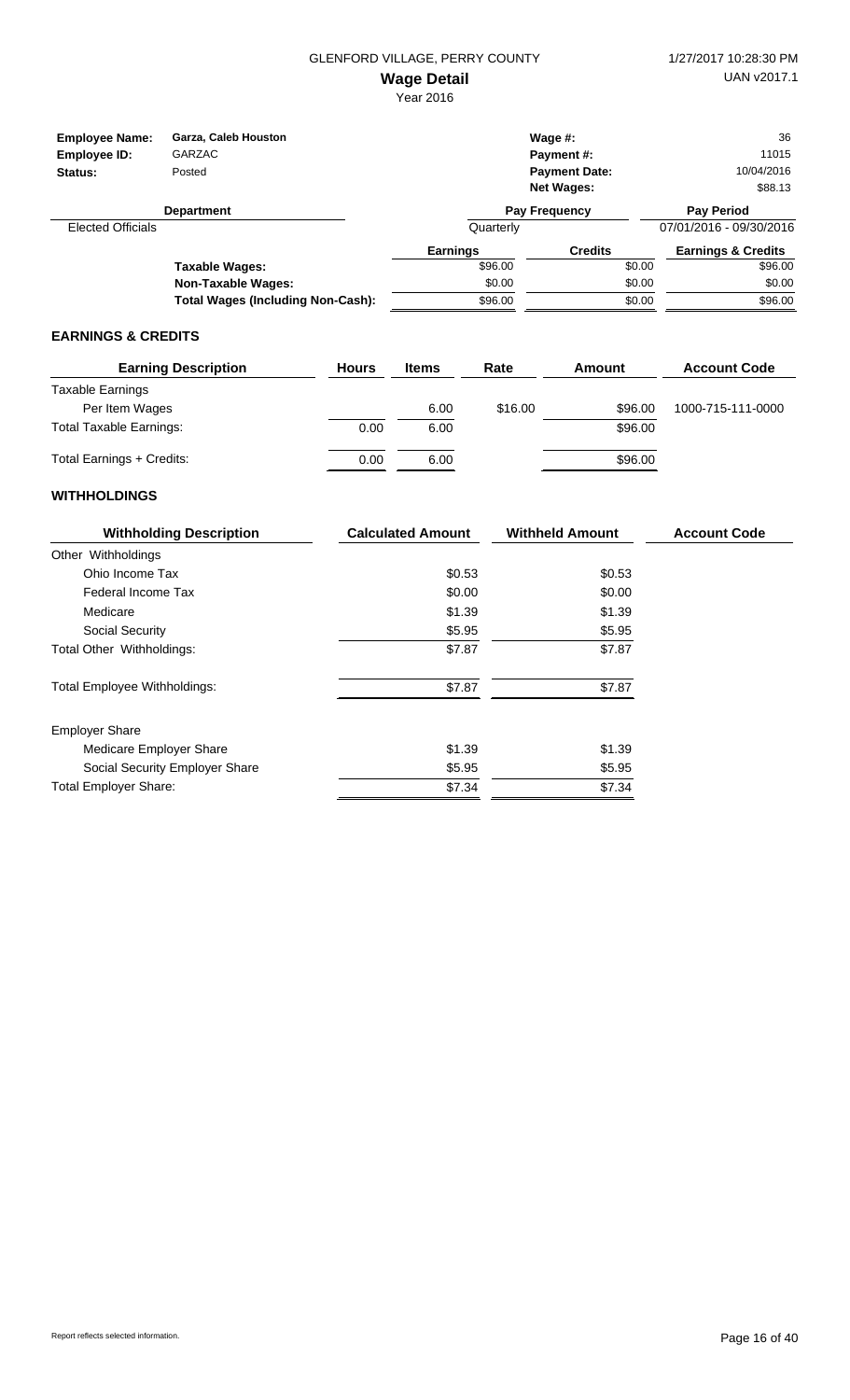| <b>Employee Name:</b>      | Nicodemus, Linda Lea                     |                 | Wage $#$ :           | 5                             |
|----------------------------|------------------------------------------|-----------------|----------------------|-------------------------------|
| Employee ID:               | <b>NICODEL</b>                           |                 | <b>Payment #:</b>    | 10782                         |
| Status:                    | Posted                                   |                 | <b>Payment Date:</b> | 01/02/2016                    |
|                            |                                          |                 | <b>Net Wages:</b>    | \$806.83                      |
|                            | <b>Department</b>                        |                 | <b>Pay Frequency</b> | <b>Pay Period</b>             |
| <b>Appointed Employees</b> |                                          | Monthly         |                      | 12/01/2015 - 12/31/2015       |
|                            |                                          | <b>Earnings</b> | <b>Credits</b>       | <b>Earnings &amp; Credits</b> |
|                            | Taxable Wages:                           | \$1,000.00      | \$0.00               | \$1,000.00                    |
|                            | <b>Non-Taxable Wages:</b>                | \$0.00          | \$0.00               | \$0.00                        |
|                            | <b>Total Wages (Including Non-Cash):</b> | \$1,000.00      | \$0.00               | \$1,000.00                    |

#### **EARNINGS & CREDITS**

| <b>Earning Description</b>     | <b>Hours</b> | <b>Items</b> | Rate | Amount     | <b>Account Code</b> |
|--------------------------------|--------------|--------------|------|------------|---------------------|
| <b>Taxable Earnings</b>        |              |              |      |            |                     |
| Salary                         |              |              |      | \$300.00   | 1000-725-121-0000   |
| <b>Utility Billing Clerk</b>   |              |              |      | \$350.00   | 5101-532-100-0000   |
|                                |              |              |      | \$350.00   | 5201-542-100-0000   |
| <b>Total Taxable Earnings:</b> | 0.00         | 0.00         |      | \$1,000.00 |                     |
| Total Earnings + Credits:      | 0.00         | 0.00         |      | \$1,000.00 |                     |

| <b>Withholding Description</b>     | <b>Calculated Amount</b> | <b>Withheld Amount</b> | <b>Account Code</b> |
|------------------------------------|--------------------------|------------------------|---------------------|
| Pre - Tax Withholdings             |                          |                        |                     |
| <b>OPERS-Govt Salary Reduction</b> | \$100.00                 | \$100.00               |                     |
| Total Pre - Tax Withholdings:      | \$100.00                 | \$100.00               |                     |
| Other Withholdings                 |                          |                        |                     |
| Ohio Income Tax                    | \$8.43                   | \$8.43                 |                     |
| Federal Income Tax                 | \$70.24                  | \$70.24                |                     |
| Medicare                           | \$14.50                  | \$14.50                |                     |
| Total Other Withholdings:          | \$93.17                  | \$93.17                |                     |
| Total Employee Withholdings:       | \$193.17                 | \$193.17               |                     |
| <b>Employer Share</b>              |                          |                        |                     |
| Medicare Employer Share            | \$14.50                  | \$14.50                |                     |
| <b>OPERS-Govt Employer Share</b>   | \$140.00                 | \$140.00               |                     |
| <b>Total Employer Share:</b>       | \$154.50                 | \$154.50               |                     |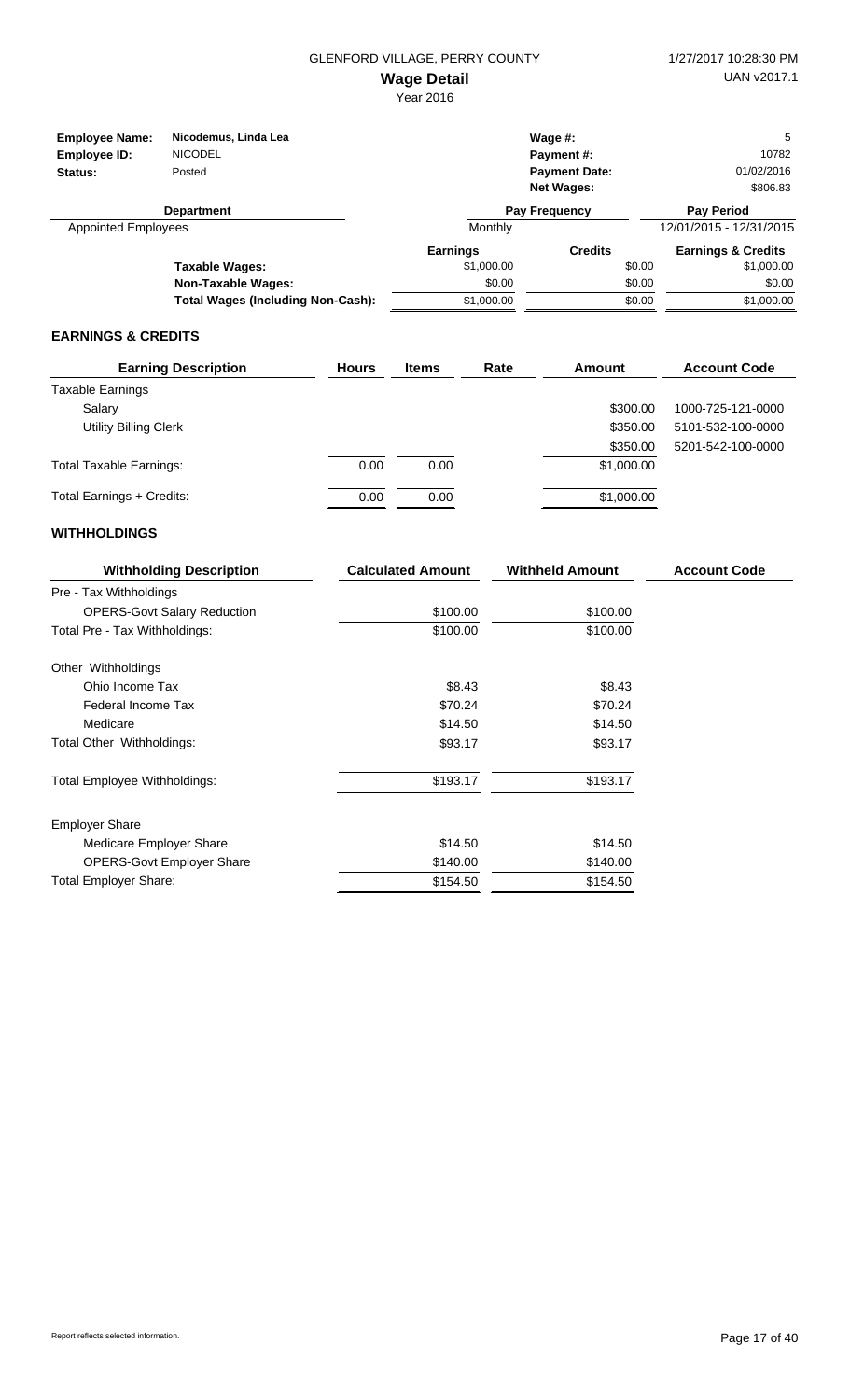| <b>Employee Name:</b><br>Employee ID:<br>Status: | Nicodemus, Linda Lea<br><b>NICODEL</b><br>Posted |                 | Wage $#$ :<br>Payment#:<br><b>Payment Date:</b><br><b>Net Wages:</b> | 10<br>10815<br>02/02/2016<br>\$806.60 |
|--------------------------------------------------|--------------------------------------------------|-----------------|----------------------------------------------------------------------|---------------------------------------|
|                                                  | <b>Department</b>                                |                 | Pay Frequency                                                        | <b>Pay Period</b>                     |
| <b>Appointed Employees</b>                       |                                                  | Monthly         |                                                                      | 01/01/2016 - 01/31/2016               |
|                                                  |                                                  | <b>Earnings</b> | <b>Credits</b>                                                       | <b>Earnings &amp; Credits</b>         |
|                                                  | Taxable Wages:                                   | \$1,000.00      | \$0.00                                                               | \$1,000.00                            |
|                                                  | <b>Non-Taxable Wages:</b>                        | \$0.00          | \$0.00                                                               | \$0.00                                |
|                                                  | <b>Total Wages (Including Non-Cash):</b>         | \$1,000.00      | \$0.00                                                               | \$1,000.00                            |

#### **EARNINGS & CREDITS**

| <b>Earning Description</b>     | <b>Hours</b> | <b>Items</b> | Rate | Amount     | <b>Account Code</b> |
|--------------------------------|--------------|--------------|------|------------|---------------------|
| <b>Taxable Earnings</b>        |              |              |      |            |                     |
| Salary                         |              |              |      | \$300.00   | 1000-725-121-0000   |
| <b>Utility Billing Clerk</b>   |              |              |      | \$350.00   | 5101-532-100-0000   |
|                                |              |              |      | \$350.00   | 5201-542-100-0000   |
| <b>Total Taxable Earnings:</b> | 0.00         | 0.00         |      | \$1,000.00 |                     |
| Total Earnings + Credits:      | 0.00         | 0.00         |      | \$1,000.00 |                     |

| <b>Withholding Description</b>     | <b>Calculated Amount</b> | <b>Withheld Amount</b> | <b>Account Code</b> |
|------------------------------------|--------------------------|------------------------|---------------------|
| Pre - Tax Withholdings             |                          |                        |                     |
| <b>OPERS-Govt Salary Reduction</b> | \$100.00                 | \$100.00               |                     |
| Total Pre - Tax Withholdings:      | \$100.00                 | \$100.00               |                     |
| Other Withholdings                 |                          |                        |                     |
| Ohio Income Tax                    | \$8.43                   | \$8.43                 |                     |
| Federal Income Tax                 | \$70.47                  | \$70.47                |                     |
| Medicare                           | \$14.50                  | \$14.50                |                     |
| Total Other Withholdings:          | \$93.40                  | \$93.40                |                     |
| Total Employee Withholdings:       | \$193.40                 | \$193.40               |                     |
| <b>Employer Share</b>              |                          |                        |                     |
| Medicare Employer Share            | \$14.50                  | \$14.50                |                     |
| <b>OPERS-Govt Employer Share</b>   | \$140.00                 | \$140.00               |                     |
| <b>Total Employer Share:</b>       | \$154.50                 | \$154.50               |                     |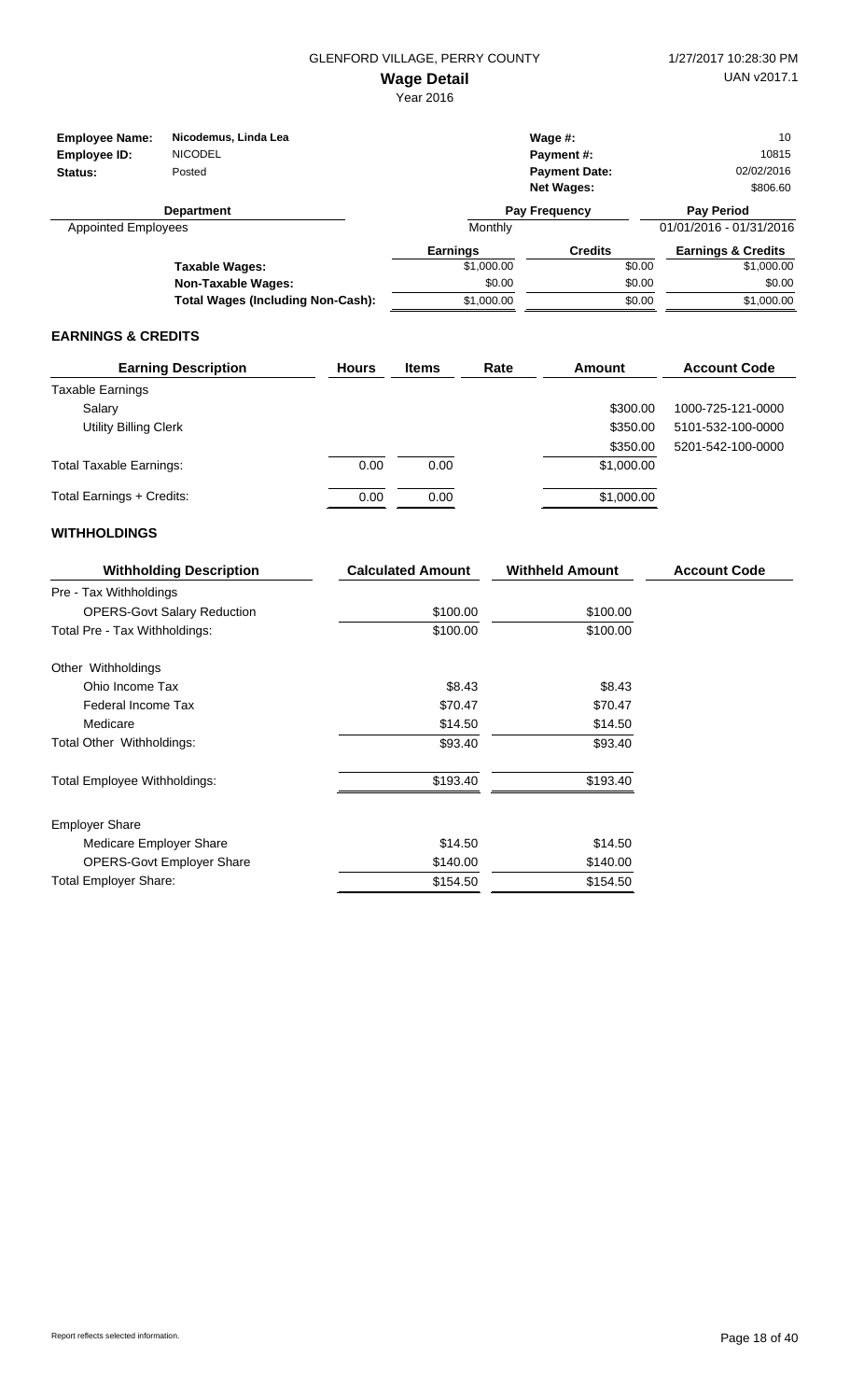| <b>Employee Name:</b><br>Employee ID:<br>Status: | Nicodemus, Linda Lea<br><b>NICODEL</b><br>Posted |                 | Wage $#$ :<br>Payment#:<br><b>Payment Date:</b><br><b>Net Wages:</b> | 11<br>10834<br>03/01/2016<br>\$806.60 |
|--------------------------------------------------|--------------------------------------------------|-----------------|----------------------------------------------------------------------|---------------------------------------|
|                                                  | <b>Department</b>                                |                 | <b>Pay Frequency</b>                                                 | <b>Pay Period</b>                     |
| <b>Appointed Employees</b>                       |                                                  | Monthly         |                                                                      | 02/01/2016 - 02/29/2016               |
|                                                  |                                                  | <b>Earnings</b> | <b>Credits</b>                                                       | <b>Earnings &amp; Credits</b>         |
|                                                  | Taxable Wages:                                   | \$1,000.00      | \$0.00                                                               | \$1,000.00                            |
|                                                  | <b>Non-Taxable Wages:</b>                        | \$0.00          | \$0.00                                                               | \$0.00                                |
|                                                  | <b>Total Wages (Including Non-Cash):</b>         | \$1,000.00      | \$0.00                                                               | \$1,000.00                            |

#### **EARNINGS & CREDITS**

| <b>Earning Description</b>     | <b>Hours</b> | <b>Items</b> | Rate | Amount     | <b>Account Code</b> |
|--------------------------------|--------------|--------------|------|------------|---------------------|
| <b>Taxable Earnings</b>        |              |              |      |            |                     |
| Salary                         |              |              |      | \$300.00   | 1000-725-121-0000   |
| <b>Utility Billing Clerk</b>   |              |              |      | \$350.00   | 5101-532-100-0000   |
|                                |              |              |      | \$350.00   | 5201-542-100-0000   |
| <b>Total Taxable Earnings:</b> | 0.00         | 0.00         |      | \$1,000.00 |                     |
| Total Earnings + Credits:      | 0.00         | 0.00         |      | \$1,000.00 |                     |

| <b>Withholding Description</b>     | <b>Calculated Amount</b> | <b>Withheld Amount</b> | <b>Account Code</b> |
|------------------------------------|--------------------------|------------------------|---------------------|
| Pre - Tax Withholdings             |                          |                        |                     |
| <b>OPERS-Govt Salary Reduction</b> | \$100.00                 | \$100.00               |                     |
| Total Pre - Tax Withholdings:      | \$100.00                 | \$100.00               |                     |
| Other Withholdings                 |                          |                        |                     |
| Ohio Income Tax                    | \$8.43                   | \$8.43                 |                     |
| Federal Income Tax                 | \$70.47                  | \$70.47                |                     |
| Medicare                           | \$14.50                  | \$14.50                |                     |
| Total Other Withholdings:          | \$93.40                  | \$93.40                |                     |
| Total Employee Withholdings:       | \$193.40                 | \$193.40               |                     |
| <b>Employer Share</b>              |                          |                        |                     |
| Medicare Employer Share            | \$14.50                  | \$14.50                |                     |
| <b>OPERS-Govt Employer Share</b>   | \$140.00                 | \$140.00               |                     |
| <b>Total Employer Share:</b>       | \$154.50                 | \$154.50               |                     |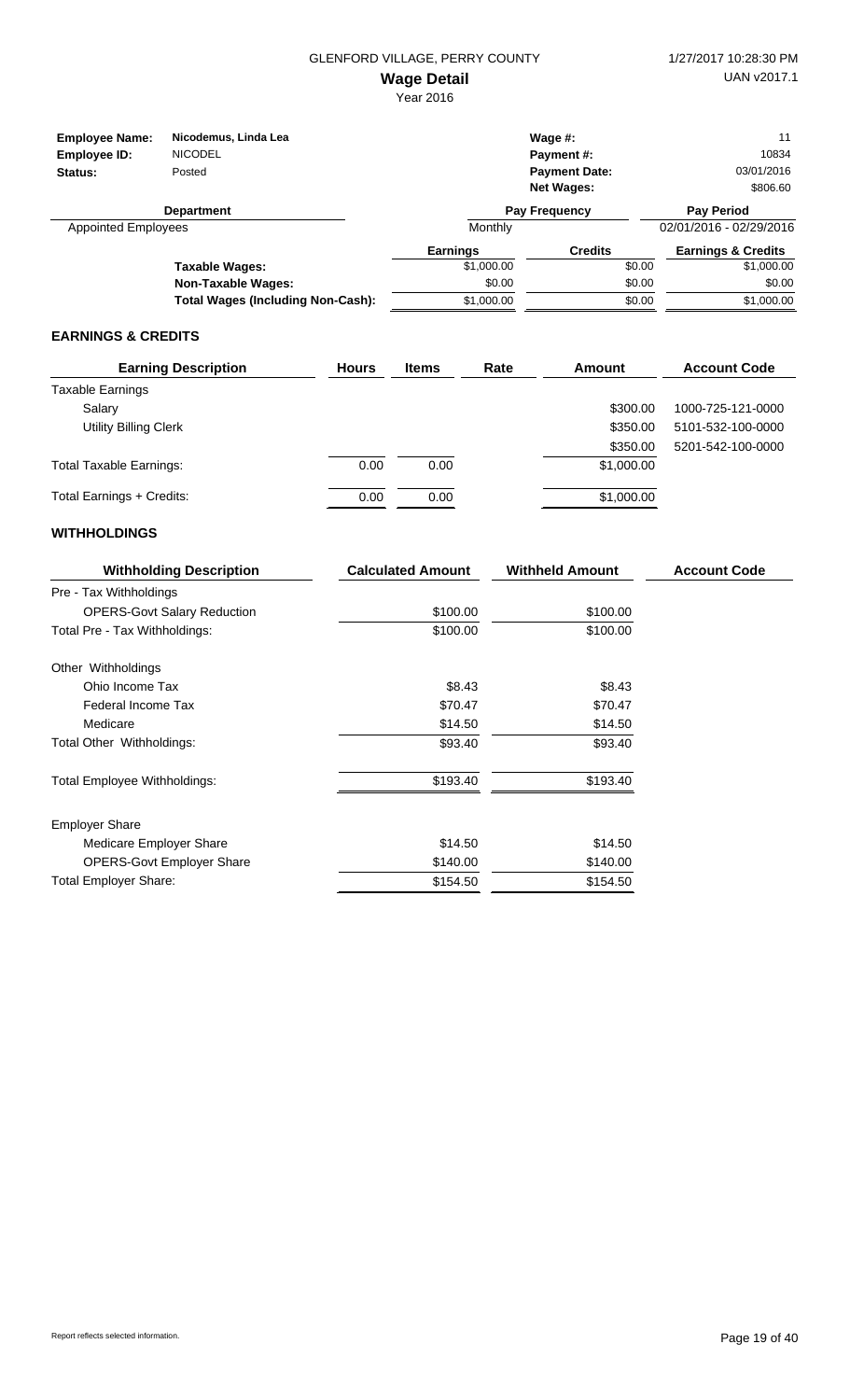| <b>Employee Name:</b><br>Employee ID:<br>Status: | Nicodemus, Linda Lea<br><b>NICODEL</b><br>Posted |                 | Wage $#$ :<br>Payment#:<br><b>Payment Date:</b><br><b>Net Wages:</b> | 15<br>10865<br>04/05/2016<br>\$806.60 |
|--------------------------------------------------|--------------------------------------------------|-----------------|----------------------------------------------------------------------|---------------------------------------|
|                                                  | <b>Department</b>                                |                 | Pay Frequency                                                        | <b>Pay Period</b>                     |
| <b>Appointed Employees</b>                       |                                                  | Monthly         |                                                                      | 03/01/2016 - 03/31/2016               |
|                                                  |                                                  | <b>Earnings</b> | <b>Credits</b>                                                       | <b>Earnings &amp; Credits</b>         |
|                                                  | Taxable Wages:                                   | \$1,000.00      | \$0.00                                                               | \$1,000.00                            |
|                                                  | <b>Non-Taxable Wages:</b>                        | \$0.00          | \$0.00                                                               | \$0.00                                |
|                                                  | <b>Total Wages (Including Non-Cash):</b>         | \$1,000.00      | \$0.00                                                               | \$1,000.00                            |

#### **EARNINGS & CREDITS**

| <b>Earning Description</b>     | <b>Hours</b> | <b>Items</b> | Rate | Amount     | <b>Account Code</b> |
|--------------------------------|--------------|--------------|------|------------|---------------------|
| <b>Taxable Earnings</b>        |              |              |      |            |                     |
| Salary                         |              |              |      | \$300.00   | 1000-725-121-0000   |
| <b>Utility Billing Clerk</b>   |              |              |      | \$350.00   | 5101-532-100-0000   |
|                                |              |              |      | \$350.00   | 5201-542-100-0000   |
| <b>Total Taxable Earnings:</b> | 0.00         | 0.00         |      | \$1,000.00 |                     |
| Total Earnings + Credits:      | 0.00         | 0.00         |      | \$1,000.00 |                     |

| <b>Withholding Description</b>     | <b>Calculated Amount</b> | <b>Withheld Amount</b> | <b>Account Code</b> |
|------------------------------------|--------------------------|------------------------|---------------------|
| Pre - Tax Withholdings             |                          |                        |                     |
| <b>OPERS-Govt Salary Reduction</b> | \$100.00                 | \$100.00               |                     |
| Total Pre - Tax Withholdings:      | \$100.00                 | \$100.00               |                     |
| Other Withholdings                 |                          |                        |                     |
| Ohio Income Tax                    | \$8.43                   | \$8.43                 |                     |
| Federal Income Tax                 | \$70.47                  | \$70.47                |                     |
| Medicare                           | \$14.50                  | \$14.50                |                     |
| Total Other Withholdings:          | \$93.40                  | \$93.40                |                     |
| Total Employee Withholdings:       | \$193.40                 | \$193.40               |                     |
| <b>Employer Share</b>              |                          |                        |                     |
| Medicare Employer Share            | \$14.50                  | \$14.50                |                     |
| <b>OPERS-Govt Employer Share</b>   | \$140.00                 | \$140.00               |                     |
| <b>Total Employer Share:</b>       | \$154.50                 | \$154.50               |                     |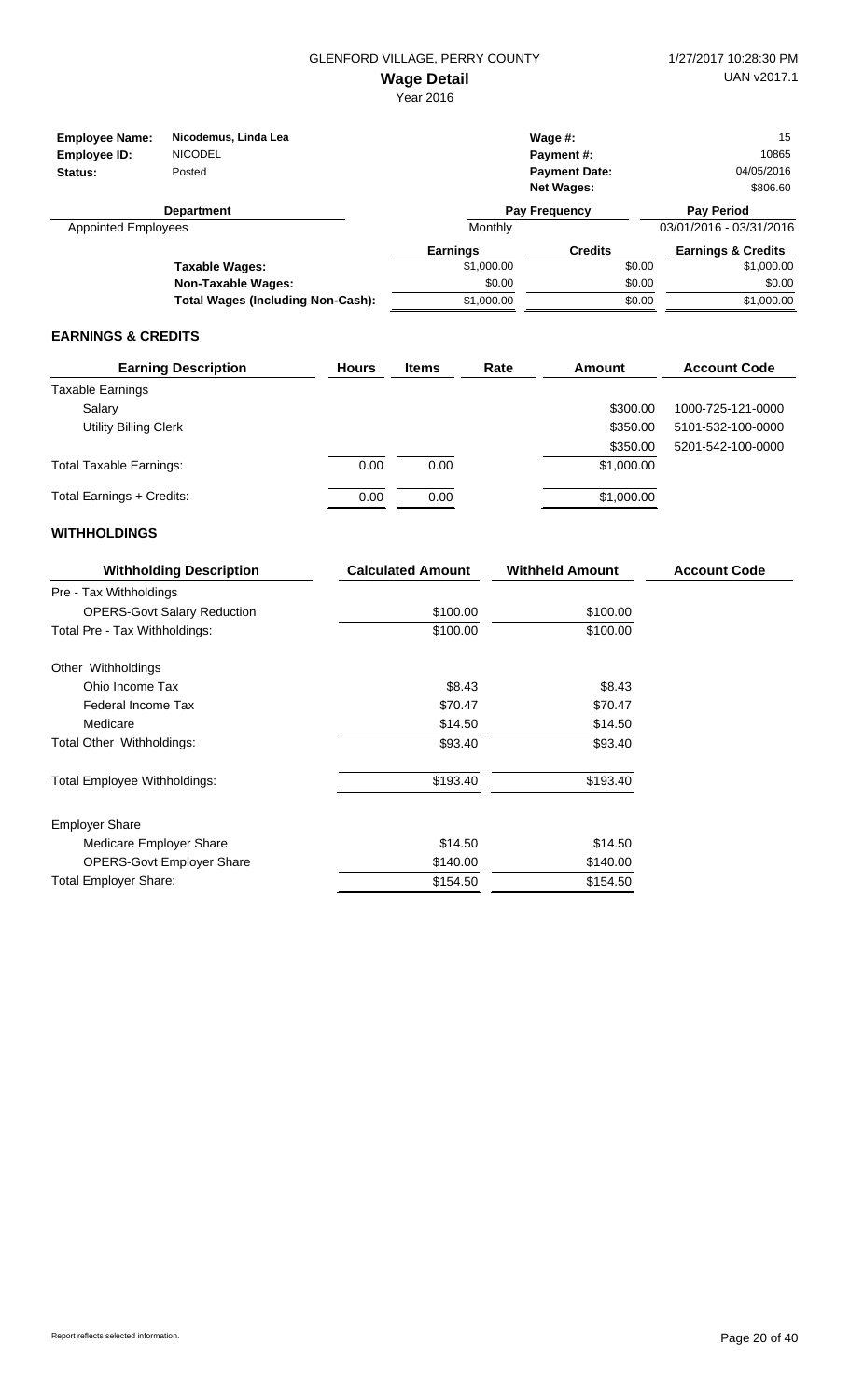| <b>Employee Name:</b><br>Employee ID:<br>Status: | Nicodemus, Linda Lea<br><b>NICODEL</b><br>Posted |                          | Wage $#$ :<br>Payment#:<br><b>Payment Date:</b><br><b>Net Wages:</b> | 20<br>10896<br>05/03/2016<br>\$806.60        |  |
|--------------------------------------------------|--------------------------------------------------|--------------------------|----------------------------------------------------------------------|----------------------------------------------|--|
| <b>Department</b><br><b>Appointed Employees</b>  |                                                  | Pay Frequency<br>Monthly |                                                                      | <b>Pay Period</b><br>04/01/2016 - 04/30/2016 |  |
|                                                  |                                                  | <b>Earnings</b>          | <b>Credits</b>                                                       | <b>Earnings &amp; Credits</b>                |  |
|                                                  | Taxable Wages:                                   | \$1,000.00               | \$0.00                                                               | \$1,000.00                                   |  |
|                                                  | <b>Non-Taxable Wages:</b>                        | \$0.00                   | \$0.00                                                               | \$0.00                                       |  |
|                                                  | <b>Total Wages (Including Non-Cash):</b>         | \$1,000.00               | \$0.00                                                               | \$1,000.00                                   |  |

#### **EARNINGS & CREDITS**

| <b>Earning Description</b>     | <b>Hours</b> | <b>Items</b> | Rate | Amount     | <b>Account Code</b> |
|--------------------------------|--------------|--------------|------|------------|---------------------|
| Taxable Earnings               |              |              |      |            |                     |
| Salary                         |              |              |      | \$300.00   | 1000-725-121-0000   |
| <b>Utility Billing Clerk</b>   |              |              |      | \$350.00   | 5101-532-100-0000   |
|                                |              |              |      | \$350.00   | 5201-542-100-0000   |
| <b>Total Taxable Earnings:</b> | 0.00         | 0.00         |      | \$1,000.00 |                     |
| Total Earnings + Credits:      | 0.00         | 0.00         |      | \$1,000.00 |                     |

| <b>Withholding Description</b>     | <b>Calculated Amount</b> | <b>Withheld Amount</b> | <b>Account Code</b> |
|------------------------------------|--------------------------|------------------------|---------------------|
| Pre - Tax Withholdings             |                          |                        |                     |
| <b>OPERS-Govt Salary Reduction</b> | \$100.00                 | \$100.00               |                     |
| Total Pre - Tax Withholdings:      | \$100.00                 | \$100.00               |                     |
| Other Withholdings                 |                          |                        |                     |
| Ohio Income Tax                    | \$8.43                   | \$8.43                 |                     |
| Federal Income Tax                 | \$70.47                  | \$70.47                |                     |
| Medicare                           | \$14.50                  | \$14.50                |                     |
| Total Other Withholdings:          | \$93.40                  | \$93.40                |                     |
| Total Employee Withholdings:       | \$193.40                 | \$193.40               |                     |
| <b>Employer Share</b>              |                          |                        |                     |
| Medicare Employer Share            | \$14.50                  | \$14.50                |                     |
| <b>OPERS-Govt Employer Share</b>   | \$140.00                 | \$140.00               |                     |
| <b>Total Employer Share:</b>       | \$154.50                 | \$154.50               |                     |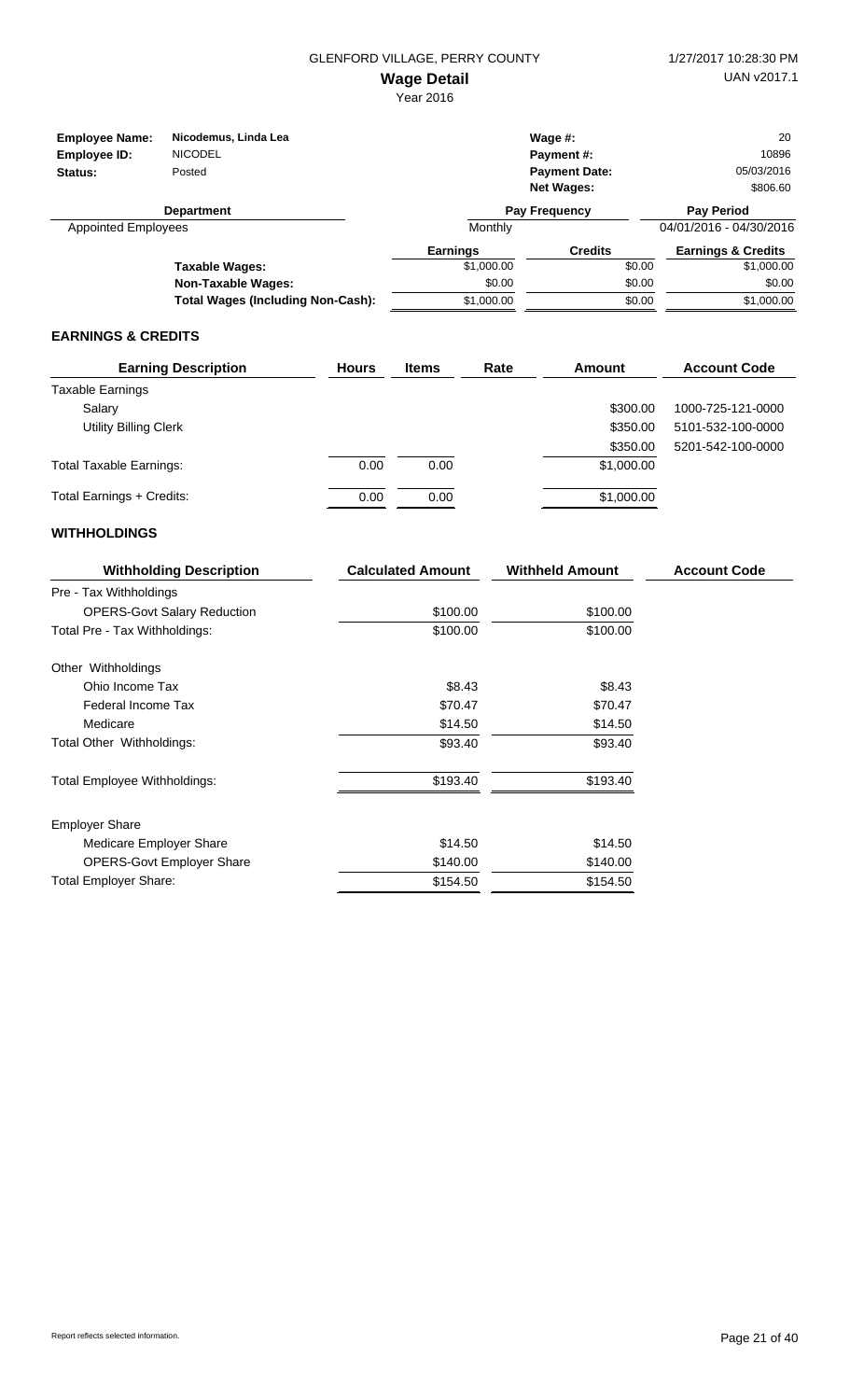| <b>Employee Name:</b><br>Employee ID:<br>Status: | Nicodemus, Linda Lea<br><b>NICODEL</b><br>Posted |                 | Wage $#$ :<br>Payment#:<br><b>Payment Date:</b><br><b>Net Wages:</b> | 21<br>10919<br>06/07/2016<br>\$806.60 |
|--------------------------------------------------|--------------------------------------------------|-----------------|----------------------------------------------------------------------|---------------------------------------|
|                                                  | <b>Department</b>                                |                 | <b>Pay Frequency</b>                                                 | <b>Pay Period</b>                     |
| <b>Appointed Employees</b>                       |                                                  | Monthly         |                                                                      | 05/01/2016 - 05/31/2016               |
|                                                  |                                                  | <b>Earnings</b> | <b>Credits</b>                                                       | <b>Earnings &amp; Credits</b>         |
|                                                  | Taxable Wages:                                   | \$1,000.00      | \$0.00                                                               | \$1,000.00                            |
|                                                  | <b>Non-Taxable Wages:</b>                        | \$0.00          | \$0.00                                                               | \$0.00                                |
|                                                  | <b>Total Wages (Including Non-Cash):</b>         | \$1,000.00      | \$0.00                                                               | \$1,000.00                            |

#### **EARNINGS & CREDITS**

| <b>Earning Description</b>     | <b>Hours</b> | <b>Items</b> | Rate | Amount     | <b>Account Code</b> |
|--------------------------------|--------------|--------------|------|------------|---------------------|
| <b>Taxable Earnings</b>        |              |              |      |            |                     |
| Salary                         |              |              |      | \$300.00   | 1000-725-121-0000   |
| <b>Utility Billing Clerk</b>   |              |              |      | \$350.00   | 5101-532-100-0000   |
|                                |              |              |      | \$350.00   | 5201-542-100-0000   |
| <b>Total Taxable Earnings:</b> | 0.00         | 0.00         |      | \$1,000.00 |                     |
| Total Earnings + Credits:      | 0.00         | 0.00         |      | \$1,000.00 |                     |

| <b>Withholding Description</b>     | <b>Calculated Amount</b> | <b>Withheld Amount</b> | <b>Account Code</b> |
|------------------------------------|--------------------------|------------------------|---------------------|
| Pre - Tax Withholdings             |                          |                        |                     |
| <b>OPERS-Govt Salary Reduction</b> | \$100.00                 | \$100.00               |                     |
| Total Pre - Tax Withholdings:      | \$100.00                 | \$100.00               |                     |
| Other Withholdings                 |                          |                        |                     |
| Ohio Income Tax                    | \$8.43                   | \$8.43                 |                     |
| Federal Income Tax                 | \$70.47                  | \$70.47                |                     |
| Medicare                           | \$14.50                  | \$14.50                |                     |
| Total Other Withholdings:          | \$93.40                  | \$93.40                |                     |
| Total Employee Withholdings:       | \$193.40                 | \$193.40               |                     |
| <b>Employer Share</b>              |                          |                        |                     |
| Medicare Employer Share            | \$14.50                  | \$14.50                |                     |
| <b>OPERS-Govt Employer Share</b>   | \$140.00                 | \$140.00               |                     |
| <b>Total Employer Share:</b>       | \$154.50                 | \$154.50               |                     |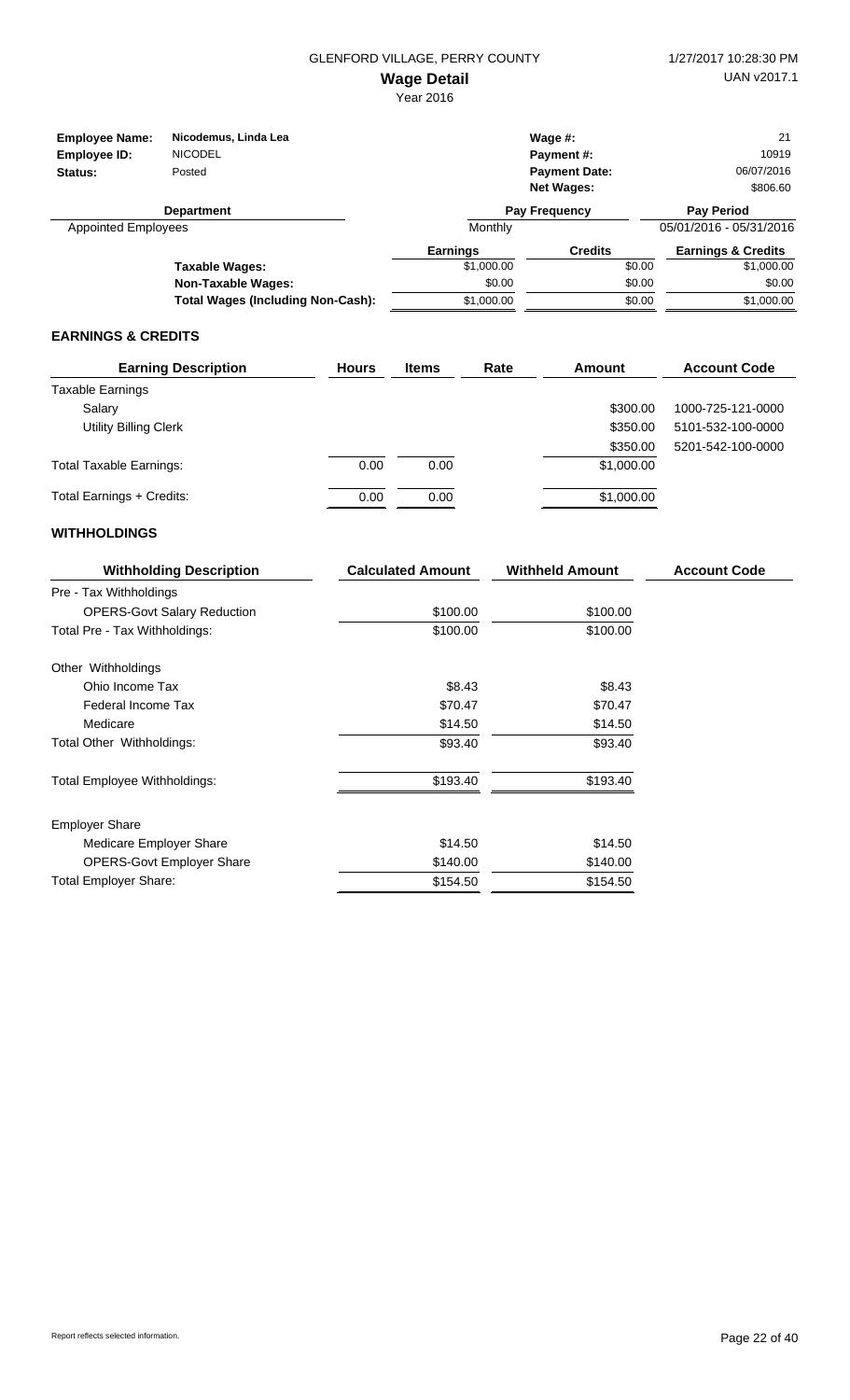| <b>Employee Name:</b>      | Nicodemus, Linda Lea                     |                 | Wage $#$ :           | 26                            |
|----------------------------|------------------------------------------|-----------------|----------------------|-------------------------------|
| Employee ID:               | <b>NICODEL</b>                           |                 | Payment#:            | 10937                         |
| Status:                    | Posted                                   |                 | <b>Payment Date:</b> | 07/01/2016                    |
|                            |                                          |                 | <b>Net Wages:</b>    | \$806.60                      |
|                            | <b>Department</b>                        |                 | <b>Pay Frequency</b> | <b>Pay Period</b>             |
| <b>Appointed Employees</b> |                                          | Monthly         |                      | 06/01/2016 - 06/30/2016       |
|                            |                                          | <b>Earnings</b> | <b>Credits</b>       | <b>Earnings &amp; Credits</b> |
|                            | Taxable Wages:                           | \$1,000.00      | \$0.00               | \$1,000.00                    |
|                            | Non-Taxable Wages:                       | \$0.00          | \$0.00               | \$0.00                        |
|                            | <b>Total Wages (Including Non-Cash):</b> | \$1,000.00      | \$0.00               | \$1,000.00                    |

#### **EARNINGS & CREDITS**

| <b>Earning Description</b>     | <b>Hours</b> | <b>Items</b> | Rate | Amount     | <b>Account Code</b> |
|--------------------------------|--------------|--------------|------|------------|---------------------|
| <b>Taxable Earnings</b>        |              |              |      |            |                     |
| Salary                         |              |              |      | \$300.00   | 1000-725-121-0000   |
| <b>Utility Billing Clerk</b>   |              |              |      | \$350.00   | 5101-532-100-0000   |
|                                |              |              |      | \$350.00   | 5201-542-100-0000   |
| <b>Total Taxable Earnings:</b> | 0.00         | 0.00         |      | \$1,000.00 |                     |
| Total Earnings + Credits:      | 0.00         | 0.00         |      | \$1,000.00 |                     |

| <b>Withholding Description</b>     | <b>Calculated Amount</b> | <b>Withheld Amount</b> | <b>Account Code</b> |
|------------------------------------|--------------------------|------------------------|---------------------|
| Pre - Tax Withholdings             |                          |                        |                     |
| <b>OPERS-Govt Salary Reduction</b> | \$100.00                 | \$100.00               |                     |
| Total Pre - Tax Withholdings:      | \$100.00                 | \$100.00               |                     |
| Other Withholdings                 |                          |                        |                     |
| Ohio Income Tax                    | \$8.43                   | \$8.43                 |                     |
| Federal Income Tax                 | \$70.47                  | \$70.47                |                     |
| Medicare                           | \$14.50                  | \$14.50                |                     |
| Total Other Withholdings:          | \$93.40                  | \$93.40                |                     |
| Total Employee Withholdings:       | \$193.40                 | \$193.40               |                     |
| <b>Employer Share</b>              |                          |                        |                     |
| Medicare Employer Share            | \$14.50                  | \$14.50                |                     |
| <b>OPERS-Govt Employer Share</b>   | \$140.00                 | \$140.00               |                     |
| <b>Total Employer Share:</b>       | \$154.50                 | \$154.50               |                     |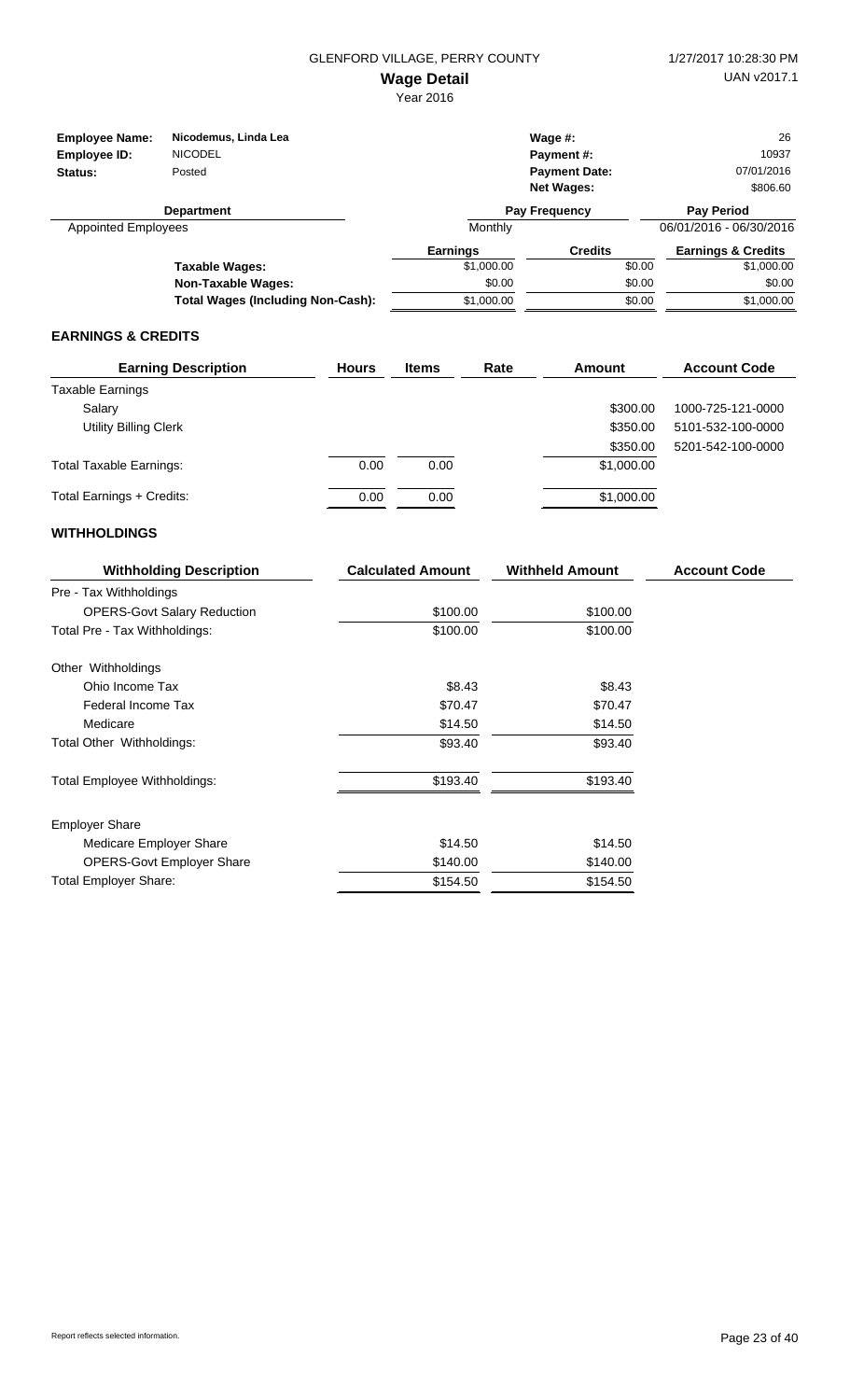| <b>Employee Name:</b><br>Employee ID:<br>Status: | Nicodemus, Linda Lea<br><b>NICODEL</b><br>Posted |                 | Wage $#$ :<br>Payment#:<br><b>Payment Date:</b><br><b>Net Wages:</b> | 30<br>10966<br>08/02/2016<br>\$806.60 |
|--------------------------------------------------|--------------------------------------------------|-----------------|----------------------------------------------------------------------|---------------------------------------|
|                                                  | <b>Department</b>                                |                 | Pay Frequency                                                        | <b>Pay Period</b>                     |
| <b>Appointed Employees</b>                       |                                                  | Monthly         |                                                                      | 07/01/2016 - 07/31/2016               |
|                                                  |                                                  | <b>Earnings</b> | <b>Credits</b>                                                       | <b>Earnings &amp; Credits</b>         |
|                                                  | Taxable Wages:                                   | \$1,000.00      | \$0.00                                                               | \$1,000.00                            |
|                                                  | <b>Non-Taxable Wages:</b>                        | \$0.00          | \$0.00                                                               | \$0.00                                |
|                                                  | <b>Total Wages (Including Non-Cash):</b>         | \$1,000.00      | \$0.00                                                               | \$1,000.00                            |

#### **EARNINGS & CREDITS**

| <b>Earning Description</b>     | <b>Hours</b> | <b>Items</b> | Rate | Amount     | <b>Account Code</b> |
|--------------------------------|--------------|--------------|------|------------|---------------------|
| <b>Taxable Earnings</b>        |              |              |      |            |                     |
| Salary                         |              |              |      | \$300.00   | 1000-725-121-0000   |
| <b>Utility Billing Clerk</b>   |              |              |      | \$350.00   | 5101-532-100-0000   |
|                                |              |              |      | \$350.00   | 5201-542-100-0000   |
| <b>Total Taxable Earnings:</b> | 0.00         | 0.00         |      | \$1,000.00 |                     |
| Total Earnings + Credits:      | 0.00         | 0.00         |      | \$1,000.00 |                     |

| <b>Withholding Description</b>     | <b>Calculated Amount</b> | <b>Withheld Amount</b> | <b>Account Code</b> |
|------------------------------------|--------------------------|------------------------|---------------------|
| Pre - Tax Withholdings             |                          |                        |                     |
| <b>OPERS-Govt Salary Reduction</b> | \$100.00                 | \$100.00               |                     |
| Total Pre - Tax Withholdings:      | \$100.00                 | \$100.00               |                     |
| Other Withholdings                 |                          |                        |                     |
| Ohio Income Tax                    | \$8.43                   | \$8.43                 |                     |
| Federal Income Tax                 | \$70.47                  | \$70.47                |                     |
| Medicare                           | \$14.50                  | \$14.50                |                     |
| Total Other Withholdings:          | \$93.40                  | \$93.40                |                     |
| Total Employee Withholdings:       | \$193.40                 | \$193.40               |                     |
| <b>Employer Share</b>              |                          |                        |                     |
| Medicare Employer Share            | \$14.50                  | \$14.50                |                     |
| <b>OPERS-Govt Employer Share</b>   | \$140.00                 | \$140.00               |                     |
| <b>Total Employer Share:</b>       | \$154.50                 | \$154.50               |                     |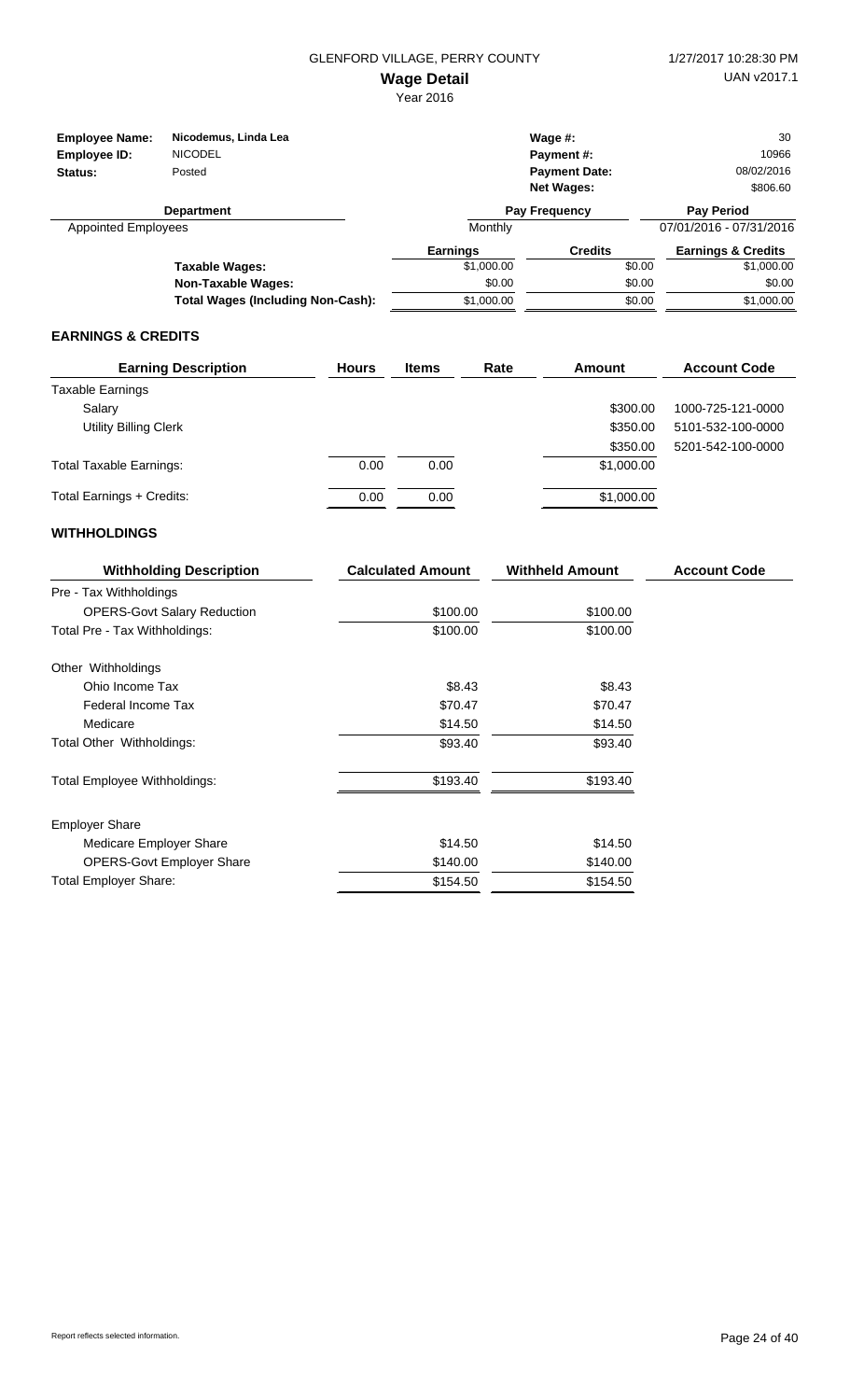| <b>Employee Name:</b>      | Nicodemus, Linda Lea                     |                 | Wage $#$ :           | 31                            |
|----------------------------|------------------------------------------|-----------------|----------------------|-------------------------------|
| Employee ID:               | <b>NICODEL</b>                           |                 | Payment#:            | 10986                         |
| Status:                    | Posted                                   |                 | <b>Payment Date:</b> | 09/06/2016                    |
|                            |                                          |                 | <b>Net Wages:</b>    | \$806.60                      |
|                            | <b>Department</b>                        |                 | <b>Pay Frequency</b> | <b>Pay Period</b>             |
| <b>Appointed Employees</b> |                                          | Monthly         |                      | 08/01/2016 - 08/31/2016       |
|                            |                                          | <b>Earnings</b> | <b>Credits</b>       | <b>Earnings &amp; Credits</b> |
|                            | Taxable Wages:                           | \$1,000.00      | \$0.00               | \$1,000.00                    |
|                            | Non-Taxable Wages:                       | \$0.00          | \$0.00               | \$0.00                        |
|                            | <b>Total Wages (Including Non-Cash):</b> | \$1,000.00      | \$0.00               | \$1,000.00                    |

#### **EARNINGS & CREDITS**

| <b>Earning Description</b>     | <b>Hours</b> | <b>Items</b> | Rate | Amount     | <b>Account Code</b> |
|--------------------------------|--------------|--------------|------|------------|---------------------|
| <b>Taxable Earnings</b>        |              |              |      |            |                     |
| Salary                         |              |              |      | \$300.00   | 1000-725-121-0000   |
| <b>Utility Billing Clerk</b>   |              |              |      | \$350.00   | 5101-532-100-0000   |
|                                |              |              |      | \$350.00   | 5201-542-100-0000   |
| <b>Total Taxable Earnings:</b> | 0.00         | 0.00         |      | \$1,000.00 |                     |
| Total Earnings + Credits:      | 0.00         | 0.00         |      | \$1,000.00 |                     |

| <b>Withholding Description</b>     | <b>Calculated Amount</b> | <b>Withheld Amount</b> | <b>Account Code</b> |
|------------------------------------|--------------------------|------------------------|---------------------|
| Pre - Tax Withholdings             |                          |                        |                     |
| <b>OPERS-Govt Salary Reduction</b> | \$100.00                 | \$100.00               |                     |
| Total Pre - Tax Withholdings:      | \$100.00                 | \$100.00               |                     |
| Other Withholdings                 |                          |                        |                     |
| Ohio Income Tax                    | \$8.43                   | \$8.43                 |                     |
| Federal Income Tax                 | \$70.47                  | \$70.47                |                     |
| Medicare                           | \$14.50                  | \$14.50                |                     |
| Total Other Withholdings:          | \$93.40                  | \$93.40                |                     |
| Total Employee Withholdings:       | \$193.40                 | \$193.40               |                     |
| <b>Employer Share</b>              |                          |                        |                     |
| Medicare Employer Share            | \$14.50                  | \$14.50                |                     |
| <b>OPERS-Govt Employer Share</b>   | \$140.00                 | \$140.00               |                     |
| <b>Total Employer Share:</b>       | \$154.50                 | \$154.50               |                     |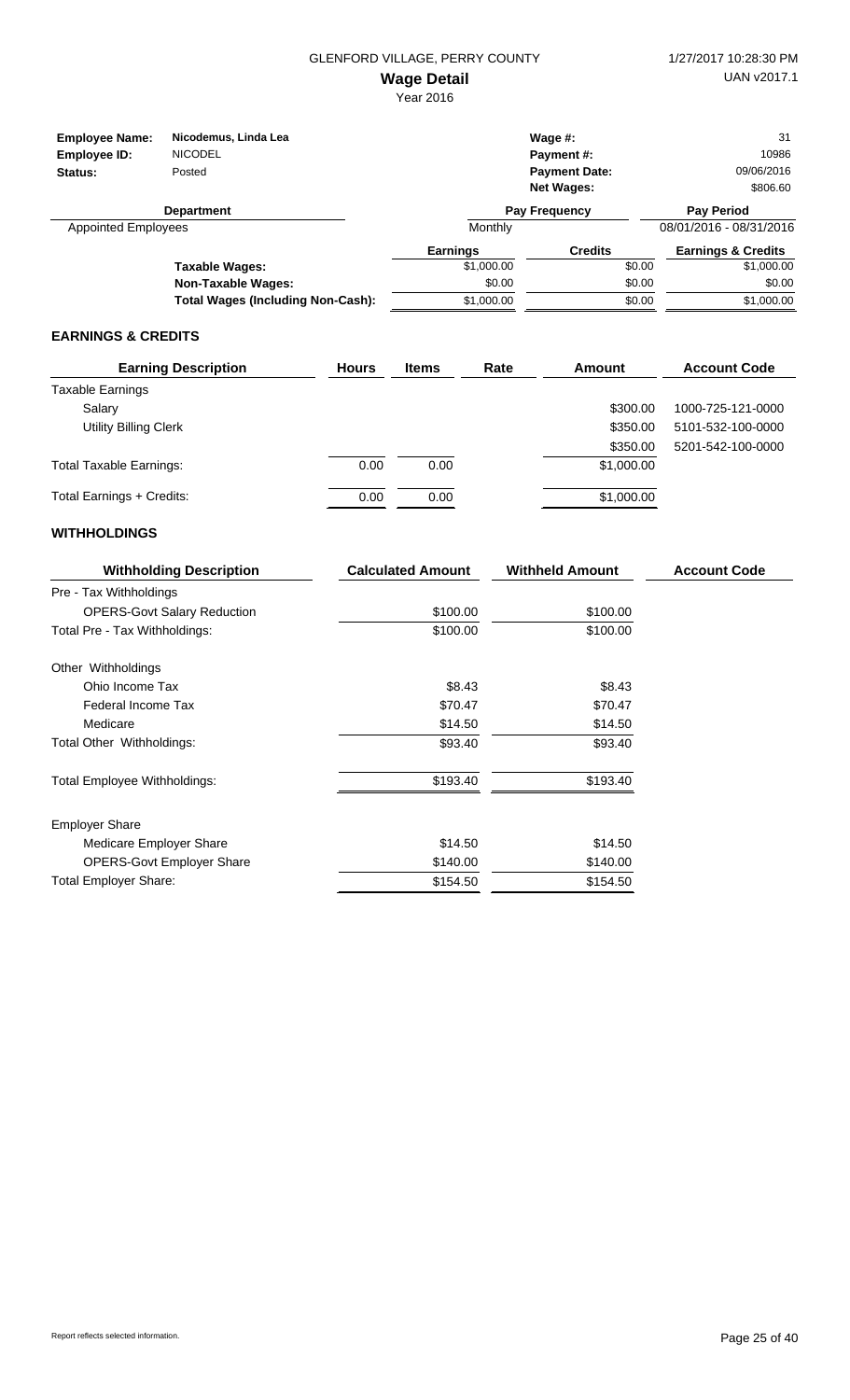| <b>Employee Name:</b><br>Employee ID:<br>Status: | Nicodemus, Linda Lea<br><b>NICODEL</b><br>Posted |                 | Wage $#$ :<br>Payment#:<br><b>Payment Date:</b> | 32<br>11010<br>10/04/2016     |
|--------------------------------------------------|--------------------------------------------------|-----------------|-------------------------------------------------|-------------------------------|
|                                                  |                                                  |                 | <b>Net Wages:</b>                               | \$806.60                      |
|                                                  | <b>Department</b>                                |                 | Pay Frequency                                   | <b>Pay Period</b>             |
| <b>Appointed Employees</b>                       |                                                  | Monthly         |                                                 | 09/01/2016 - 09/30/2016       |
|                                                  |                                                  | <b>Earnings</b> | <b>Credits</b>                                  | <b>Earnings &amp; Credits</b> |
|                                                  | Taxable Wages:                                   | \$1,000.00      | \$0.00                                          | \$1,000.00                    |
|                                                  | Non-Taxable Wages:                               | \$0.00          | \$0.00                                          | \$0.00                        |
|                                                  | <b>Total Wages (Including Non-Cash):</b>         | \$1,000.00      | \$0.00                                          | \$1,000.00                    |

#### **EARNINGS & CREDITS**

| <b>Earning Description</b>     | <b>Hours</b> | <b>Items</b> | Rate | Amount     | <b>Account Code</b> |
|--------------------------------|--------------|--------------|------|------------|---------------------|
| <b>Taxable Earnings</b>        |              |              |      |            |                     |
| Salary                         |              |              |      | \$300.00   | 1000-725-121-0000   |
| <b>Utility Billing Clerk</b>   |              |              |      | \$350.00   | 5101-532-100-0000   |
|                                |              |              |      | \$350.00   | 5201-542-100-0000   |
| <b>Total Taxable Earnings:</b> | 0.00         | 0.00         |      | \$1,000.00 |                     |
| Total Earnings + Credits:      | 0.00         | 0.00         |      | \$1,000.00 |                     |

| <b>Withholding Description</b>     | <b>Calculated Amount</b> | <b>Withheld Amount</b> | <b>Account Code</b> |
|------------------------------------|--------------------------|------------------------|---------------------|
| Pre - Tax Withholdings             |                          |                        |                     |
| <b>OPERS-Govt Salary Reduction</b> | \$100.00                 | \$100.00               |                     |
| Total Pre - Tax Withholdings:      | \$100.00                 | \$100.00               |                     |
| Other Withholdings                 |                          |                        |                     |
| Ohio Income Tax                    | \$8.43                   | \$8.43                 |                     |
| Federal Income Tax                 | \$70.47                  | \$70.47                |                     |
| Medicare                           | \$14.50                  | \$14.50                |                     |
| Total Other Withholdings:          | \$93.40                  | \$93.40                |                     |
| Total Employee Withholdings:       | \$193.40                 | \$193.40               |                     |
| <b>Employer Share</b>              |                          |                        |                     |
| Medicare Employer Share            | \$14.50                  | \$14.50                |                     |
| <b>OPERS-Govt Employer Share</b>   | \$140.00                 | \$140.00               |                     |
| <b>Total Employer Share:</b>       | \$154.50                 | \$154.50               |                     |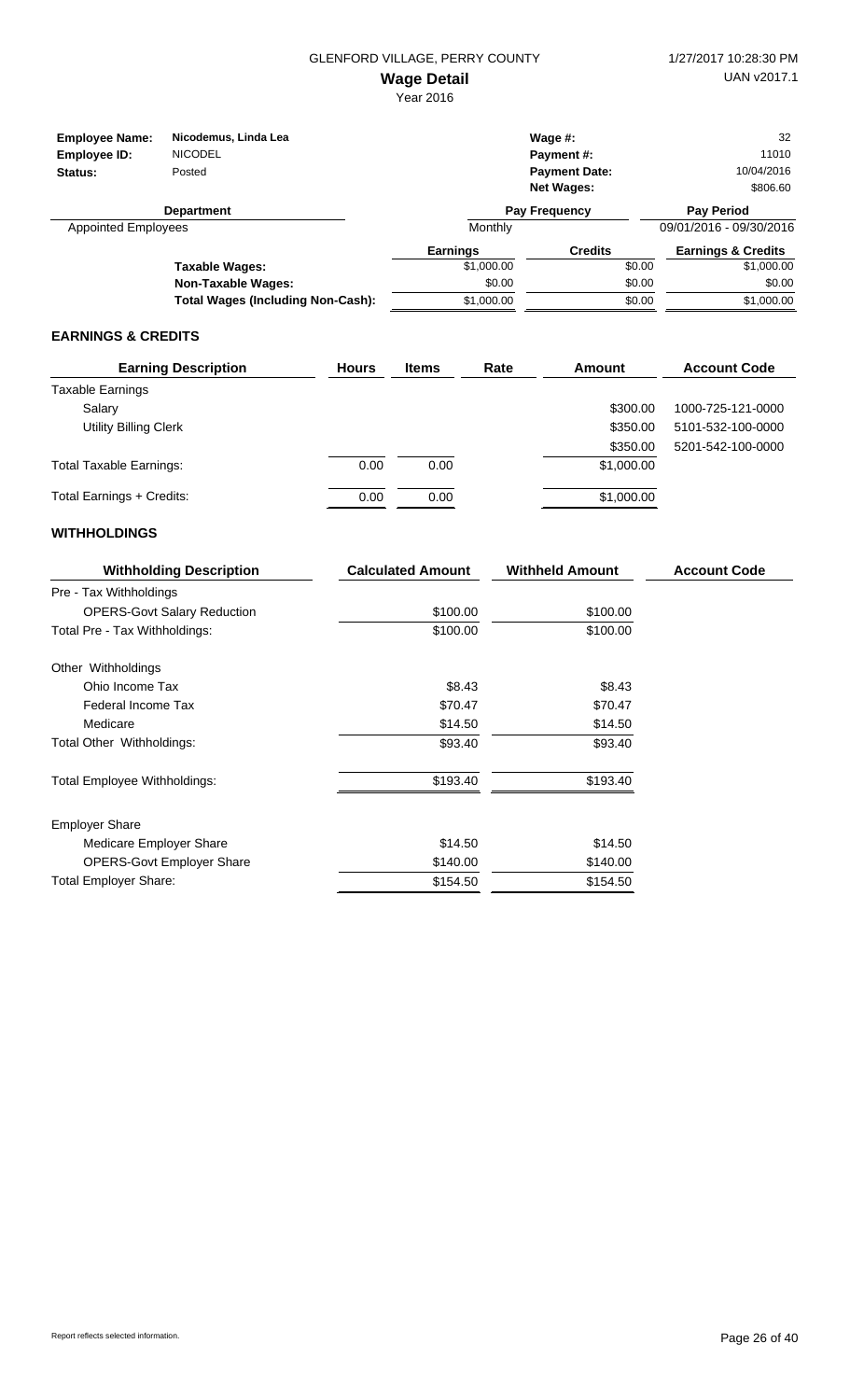| <b>Employee Name:</b><br>Employee ID:<br>Status: | Nicodemus, Linda Lea<br><b>NICODEL</b><br>Posted |                 | Wage $#$ :<br>Payment#:<br><b>Payment Date:</b> | 41<br>11034<br>11/01/2016     |
|--------------------------------------------------|--------------------------------------------------|-----------------|-------------------------------------------------|-------------------------------|
|                                                  |                                                  |                 | <b>Net Wages:</b>                               | \$806.60                      |
|                                                  | <b>Department</b>                                |                 | <b>Pay Frequency</b>                            | <b>Pay Period</b>             |
| <b>Appointed Employees</b>                       |                                                  | Monthly         |                                                 | 10/01/2016 - 10/31/2016       |
|                                                  |                                                  | <b>Earnings</b> | <b>Credits</b>                                  | <b>Earnings &amp; Credits</b> |
|                                                  | Taxable Wages:                                   | \$1,000.00      | \$0.00                                          | \$1,000.00                    |
|                                                  | <b>Non-Taxable Wages:</b>                        | \$0.00          | \$0.00                                          | \$0.00                        |
|                                                  | <b>Total Wages (Including Non-Cash):</b>         | \$1,000.00      | \$0.00                                          | \$1,000.00                    |

#### **EARNINGS & CREDITS**

| <b>Earning Description</b>     | <b>Hours</b> | <b>Items</b> | Rate | Amount     | <b>Account Code</b> |
|--------------------------------|--------------|--------------|------|------------|---------------------|
| <b>Taxable Earnings</b>        |              |              |      |            |                     |
| Salary                         |              |              |      | \$300.00   | 1000-725-121-0000   |
| <b>Utility Billing Clerk</b>   |              |              |      | \$350.00   | 5101-532-100-0000   |
|                                |              |              |      | \$350.00   | 5201-542-100-0000   |
| <b>Total Taxable Earnings:</b> | 0.00         | 0.00         |      | \$1,000.00 |                     |
| Total Earnings + Credits:      | 0.00         | 0.00         |      | \$1,000.00 |                     |

| <b>Withholding Description</b>     | <b>Calculated Amount</b> | <b>Withheld Amount</b> | <b>Account Code</b> |
|------------------------------------|--------------------------|------------------------|---------------------|
| Pre - Tax Withholdings             |                          |                        |                     |
| <b>OPERS-Govt Salary Reduction</b> | \$100.00                 | \$100.00               |                     |
| Total Pre - Tax Withholdings:      | \$100.00                 | \$100.00               |                     |
| Other Withholdings                 |                          |                        |                     |
| Ohio Income Tax                    | \$8.43                   | \$8.43                 |                     |
| Federal Income Tax                 | \$70.47                  | \$70.47                |                     |
| Medicare                           | \$14.50                  | \$14.50                |                     |
| Total Other Withholdings:          | \$93.40                  | \$93.40                |                     |
| Total Employee Withholdings:       | \$193.40                 | \$193.40               |                     |
| <b>Employer Share</b>              |                          |                        |                     |
| Medicare Employer Share            | \$14.50                  | \$14.50                |                     |
| <b>OPERS-Govt Employer Share</b>   | \$140.00                 | \$140.00               |                     |
| <b>Total Employer Share:</b>       | \$154.50                 | \$154.50               |                     |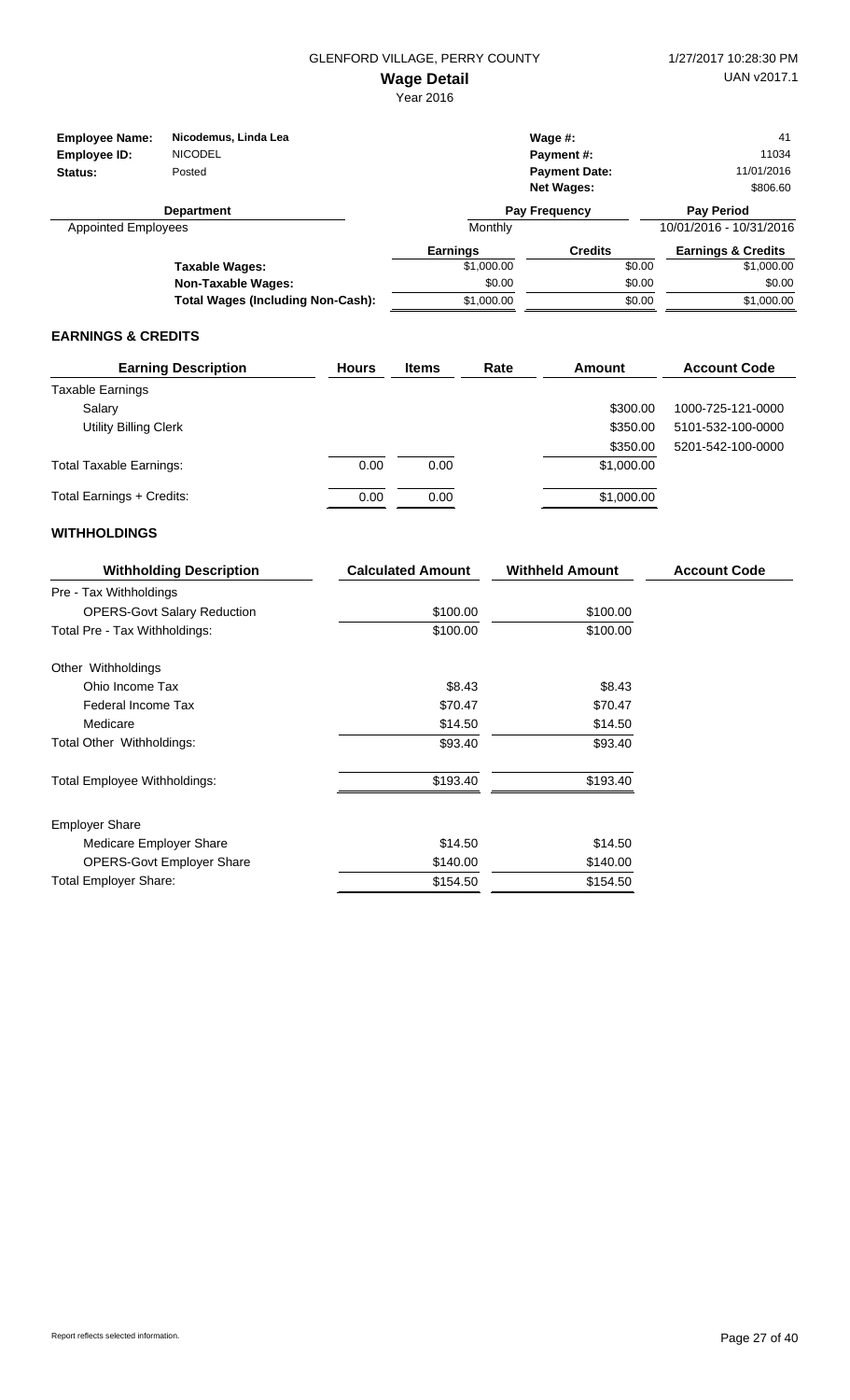| <b>Employee Name:</b><br>Employee ID: | Nicodemus, Linda Lea<br><b>NICODEL</b>   |                 | Wage $#$ :<br>Payment#: | 42<br>11061                   |
|---------------------------------------|------------------------------------------|-----------------|-------------------------|-------------------------------|
|                                       |                                          |                 |                         | 12/06/2016                    |
| Status:                               | Posted                                   |                 | <b>Payment Date:</b>    |                               |
|                                       |                                          |                 | <b>Net Wages:</b>       | \$806.60                      |
|                                       | <b>Department</b>                        |                 | <b>Pay Frequency</b>    | <b>Pay Period</b>             |
| <b>Appointed Employees</b>            |                                          | Monthly         |                         | 11/01/2016 - 11/30/2016       |
|                                       |                                          | <b>Earnings</b> | <b>Credits</b>          | <b>Earnings &amp; Credits</b> |
|                                       | Taxable Wages:                           | \$1,000.00      | \$0.00                  | \$1,000.00                    |
|                                       | <b>Non-Taxable Wages:</b>                | \$0.00          | \$0.00                  | \$0.00                        |
|                                       | <b>Total Wages (Including Non-Cash):</b> | \$1,000.00      | \$0.00                  | \$1,000.00                    |

#### **EARNINGS & CREDITS**

| <b>Earning Description</b>     | <b>Hours</b> | <b>Items</b> | Rate | Amount     | <b>Account Code</b> |
|--------------------------------|--------------|--------------|------|------------|---------------------|
| <b>Taxable Earnings</b>        |              |              |      |            |                     |
| Salary                         |              |              |      | \$300.00   | 1000-725-121-0000   |
| <b>Utility Billing Clerk</b>   |              |              |      | \$350.00   | 5101-532-100-0000   |
|                                |              |              |      | \$350.00   | 5201-542-100-0000   |
| <b>Total Taxable Earnings:</b> | 0.00         | 0.00         |      | \$1,000.00 |                     |
| Total Earnings + Credits:      | 0.00         | 0.00         |      | \$1,000.00 |                     |

| <b>Withholding Description</b>     | <b>Calculated Amount</b> | <b>Withheld Amount</b> | <b>Account Code</b> |
|------------------------------------|--------------------------|------------------------|---------------------|
| Pre - Tax Withholdings             |                          |                        |                     |
| <b>OPERS-Govt Salary Reduction</b> | \$100.00                 | \$100.00               |                     |
| Total Pre - Tax Withholdings:      | \$100.00                 | \$100.00               |                     |
| Other Withholdings                 |                          |                        |                     |
| Ohio Income Tax                    | \$8.43                   | \$8.43                 |                     |
| Federal Income Tax                 | \$70.47                  | \$70.47                |                     |
| Medicare                           | \$14.50                  | \$14.50                |                     |
| Total Other Withholdings:          | \$93.40                  | \$93.40                |                     |
| Total Employee Withholdings:       | \$193.40                 | \$193.40               |                     |
| <b>Employer Share</b>              |                          |                        |                     |
| Medicare Employer Share            | \$14.50                  | \$14.50                |                     |
| <b>OPERS-Govt Employer Share</b>   | \$140.00                 | \$140.00               |                     |
| <b>Total Employer Share:</b>       | \$154.50                 | \$154.50               |                     |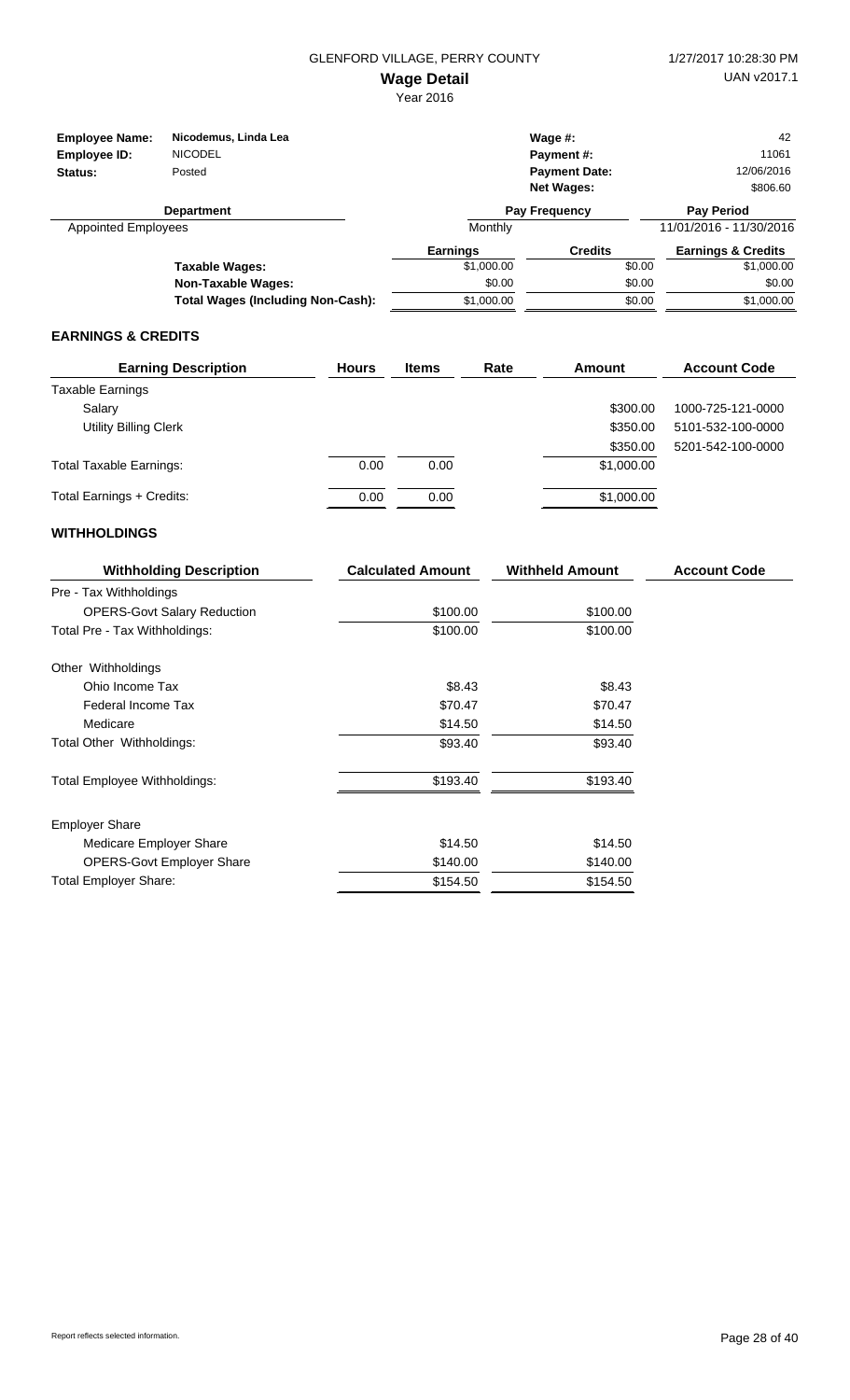| <b>Employee Name:</b><br>Employee ID:<br>Status: | Ours, Jeffery E<br><b>OURSJE</b><br>Posted |                 | Wage $#$ :<br>Payment #:<br><b>Payment Date:</b><br><b>Net Wages:</b> | 6<br>10783<br>01/02/2016<br>\$78.40 |
|--------------------------------------------------|--------------------------------------------|-----------------|-----------------------------------------------------------------------|-------------------------------------|
|                                                  | <b>Department</b>                          |                 | Pay Frequency                                                         | <b>Pay Period</b>                   |
| <b>Elected Officials</b>                         |                                            | Quarterly       |                                                                       | 10/01/2015 - 12/31/2015             |
|                                                  |                                            | <b>Earnings</b> | <b>Credits</b>                                                        | <b>Earnings &amp; Credits</b>       |
|                                                  | <b>Taxable Wages:</b>                      | \$80.00         |                                                                       | \$80.00<br>\$0.00                   |
|                                                  | Non-Taxable Wages:                         | \$0.00          |                                                                       | \$0.00<br>\$0.00                    |
|                                                  | <b>Total Wages (Including Non-Cash):</b>   | \$80.00         |                                                                       | \$80.00<br>\$0.00                   |

## **EARNINGS & CREDITS**

| <b>Earning Description</b>     | <b>Hours</b> | <b>Items</b> | Rate    | Amount  | <b>Account Code</b> |
|--------------------------------|--------------|--------------|---------|---------|---------------------|
| Taxable Earnings               |              |              |         |         |                     |
| Per Item Wages                 |              | 5.00         | \$16.00 | \$80.00 | 1000-715-111-0000   |
| <b>Total Taxable Earnings:</b> | 0.00         | 5.00         |         | \$80.00 |                     |
| Total Earnings + Credits:      | 0.00         | 5.00         |         | \$80.00 |                     |

| <b>Withholding Description</b>      | <b>Calculated Amount</b> | <b>Withheld Amount</b> | <b>Account Code</b> |
|-------------------------------------|--------------------------|------------------------|---------------------|
| Pre - Tax Withholdings              |                          |                        |                     |
| <b>OPERS-Govt Salary Reduction</b>  | \$8.00                   | \$0.00                 |                     |
| Total Pre - Tax Withholdings:       | \$8.00                   | \$0.00                 |                     |
| Other Withholdings                  |                          |                        |                     |
| Ohio Income Tax                     | \$0.44                   | \$0.44                 |                     |
| Federal Income Tax                  | \$0.00                   | \$0.00                 |                     |
| Medicare                            | \$1.16                   | \$1.16                 |                     |
| Total Other Withholdings:           | \$1.60                   | \$1.60                 |                     |
| <b>Total Employee Withholdings:</b> | \$9.60                   | \$1.60                 |                     |
| <b>Employer Share</b>               |                          |                        |                     |
| Medicare Employer Share             | \$1.16                   | \$1.16                 |                     |
| <b>OPERS-Govt Employer Share</b>    | \$11.20                  | \$0.00                 |                     |
| <b>Total Employer Share:</b>        | \$12.36                  | \$1.16                 |                     |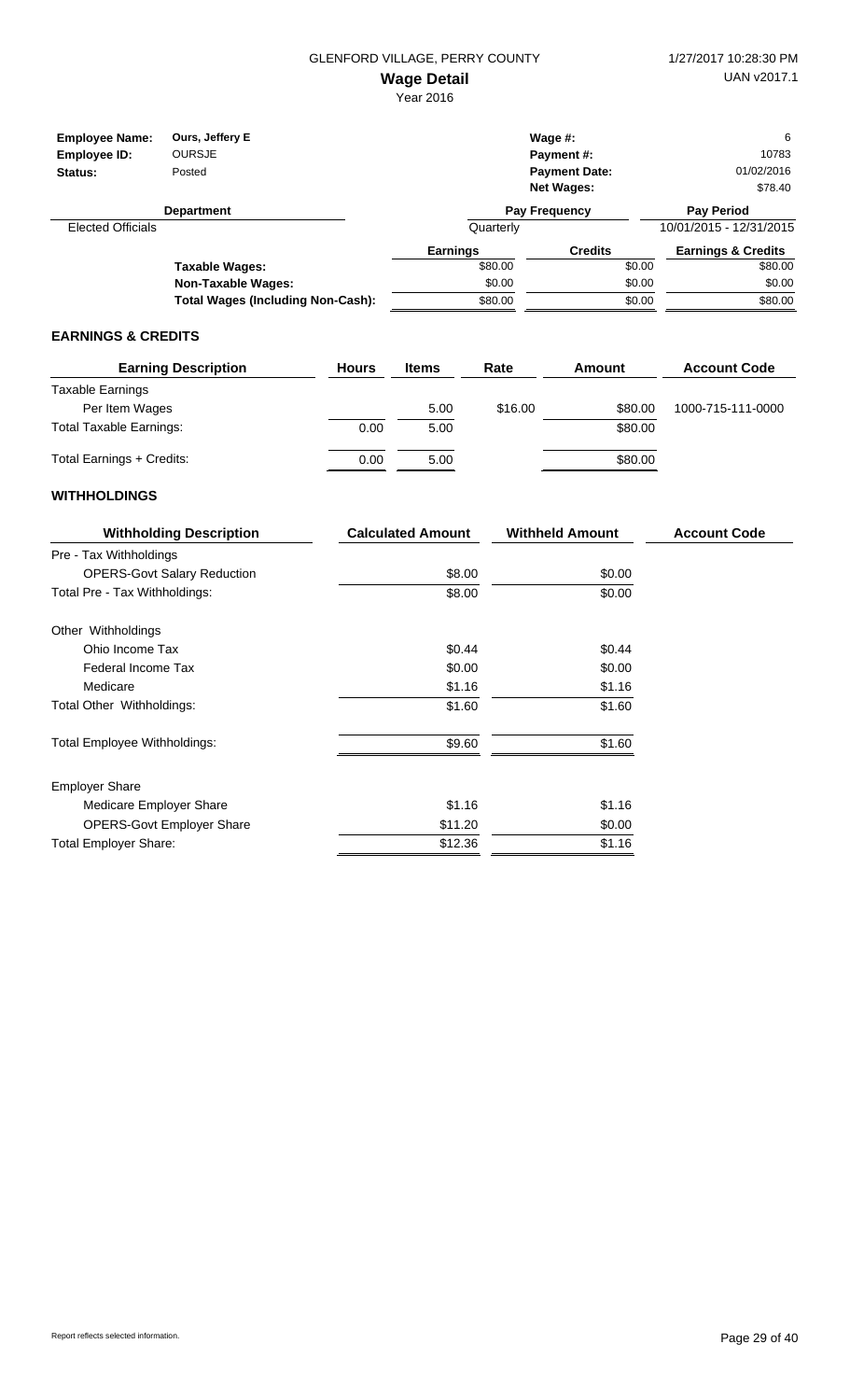| <b>Employee Name:</b><br>Employee ID: | Ours, Jeffery E<br><b>OURSJE</b>         |                 | Wage $#$ :<br><b>Payment #:</b> | 17<br>10866                   |
|---------------------------------------|------------------------------------------|-----------------|---------------------------------|-------------------------------|
| Status:                               | Posted                                   |                 | <b>Payment Date:</b>            | 04/05/2016                    |
|                                       |                                          |                 | <b>Net Wages:</b>               | \$73.44                       |
|                                       | <b>Department</b>                        |                 | <b>Pay Frequency</b>            | <b>Pay Period</b>             |
| <b>Elected Officials</b>              |                                          | Quarterly       |                                 | 01/01/2016 - 03/31/2016       |
|                                       |                                          | <b>Earnings</b> | <b>Credits</b>                  | <b>Earnings &amp; Credits</b> |
|                                       | Taxable Wages:                           | \$80.00         |                                 | \$80.00<br>\$0.00             |
|                                       | <b>Non-Taxable Wages:</b>                | \$0.00          |                                 | \$0.00<br>\$0.00              |
|                                       | <b>Total Wages (Including Non-Cash):</b> | \$80.00         |                                 | \$80.00<br>\$0.00             |

#### **EARNINGS & CREDITS**

| <b>Earning Description</b>     | <b>Hours</b> | <b>Items</b> | Rate    | Amount  | <b>Account Code</b> |
|--------------------------------|--------------|--------------|---------|---------|---------------------|
| Taxable Earnings               |              |              |         |         |                     |
| Per Item Wages                 |              | 5.00         | \$16.00 | \$80.00 | 1000-715-111-0000   |
| <b>Total Taxable Earnings:</b> | 0.00         | 5.00         |         | \$80.00 |                     |
| Total Earnings + Credits:      | 0.00         | 5.00         |         | \$80.00 |                     |

| <b>Withholding Description</b>      | <b>Calculated Amount</b> | <b>Withheld Amount</b> | <b>Account Code</b> |
|-------------------------------------|--------------------------|------------------------|---------------------|
| Other Withholdings                  |                          |                        |                     |
| Ohio Income Tax                     | \$0.44                   | \$0.44                 |                     |
| Federal Income Tax                  | \$0.00                   | \$0.00                 |                     |
| Medicare                            | \$1.16                   | \$1.16                 |                     |
| Social Security                     | \$4.96                   | \$4.96                 |                     |
| Total Other Withholdings:           | \$6.56                   | \$6.56                 |                     |
| <b>Total Employee Withholdings:</b> | \$6.56                   | \$6.56                 |                     |
| <b>Employer Share</b>               |                          |                        |                     |
| Medicare Employer Share             | \$1.16                   | \$1.16                 |                     |
| Social Security Employer Share      | \$4.96                   | \$4.96                 |                     |
| <b>Total Employer Share:</b>        | \$6.12                   | \$6.12                 |                     |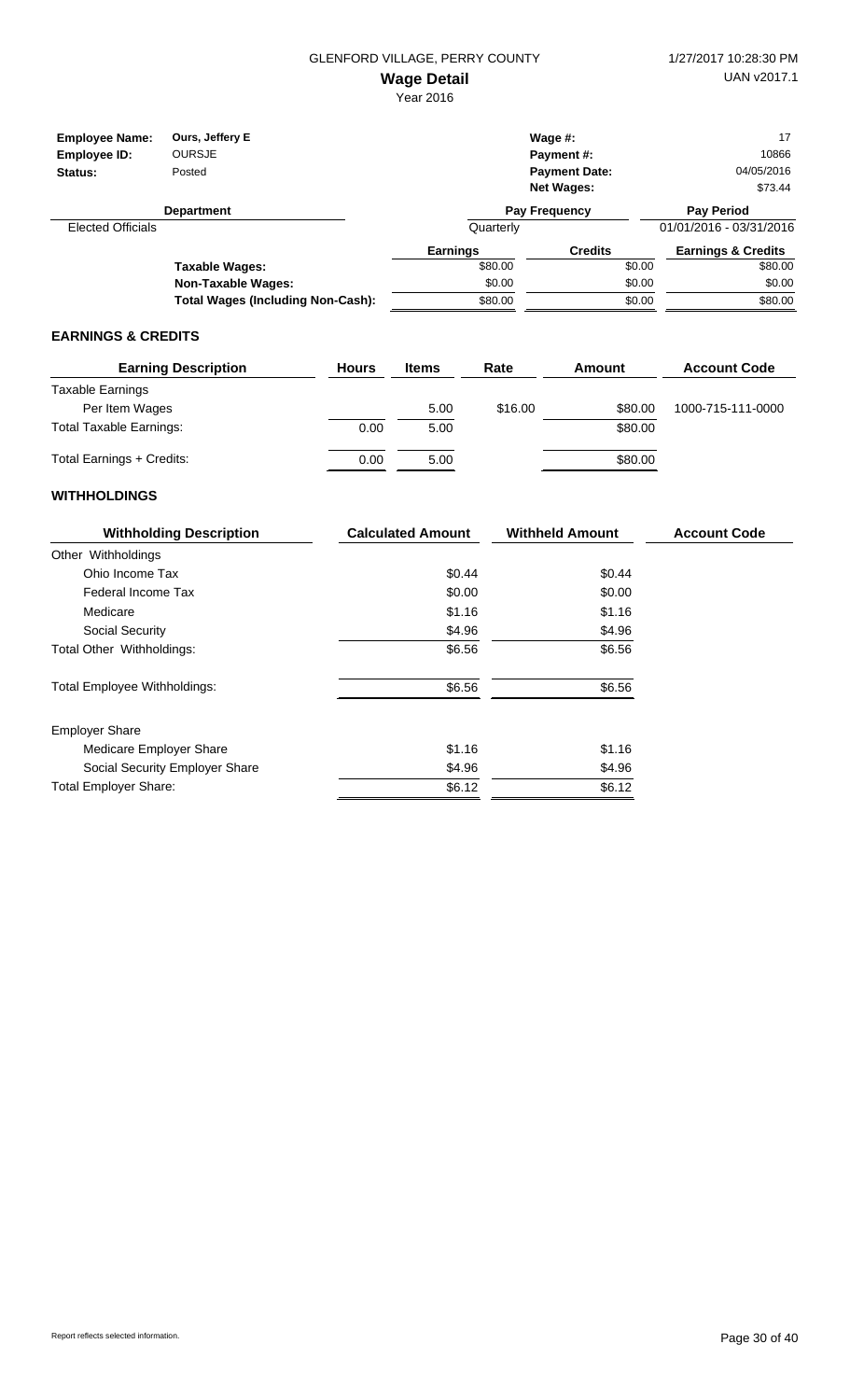| <b>Employee Name:</b>    | Ours, Jeffery E                          |                 | Wage $#$ :           | 27                            |
|--------------------------|------------------------------------------|-----------------|----------------------|-------------------------------|
| Employee ID:             | <b>OURSJE</b>                            |                 | <b>Payment #:</b>    | 10938                         |
| Status:                  | Posted                                   |                 | <b>Payment Date:</b> | 07/01/2016                    |
|                          |                                          |                 | <b>Net Wages:</b>    | \$73.44                       |
|                          | <b>Department</b>                        |                 | <b>Pay Frequency</b> | <b>Pay Period</b>             |
| <b>Elected Officials</b> |                                          | Quarterly       |                      | 04/01/2016 - 06/30/2016       |
|                          |                                          | <b>Earnings</b> | <b>Credits</b>       | <b>Earnings &amp; Credits</b> |
|                          | Taxable Wages:                           | \$80.00         | \$0.00               | \$80.00                       |
|                          | Non-Taxable Wages:                       | \$0.00          | \$0.00               | \$0.00                        |
|                          | <b>Total Wages (Including Non-Cash):</b> | \$80.00         | \$0.00               | \$80.00                       |

#### **EARNINGS & CREDITS**

| <b>Earning Description</b>     | <b>Hours</b> | <b>Items</b> | Rate    | Amount  | <b>Account Code</b> |
|--------------------------------|--------------|--------------|---------|---------|---------------------|
| Taxable Earnings               |              |              |         |         |                     |
| Per Item Wages                 |              | 5.00         | \$16.00 | \$80.00 | 1000-715-111-0000   |
| <b>Total Taxable Earnings:</b> | 0.00         | 5.00         |         | \$80.00 |                     |
| Total Earnings + Credits:      | 0.00         | 5.00         |         | \$80.00 |                     |

| <b>Withholding Description</b>      | <b>Calculated Amount</b> | <b>Withheld Amount</b> | <b>Account Code</b> |
|-------------------------------------|--------------------------|------------------------|---------------------|
| Other Withholdings                  |                          |                        |                     |
| Ohio Income Tax                     | \$0.44                   | \$0.44                 |                     |
| Federal Income Tax                  | \$0.00                   | \$0.00                 |                     |
| Medicare                            | \$1.16                   | \$1.16                 |                     |
| Social Security                     | \$4.96                   | \$4.96                 |                     |
| Total Other Withholdings:           | \$6.56                   | \$6.56                 |                     |
| <b>Total Employee Withholdings:</b> | \$6.56                   | \$6.56                 |                     |
| <b>Employer Share</b>               |                          |                        |                     |
| Medicare Employer Share             | \$1.16                   | \$1.16                 |                     |
| Social Security Employer Share      | \$4.96                   | \$4.96                 |                     |
| <b>Total Employer Share:</b>        | \$6.12                   | \$6.12                 |                     |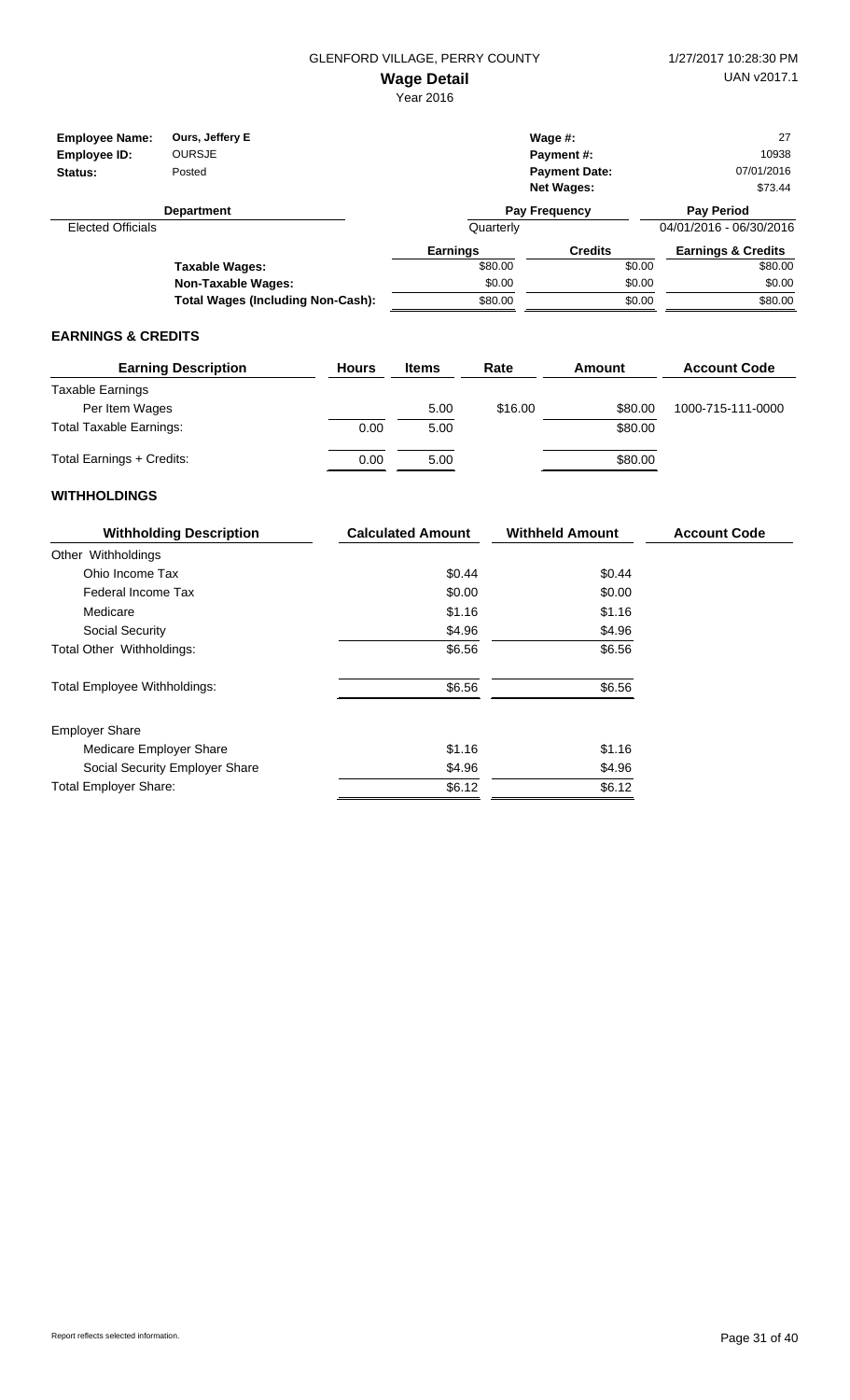| <b>Employee Name:</b>    | Ours, Jeffery E                          |                 | Wage $#$ :           |        | 37                            |
|--------------------------|------------------------------------------|-----------------|----------------------|--------|-------------------------------|
| Employee ID:             | <b>OURSJE</b>                            |                 | <b>Payment #:</b>    |        | 11016                         |
| Status:                  | Posted                                   |                 | <b>Payment Date:</b> |        | 10/04/2016                    |
|                          |                                          |                 | <b>Net Wages:</b>    |        | \$102.82                      |
|                          | <b>Department</b>                        |                 | Pay Frequency        |        | <b>Pay Period</b>             |
| <b>Elected Officials</b> |                                          | Quarterly       |                      |        | 07/01/2016 - 09/30/2016       |
|                          |                                          | <b>Earnings</b> | <b>Credits</b>       |        | <b>Earnings &amp; Credits</b> |
|                          | Taxable Wages:                           | \$112.00        |                      | \$0.00 | \$112.00                      |
|                          | Non-Taxable Wages:                       | \$0.00          |                      | \$0.00 | \$0.00                        |
|                          | <b>Total Wages (Including Non-Cash):</b> | \$112.00        |                      | \$0.00 | \$112.00                      |

#### **EARNINGS & CREDITS**

| <b>Earning Description</b>     | <b>Hours</b> | <b>Items</b> | Rate    | Amount   | <b>Account Code</b> |
|--------------------------------|--------------|--------------|---------|----------|---------------------|
| Taxable Earnings               |              |              |         |          |                     |
| Per Item Wages                 |              | 7.00         | \$16.00 | \$112.00 | 1000-715-111-0000   |
| <b>Total Taxable Earnings:</b> | 0.00         | 7.00         |         | \$112.00 |                     |
| Total Earnings + Credits:      | 0.00         | 7.00         |         | \$112.00 |                     |

| <b>Withholding Description</b>      | <b>Calculated Amount</b> | <b>Withheld Amount</b> | <b>Account Code</b> |
|-------------------------------------|--------------------------|------------------------|---------------------|
| Other Withholdings                  |                          |                        |                     |
| Ohio Income Tax                     | \$0.62                   | \$0.62                 |                     |
| Federal Income Tax                  | \$0.00                   | \$0.00                 |                     |
| Medicare                            | \$1.62                   | \$1.62                 |                     |
| Social Security                     | \$6.94                   | \$6.94                 |                     |
| Total Other Withholdings:           | \$9.18                   | \$9.18                 |                     |
| <b>Total Employee Withholdings:</b> | \$9.18                   | \$9.18                 |                     |
| <b>Employer Share</b>               |                          |                        |                     |
| Medicare Employer Share             | \$1.62                   | \$1.62                 |                     |
| Social Security Employer Share      | \$6.94                   | \$6.94                 |                     |
| <b>Total Employer Share:</b>        | \$8.56                   | \$8.56                 |                     |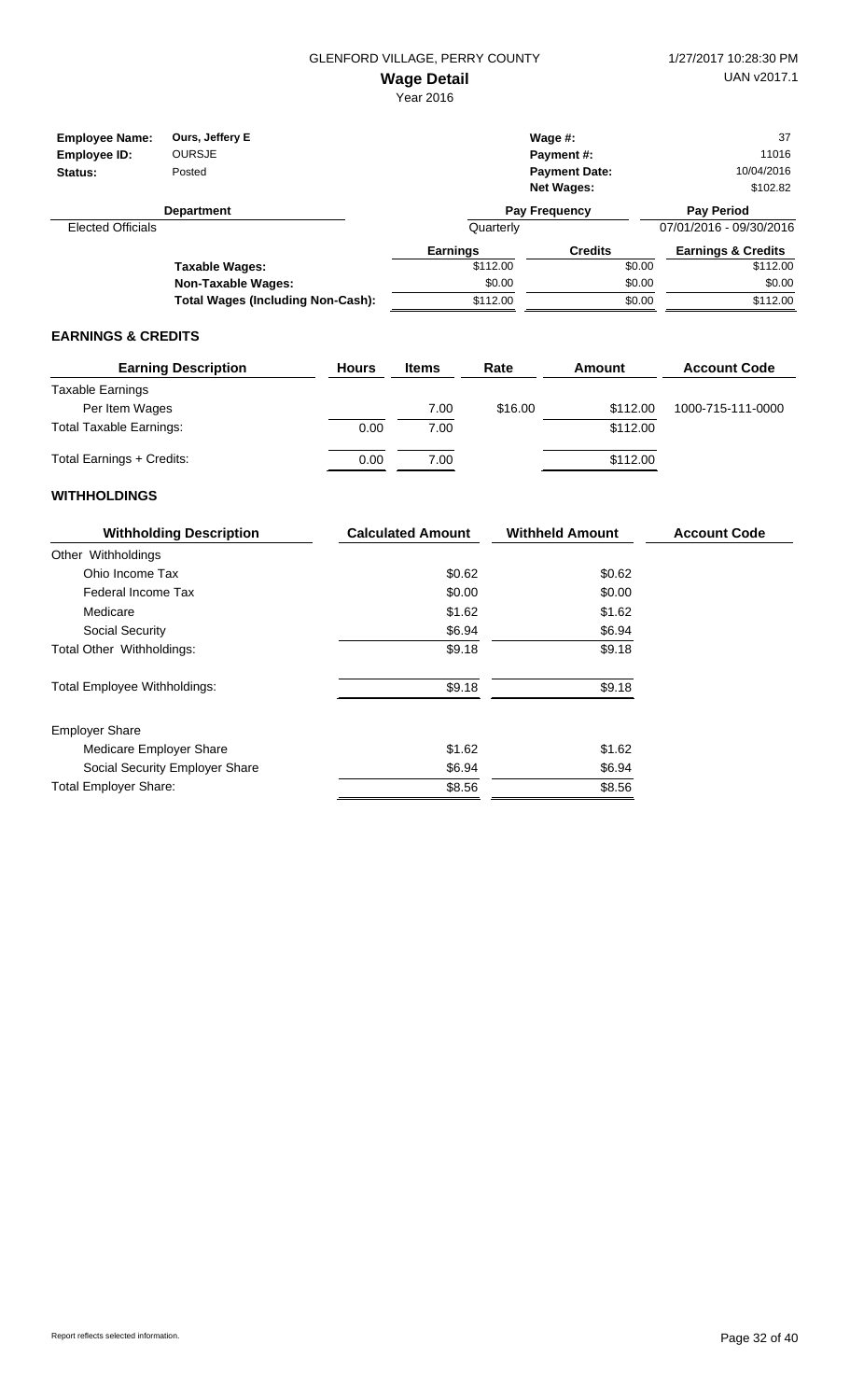Year 2016

| <b>Employee Name:</b><br>Employee ID:<br>Status: | Phillips, Sharon M<br><b>PHILLSM</b><br>Posted |                 | Wage $#$ :<br>Payment#:<br><b>Payment Date:</b><br><b>Net Wages:</b> | 10784<br>01/02/2016<br>\$62.71 |  |
|--------------------------------------------------|------------------------------------------------|-----------------|----------------------------------------------------------------------|--------------------------------|--|
|                                                  | <b>Department</b>                              |                 | <b>Pay Frequency</b>                                                 | <b>Pay Period</b>              |  |
| <b>Elected Officials</b>                         |                                                | Quarterly       |                                                                      | 10/01/2015 - 12/31/2015        |  |
|                                                  |                                                | <b>Earnings</b> | <b>Credits</b>                                                       | <b>Earnings &amp; Credits</b>  |  |
|                                                  | Taxable Wages:                                 | \$64.00         | \$0.00                                                               | \$64.00                        |  |
|                                                  | Non-Taxable Wages:                             | \$0.00          | \$0.00                                                               | \$0.00                         |  |
|                                                  | <b>Total Wages (Including Non-Cash):</b>       | \$64.00         | \$0.00                                                               | \$64.00                        |  |

## **EARNINGS & CREDITS**

| <b>Earning Description</b>     | <b>Hours</b> | <b>Items</b> | Rate    | Amount  | <b>Account Code</b> |
|--------------------------------|--------------|--------------|---------|---------|---------------------|
| Taxable Earnings               |              |              |         |         |                     |
| Per Item Wages                 |              | 4.00         | \$16.00 | \$64.00 | 1000-715-111-0000   |
| <b>Total Taxable Earnings:</b> | 0.00         | 4.00         |         | \$64.00 |                     |
| Total Earnings + Credits:      | 0.00         | 4.00         |         | \$64.00 |                     |

| <b>Withholding Description</b>     | <b>Calculated Amount</b> | <b>Withheld Amount</b> | <b>Account Code</b> |
|------------------------------------|--------------------------|------------------------|---------------------|
| Pre - Tax Withholdings             |                          |                        |                     |
| <b>OPERS-Govt Salary Reduction</b> | \$6.40                   | \$0.00                 |                     |
| Total Pre - Tax Withholdings:      | \$6.40                   | \$0.00                 |                     |
| Other Withholdings                 |                          |                        |                     |
| Ohio Income Tax                    | \$0.36                   | \$0.36                 |                     |
| Federal Income Tax                 | \$0.00                   | \$0.00                 |                     |
| Medicare                           | \$0.93                   | \$0.93                 |                     |
| Total Other Withholdings:          | \$1.29                   | \$1.29                 |                     |
| Total Employee Withholdings:       | \$7.69                   | \$1.29                 |                     |
| <b>Employer Share</b>              |                          |                        |                     |
| Medicare Employer Share            | \$0.93                   | \$0.93                 |                     |
| <b>OPERS-Govt Employer Share</b>   | \$8.96                   | \$0.00                 |                     |
| <b>Total Employer Share:</b>       | \$9.89                   | \$0.93                 |                     |
|                                    |                          |                        |                     |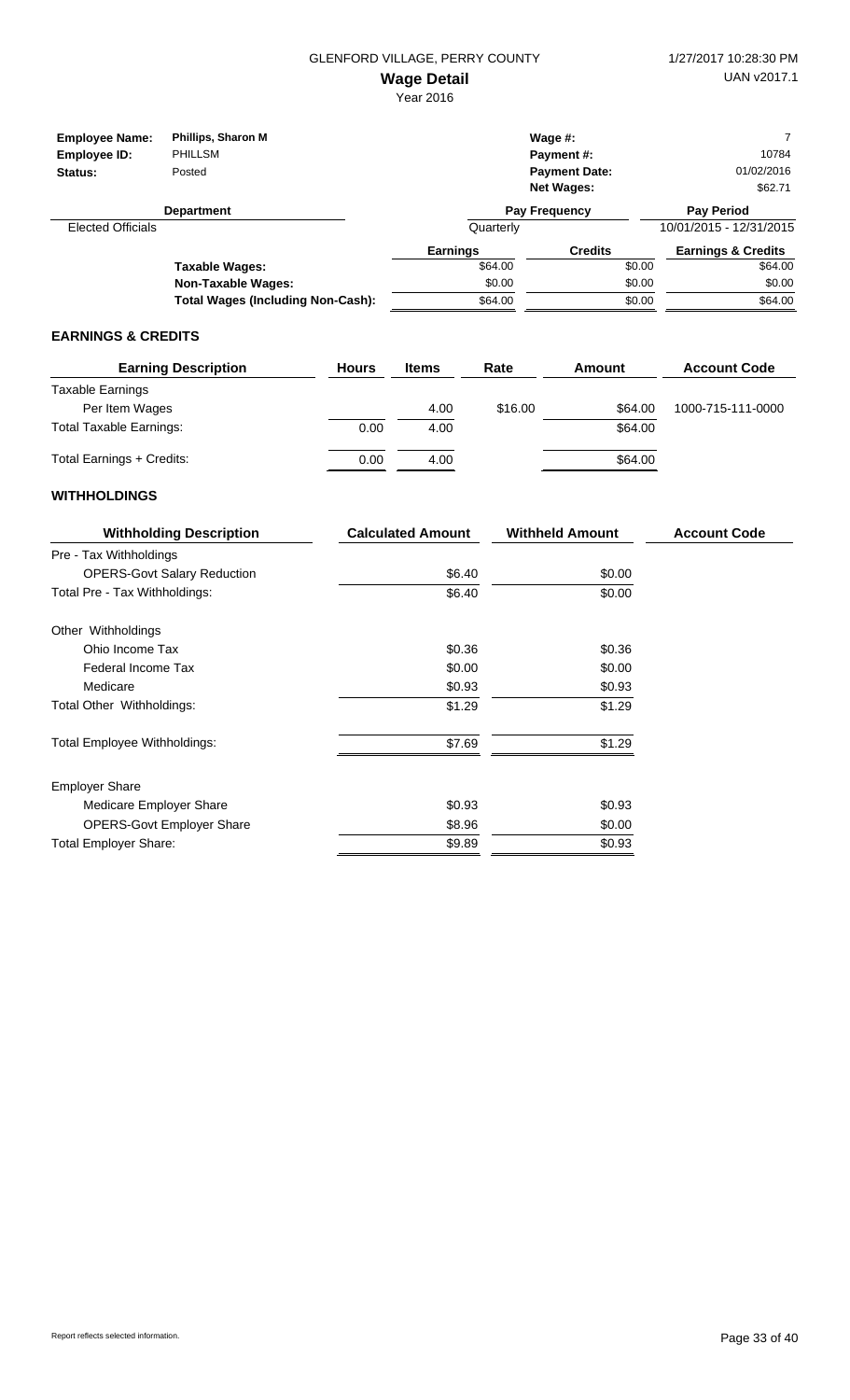| <b>Employee Name:</b>    | Phillips, Sharon M                       |                 | Wage $#$ :           |        | 18                            |
|--------------------------|------------------------------------------|-----------------|----------------------|--------|-------------------------------|
| Employee ID:             | PHILLSM                                  |                 | <b>Payment #:</b>    |        | 10867                         |
| Status:                  | Posted                                   |                 | <b>Payment Date:</b> |        | 04/05/2016                    |
|                          |                                          |                 | <b>Net Wages:</b>    |        | \$58.74                       |
|                          | <b>Department</b>                        |                 | Pay Frequency        |        | <b>Pay Period</b>             |
| <b>Elected Officials</b> |                                          | Quarterly       |                      |        | 01/01/2016 - 03/31/2016       |
|                          |                                          | <b>Earnings</b> | <b>Credits</b>       |        | <b>Earnings &amp; Credits</b> |
|                          | Taxable Wages:                           | \$64.00         |                      | \$0.00 | \$64.00                       |
|                          | <b>Non-Taxable Wages:</b>                | \$0.00          |                      | \$0.00 | \$0.00                        |
|                          | <b>Total Wages (Including Non-Cash):</b> | \$64.00         |                      | \$0.00 | \$64.00                       |

#### **EARNINGS & CREDITS**

| <b>Earning Description</b>     | <b>Hours</b> | <b>Items</b> | Rate    | Amount  | <b>Account Code</b> |
|--------------------------------|--------------|--------------|---------|---------|---------------------|
| Taxable Earnings               |              |              |         |         |                     |
| Per Item Wages                 |              | 4.00         | \$16.00 | \$64.00 | 1000-715-111-0000   |
| <b>Total Taxable Earnings:</b> | 0.00         | 4.00         |         | \$64.00 |                     |
| Total Earnings + Credits:      | 0.00         | 4.00         |         | \$64.00 |                     |

| <b>Withholding Description</b>      | <b>Calculated Amount</b> | <b>Withheld Amount</b> | <b>Account Code</b> |
|-------------------------------------|--------------------------|------------------------|---------------------|
| Other Withholdings                  |                          |                        |                     |
| Ohio Income Tax                     | \$0.36                   | \$0.36                 |                     |
| Federal Income Tax                  | \$0.00                   | \$0.00                 |                     |
| Medicare                            | \$0.93                   | \$0.93                 |                     |
| Social Security                     | \$3.97                   | \$3.97                 |                     |
| Total Other Withholdings:           | \$5.26                   | \$5.26                 |                     |
| <b>Total Employee Withholdings:</b> | \$5.26                   | \$5.26                 |                     |
| <b>Employer Share</b>               |                          |                        |                     |
| Medicare Employer Share             | \$0.93                   | \$0.93                 |                     |
| Social Security Employer Share      | \$3.97                   | \$3.97                 |                     |
| <b>Total Employer Share:</b>        | \$4.90                   | \$4.90                 |                     |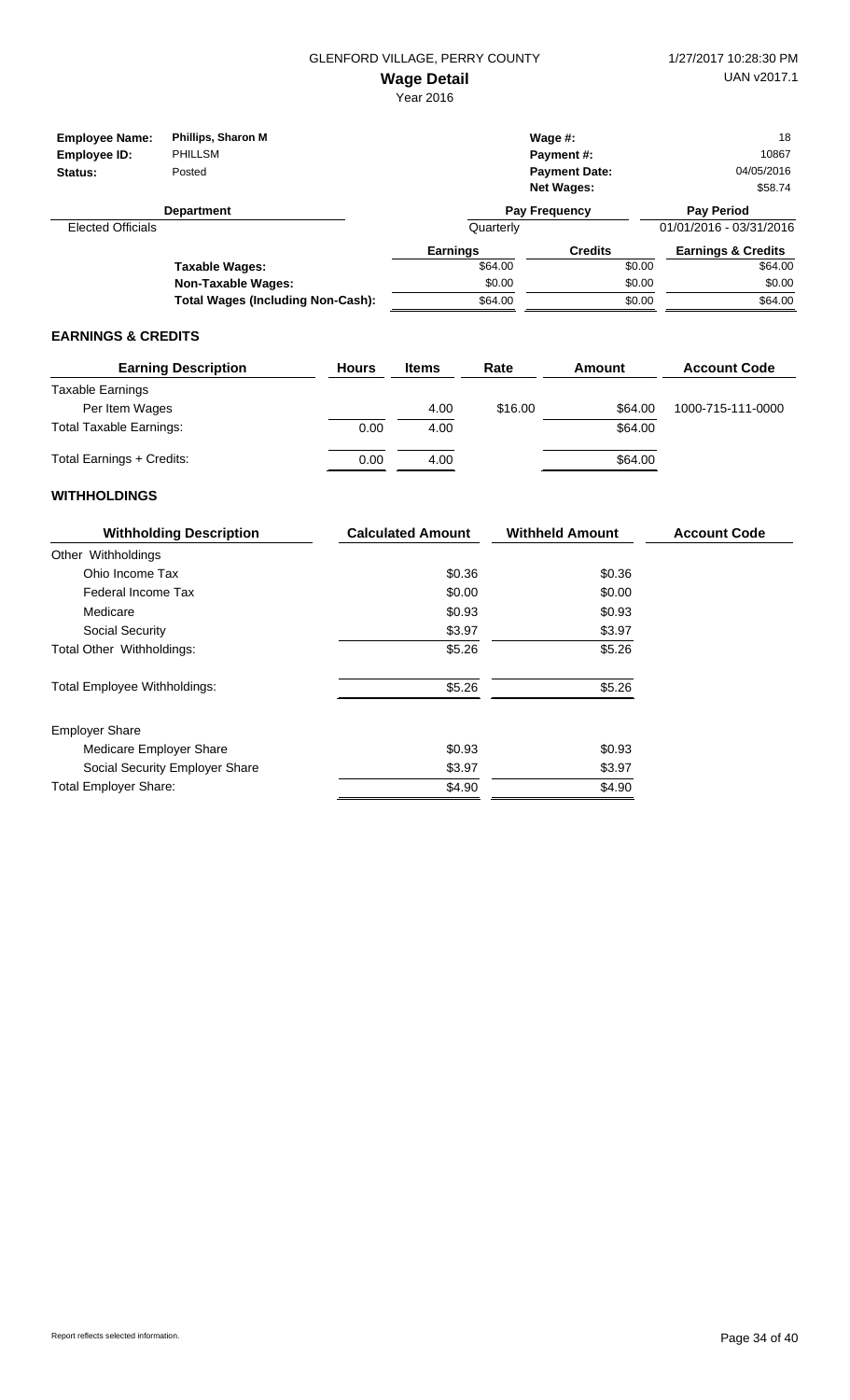| <b>Employee Name:</b>    | Phillips, Sharon M                       |                 | Wage $#$ :           |        | 28                            |
|--------------------------|------------------------------------------|-----------------|----------------------|--------|-------------------------------|
| Employee ID:             | PHILLSM                                  |                 | Payment#:            |        | 10939                         |
| Status:                  | Posted                                   |                 | <b>Payment Date:</b> |        | 07/01/2016                    |
|                          |                                          |                 | <b>Net Wages:</b>    |        | \$58.74                       |
|                          | <b>Department</b>                        |                 | <b>Pay Frequency</b> |        | <b>Pay Period</b>             |
| <b>Elected Officials</b> |                                          | Quarterly       |                      |        | 04/01/2016 - 06/30/2016       |
|                          |                                          | <b>Earnings</b> | <b>Credits</b>       |        | <b>Earnings &amp; Credits</b> |
|                          | Taxable Wages:                           | \$64.00         |                      | \$0.00 | \$64.00                       |
|                          | <b>Non-Taxable Wages:</b>                | \$0.00          |                      | \$0.00 | \$0.00                        |
|                          | <b>Total Wages (Including Non-Cash):</b> | \$64.00         |                      | \$0.00 | \$64.00                       |

#### **EARNINGS & CREDITS**

| <b>Earning Description</b> | <b>Hours</b> | <b>Items</b> | Rate    | Amount  | <b>Account Code</b> |
|----------------------------|--------------|--------------|---------|---------|---------------------|
| Taxable Earnings           |              |              |         |         |                     |
| Per Item Wages             |              | 4.00         | \$16.00 | \$64.00 | 1000-715-111-0000   |
| Total Taxable Earnings:    | 0.00         | 4.00         |         | \$64.00 |                     |
| Total Earnings + Credits:  | 0.00         | 4.00         |         | \$64.00 |                     |

| <b>Withholding Description</b>      | <b>Calculated Amount</b> | <b>Withheld Amount</b> | <b>Account Code</b> |
|-------------------------------------|--------------------------|------------------------|---------------------|
| Other Withholdings                  |                          |                        |                     |
| Ohio Income Tax                     | \$0.36                   | \$0.36                 |                     |
| Federal Income Tax                  | \$0.00                   | \$0.00                 |                     |
| Medicare                            | \$0.93                   | \$0.93                 |                     |
| Social Security                     | \$3.97                   | \$3.97                 |                     |
| Total Other Withholdings:           | \$5.26                   | \$5.26                 |                     |
| <b>Total Employee Withholdings:</b> | \$5.26                   | \$5.26                 |                     |
| <b>Employer Share</b>               |                          |                        |                     |
| Medicare Employer Share             | \$0.93                   | \$0.93                 |                     |
| Social Security Employer Share      | \$3.97                   | \$3.97                 |                     |
| <b>Total Employer Share:</b>        | \$4.90                   | \$4.90                 |                     |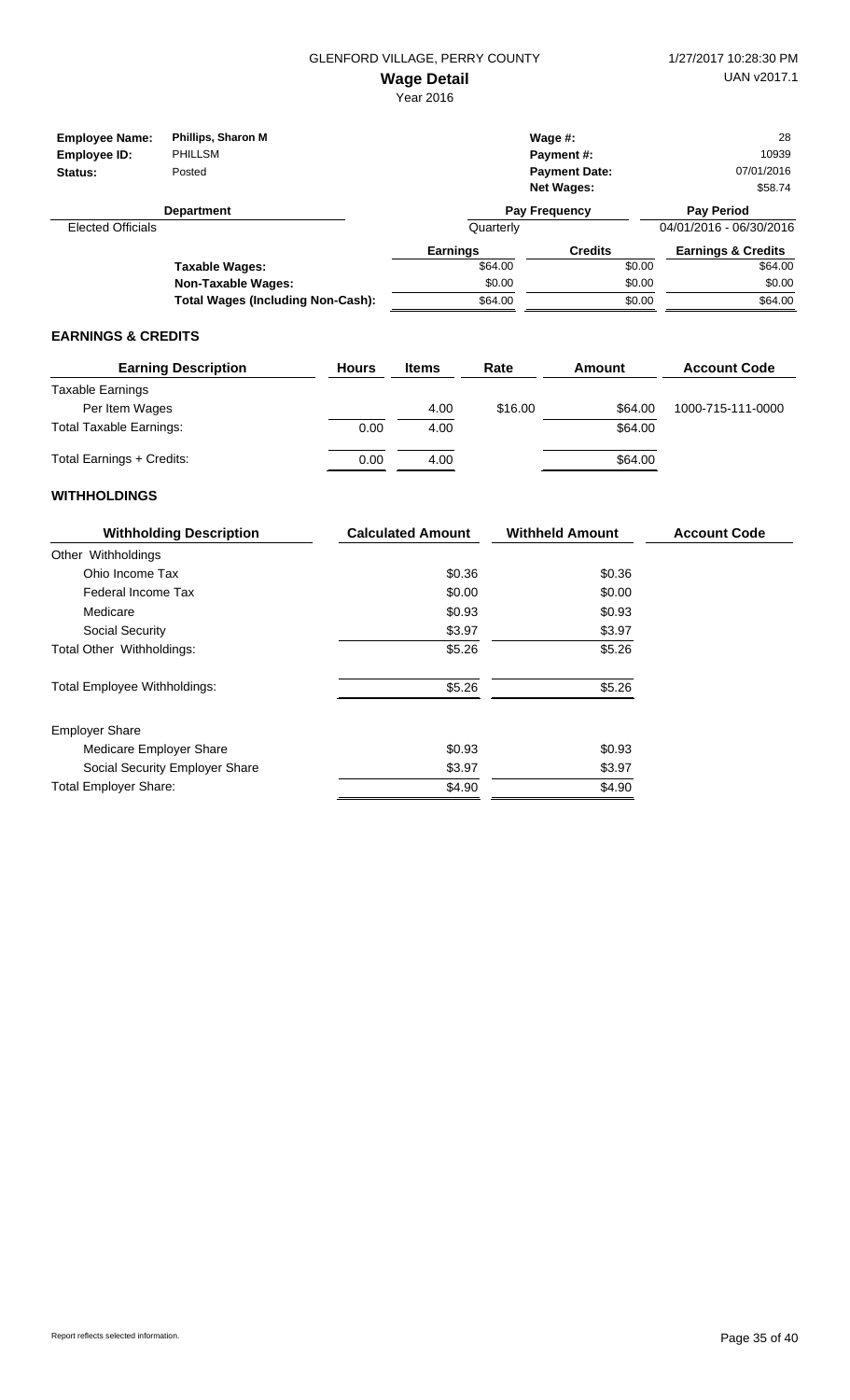Year 2016

| <b>Employee Name:</b><br>Employee ID:<br>Status: | Phillips, Sharon M<br>PHILLSM<br>Posted |                 | Wage $#$ :<br>Payment #:<br><b>Payment Date:</b><br><b>Net Wages:</b> | 38<br>11017<br>10/04/2016<br>\$73.44 |
|--------------------------------------------------|-----------------------------------------|-----------------|-----------------------------------------------------------------------|--------------------------------------|
|                                                  | <b>Department</b>                       |                 | Pay Frequency                                                         | <b>Pay Period</b>                    |
| <b>Elected Officials</b>                         |                                         | Quarterly       |                                                                       | 07/01/2016 - 09/30/2016              |
|                                                  |                                         | <b>Earnings</b> | <b>Credits</b>                                                        | <b>Earnings &amp; Credits</b>        |
|                                                  | Taxable Wages:                          | \$80.00         | \$0.00                                                                | \$80.00                              |
|                                                  | <b>Non-Taxable Wages:</b>               | \$0.00          | \$0.00                                                                | \$0.00                               |
|                                                  | Total Wages (Including Non-Cash):       | \$80.00         | \$0.00                                                                | \$80.00                              |

## **EARNINGS & CREDITS**

| <b>Earning Description</b>     | <b>Hours</b> | <b>Items</b> | Rate    | Amount  | <b>Account Code</b> |
|--------------------------------|--------------|--------------|---------|---------|---------------------|
| Taxable Earnings               |              |              |         |         |                     |
| Per Item Wages                 |              | 5.00         | \$16.00 | \$80.00 | 1000-715-111-0000   |
| <b>Total Taxable Earnings:</b> | 0.00         | 5.00         |         | \$80.00 |                     |
| Total Earnings + Credits:      | 0.00         | 5.00         |         | \$80.00 |                     |

| <b>Withholding Description</b>      | <b>Calculated Amount</b> | <b>Withheld Amount</b> | <b>Account Code</b> |
|-------------------------------------|--------------------------|------------------------|---------------------|
| Other Withholdings                  |                          |                        |                     |
| Ohio Income Tax                     | \$0.44                   | \$0.44                 |                     |
| Federal Income Tax                  | \$0.00                   | \$0.00                 |                     |
| Medicare                            | \$1.16                   | \$1.16                 |                     |
| Social Security                     | \$4.96                   | \$4.96                 |                     |
| Total Other Withholdings:           | \$6.56                   | \$6.56                 |                     |
| <b>Total Employee Withholdings:</b> | \$6.56                   | \$6.56                 |                     |
| <b>Employer Share</b>               |                          |                        |                     |
| Medicare Employer Share             | \$1.16                   | \$1.16                 |                     |
| Social Security Employer Share      | \$4.96                   | \$4.96                 |                     |
| <b>Total Employer Share:</b>        | \$6.12                   | \$6.12                 |                     |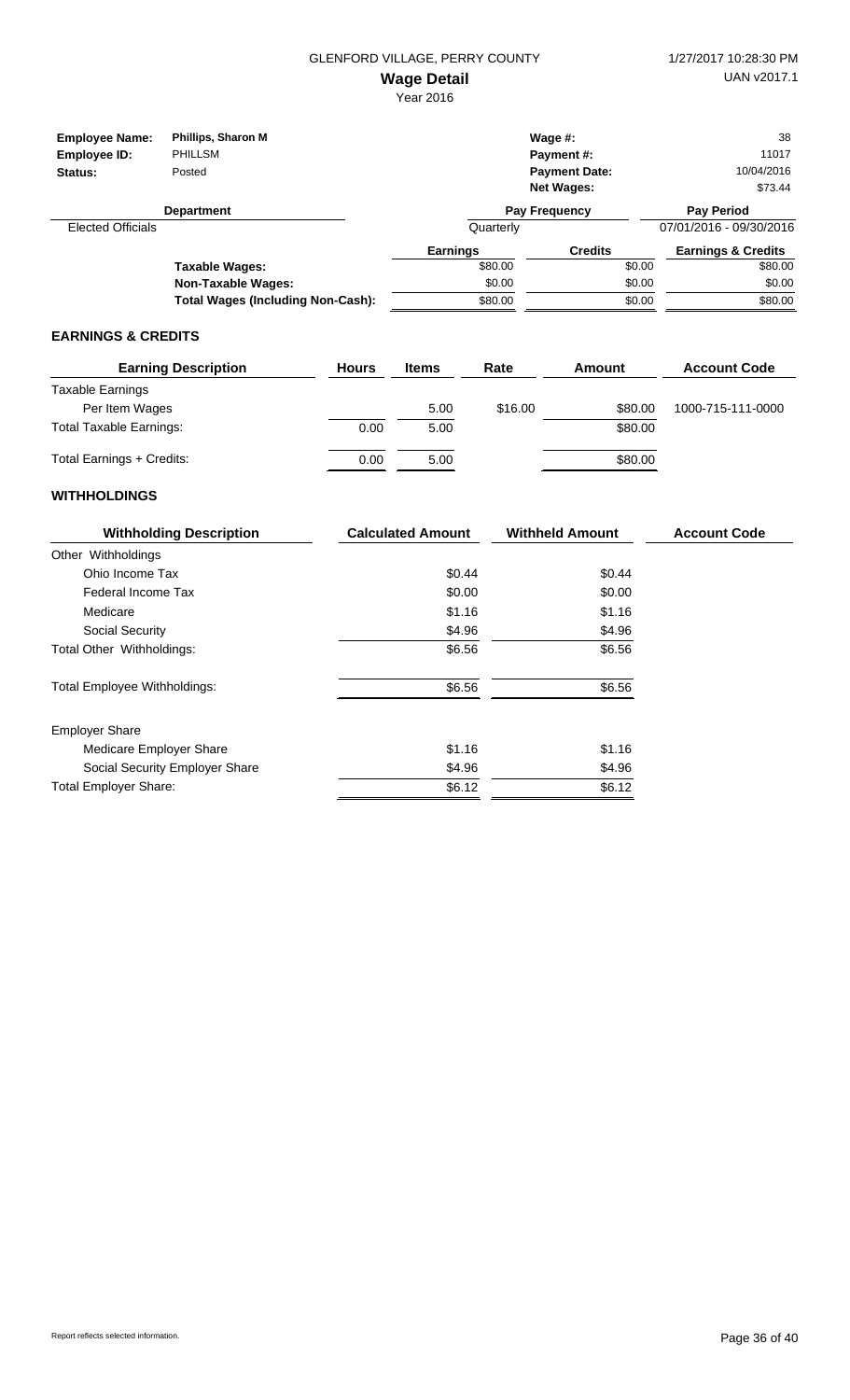Year 2016

| <b>Employee Name:</b><br>Employee ID:<br>Status: | Sheppard, Leonard L<br><b>SHEPPALL</b><br>Posted |                 | Wage $#$ :<br>Payment#:<br><b>Payment Date:</b><br><b>Net Wages:</b> | 8<br>10785<br>01/02/2016<br>\$98.55 |
|--------------------------------------------------|--------------------------------------------------|-----------------|----------------------------------------------------------------------|-------------------------------------|
|                                                  | <b>Department</b>                                |                 | Pay Frequency                                                        | <b>Pay Period</b>                   |
| <b>Elected Officials</b>                         |                                                  | Quarterly       |                                                                      | 10/01/2015 - 12/31/2015             |
|                                                  |                                                  | <b>Earnings</b> | <b>Credits</b>                                                       | <b>Earnings &amp; Credits</b>       |
|                                                  | Taxable Wages:                                   | \$100.00        | \$0.00                                                               | \$100.00                            |
|                                                  | Non-Taxable Wages:                               | \$0.00          | \$0.00                                                               | \$0.00                              |
|                                                  | <b>Total Wages (Including Non-Cash):</b>         | \$100.00        | \$0.00                                                               | \$100.00                            |

#### **EARNINGS & CREDITS**

| <b>Earning Description</b>     | <b>Hours</b> | <b>Items</b> | Rate    | Amount   | <b>Account Code</b> |
|--------------------------------|--------------|--------------|---------|----------|---------------------|
| Taxable Earnings               |              |              |         |          |                     |
| Per Item Wages                 |              | 5.00         | \$20.00 | \$100.00 | 1000-710-161-0000   |
| <b>Total Taxable Earnings:</b> | 0.00         | 5.00         |         | \$100.00 |                     |
| Total Earnings + Credits:      | 0.00         | 5.00         |         | \$100.00 |                     |

| <b>Withholding Description</b>      | <b>Calculated Amount</b> | <b>Withheld Amount</b> | <b>Account Code</b> |
|-------------------------------------|--------------------------|------------------------|---------------------|
| Pre - Tax Withholdings              |                          |                        |                     |
| <b>OPERS-Govt Salary Reduction</b>  | \$10.00                  | \$0.00                 |                     |
| Total Pre - Tax Withholdings:       | \$10.00                  | \$0.00                 |                     |
| Other Withholdings                  |                          |                        |                     |
| Ohio Income Tax                     | \$0.00                   | \$0.00                 |                     |
| Federal Income Tax                  | \$0.00                   | \$0.00                 |                     |
| Medicare                            | \$1.45                   | \$1.45                 |                     |
| Total Other Withholdings:           | \$1.45                   | \$1.45                 |                     |
| <b>Total Employee Withholdings:</b> | \$11.45                  | \$1.45                 |                     |
| <b>Employer Share</b>               |                          |                        |                     |
| Medicare Employer Share             | \$1.45                   | \$1.45                 |                     |
| <b>OPERS-Govt Employer Share</b>    | \$14.00                  | \$0.00                 |                     |
| <b>Total Employer Share:</b>        | \$15.45                  | \$1.45                 |                     |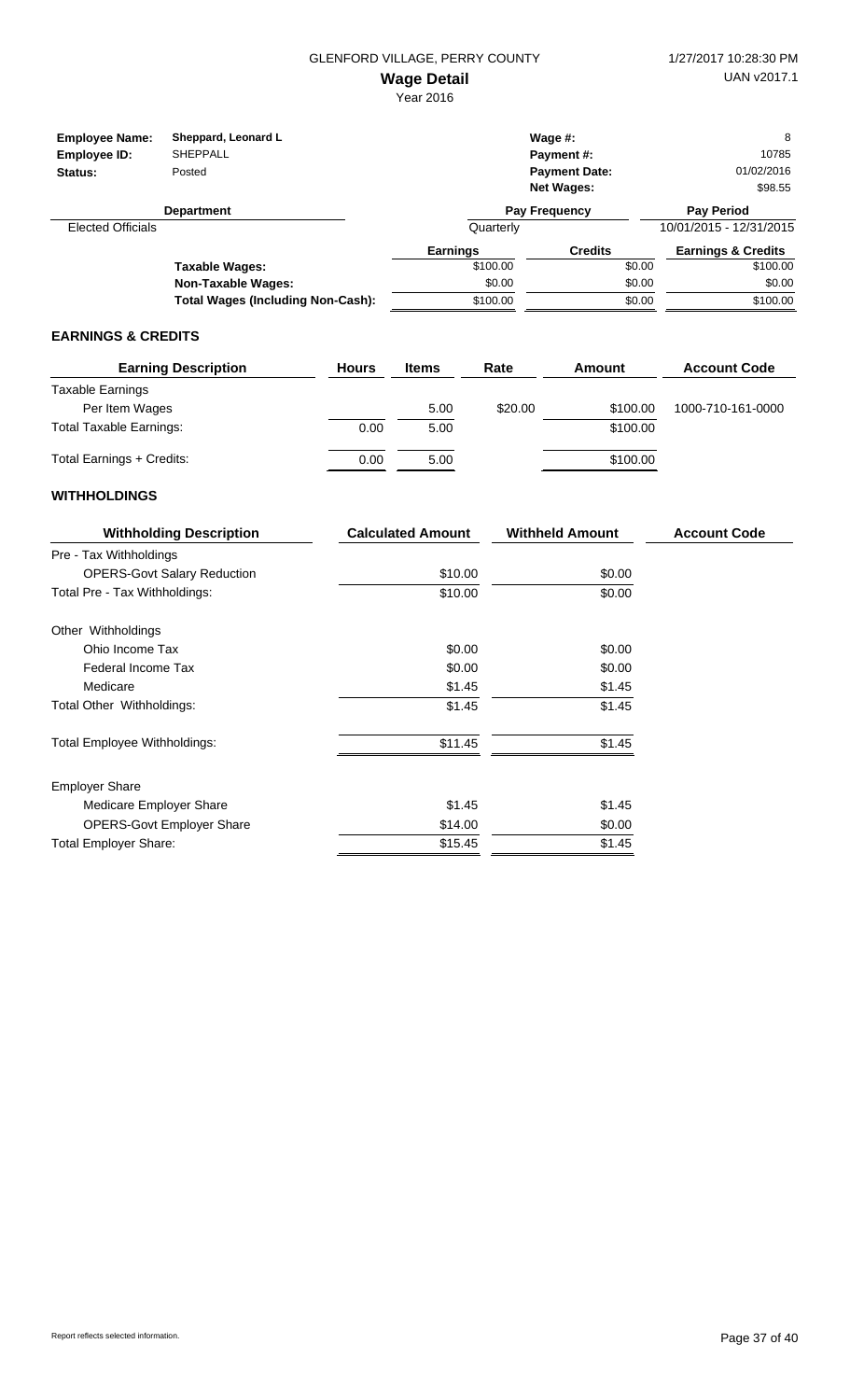| <b>Employee Name:</b><br>Employee ID:<br>Status: | Sheppard, Leonard L<br><b>SHEPPALL</b><br>Posted |           | Wage $#$ :<br>Payment#:<br><b>Payment Date:</b><br><b>Net Wages:</b> | 19<br>10868<br>04/05/2016<br>\$110.82 |
|--------------------------------------------------|--------------------------------------------------|-----------|----------------------------------------------------------------------|---------------------------------------|
|                                                  | <b>Department</b>                                |           | <b>Pay Frequency</b>                                                 | <b>Pay Period</b>                     |
| <b>Elected Officials</b>                         |                                                  | Quarterly |                                                                      | 01/01/2016 - 03/31/2016               |
|                                                  |                                                  | Earnings  | <b>Credits</b>                                                       | <b>Earnings &amp; Credits</b>         |
|                                                  | Taxable Wages:                                   | \$120.00  | \$0.00                                                               | \$120.00                              |
|                                                  | <b>Non-Taxable Wages:</b>                        | \$0.00    | \$0.00                                                               | \$0.00                                |
|                                                  | <b>Total Wages (Including Non-Cash):</b>         | \$120.00  | \$0.00                                                               | \$120.00                              |

#### **EARNINGS & CREDITS**

| <b>Earning Description</b>     | <b>Hours</b> | <b>Items</b> | Rate    | Amount   | <b>Account Code</b> |
|--------------------------------|--------------|--------------|---------|----------|---------------------|
| Taxable Earnings               |              |              |         |          |                     |
| Per Item Wages                 |              | 6.00         | \$20.00 | \$120.00 | 1000-710-161-0000   |
| <b>Total Taxable Earnings:</b> | 0.00         | 6.00         |         | \$120.00 |                     |
| Total Earnings + Credits:      | 0.00         | 6.00         |         | \$120.00 |                     |

| <b>Withholding Description</b>      | <b>Calculated Amount</b> | <b>Withheld Amount</b> | <b>Account Code</b> |
|-------------------------------------|--------------------------|------------------------|---------------------|
| Other Withholdings                  |                          |                        |                     |
| Ohio Income Tax                     | \$0.00                   | \$0.00                 |                     |
| Federal Income Tax                  | \$0.00                   | \$0.00                 |                     |
| Medicare                            | \$1.74                   | \$1.74                 |                     |
| Social Security                     | \$7.44                   | \$7.44                 |                     |
| Total Other Withholdings:           | \$9.18                   | \$9.18                 |                     |
| <b>Total Employee Withholdings:</b> | \$9.18                   | \$9.18                 |                     |
| <b>Employer Share</b>               |                          |                        |                     |
| Medicare Employer Share             | \$1.74                   | \$1.74                 |                     |
| Social Security Employer Share      | \$7.44                   | \$7.44                 |                     |
| <b>Total Employer Share:</b>        | \$9.18                   | \$9.18                 |                     |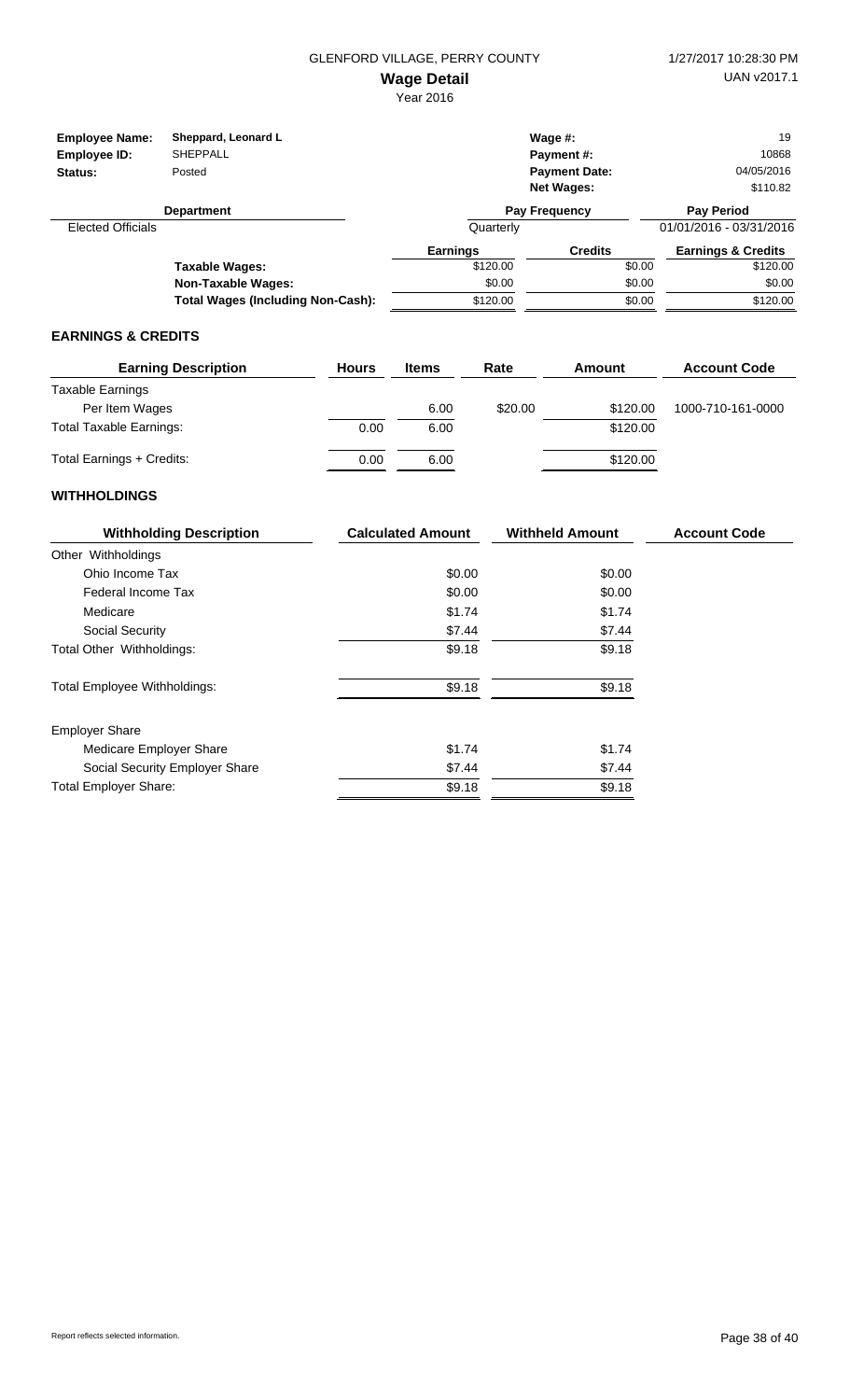| <b>Employee Name:</b><br>Employee ID:<br>Status: | Sheppard, Leonard L<br><b>SHEPPALL</b><br>Posted |                 | Wage $#$ :<br>Payment#:<br><b>Payment Date:</b><br><b>Net Wages:</b> | 29<br>10940<br>07/01/2016<br>\$110.82 |
|--------------------------------------------------|--------------------------------------------------|-----------------|----------------------------------------------------------------------|---------------------------------------|
|                                                  | <b>Department</b>                                |                 | Pay Frequency                                                        | <b>Pay Period</b>                     |
| <b>Elected Officials</b>                         |                                                  | Quarterly       |                                                                      | 04/01/2016 - 06/30/2016               |
|                                                  |                                                  | <b>Earnings</b> | <b>Credits</b>                                                       | <b>Earnings &amp; Credits</b>         |
|                                                  | Taxable Wages:                                   | \$120.00        | \$0.00                                                               | \$120.00                              |
|                                                  | <b>Non-Taxable Wages:</b>                        | \$0.00          | \$0.00                                                               | \$0.00                                |
|                                                  | <b>Total Wages (Including Non-Cash):</b>         | \$120.00        | \$0.00                                                               | \$120.00                              |

#### **EARNINGS & CREDITS**

| <b>Earning Description</b>     | <b>Hours</b> | <b>Items</b> | Rate    | Amount   | <b>Account Code</b> |
|--------------------------------|--------------|--------------|---------|----------|---------------------|
| Taxable Earnings               |              |              |         |          |                     |
| Per Item Wages                 |              | 6.00         | \$20.00 | \$120.00 | 1000-710-161-0000   |
| <b>Total Taxable Earnings:</b> | 0.00         | 6.00         |         | \$120.00 |                     |
| Total Earnings + Credits:      | 0.00         | 6.00         |         | \$120.00 |                     |

| <b>Withholding Description</b>      | <b>Calculated Amount</b> | <b>Withheld Amount</b> | <b>Account Code</b> |
|-------------------------------------|--------------------------|------------------------|---------------------|
| Other Withholdings                  |                          |                        |                     |
| Ohio Income Tax                     | \$0.00                   | \$0.00                 |                     |
| Federal Income Tax                  | \$0.00                   | \$0.00                 |                     |
| Medicare                            | \$1.74                   | \$1.74                 |                     |
| Social Security                     | \$7.44                   | \$7.44                 |                     |
| Total Other Withholdings:           | \$9.18                   | \$9.18                 |                     |
| <b>Total Employee Withholdings:</b> | \$9.18                   | \$9.18                 |                     |
| <b>Employer Share</b>               |                          |                        |                     |
| Medicare Employer Share             | \$1.74                   | \$1.74                 |                     |
| Social Security Employer Share      | \$7.44                   | \$7.44                 |                     |
| <b>Total Employer Share:</b>        | \$9.18                   | \$9.18                 |                     |